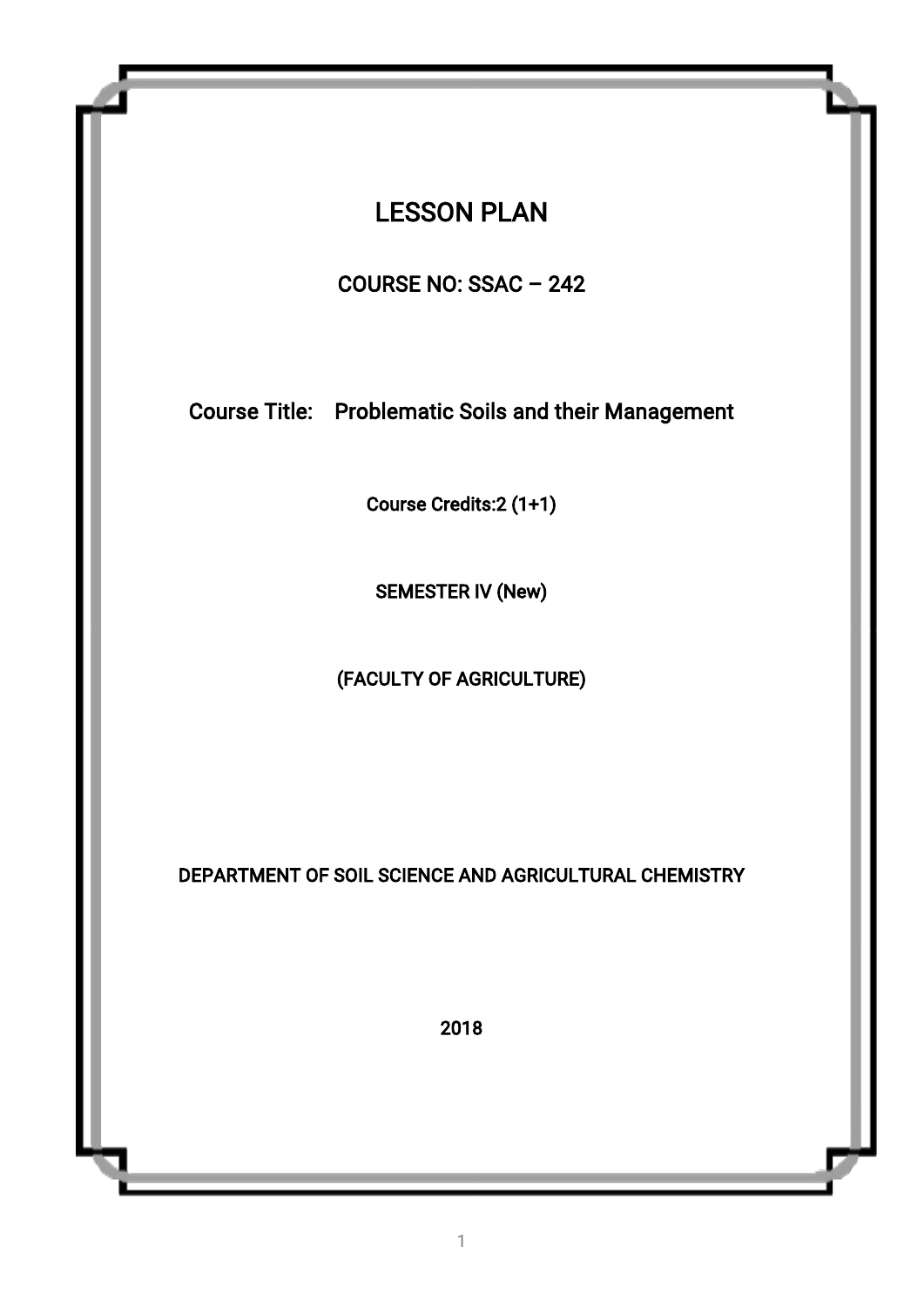#### Course Title: Problematic Soils and their Management(B. Sc. (Agri.) CourseNo.:SSAC-242Semester:IV(New) Credit:2(1+1)

# **Teaching Schedule**

a) Theory

| Lecture<br>No. | <b>Topic</b>                                                                                                                                                                                                                                                                                                                      | Weightage<br>(%) |
|----------------|-----------------------------------------------------------------------------------------------------------------------------------------------------------------------------------------------------------------------------------------------------------------------------------------------------------------------------------|------------------|
| $1 - 2$        | Soil degradation: Concept, types, factors and processes.<br>Soil quality and soil health: definition and concept, Soil<br>Quality Indicators. Characteristics of healthy soils.                                                                                                                                                   | 6.               |
| $3-4$          | Distribution and extent of waste land and problematic<br>soils in India and Maharashtra. Categorization of problem<br>soils based on soil properties.                                                                                                                                                                             | 6                |
| $5-6$          | Saline soils, alkali Soils, saline-alkali soils, degraded alkali<br>soils, coastal saline soils: definition, formation,<br>characteristics, effect on plant growth reclamation and<br>management. Acid and Acid Sulphate Soils: definition,<br>formation, characteristics, effect on plant growth,<br>reclamation and management. | 12               |
| $7-8$          | definition, formation, characteristics,<br><b>Calcareous Soil:</b><br>effect on plant growth, reclamation and management.                                                                                                                                                                                                         | 8                |
| 9              | Eroded soils and Compacted Soils: definition, formation,<br>characteristics, effect on plant growth, reclamation and<br>management.                                                                                                                                                                                               | 6                |
| 10             | Submerged Soils and flooded Soils: definition, formation,<br>characteristics, effect on plant growth, reclamation and<br>management.                                                                                                                                                                                              | 10               |
| 11             | Polluted soils: definition, sources and their remediation.                                                                                                                                                                                                                                                                        | 10               |
| 12             | Water pollution: definition, sources and their remediation                                                                                                                                                                                                                                                                        | 6                |
| 13             | Quality of Irrigation water and its suitability for irrigation                                                                                                                                                                                                                                                                    | 6                |
| 14             | Utilization of Saline and sewage water in Agriculture                                                                                                                                                                                                                                                                             | 6                |
| 15             | Remote sensing and GIS in diagnosis and Management of<br>Problem soils                                                                                                                                                                                                                                                            | 6                |
| 16             | Multipurpose tree species and Bioremediation of Soils                                                                                                                                                                                                                                                                             | 6                |
| 17             | Land capability classification and Land suitability<br>Classification                                                                                                                                                                                                                                                             | 6                |
| 18             | Problematic Soils under different Agro-ecosystem                                                                                                                                                                                                                                                                                  | 6                |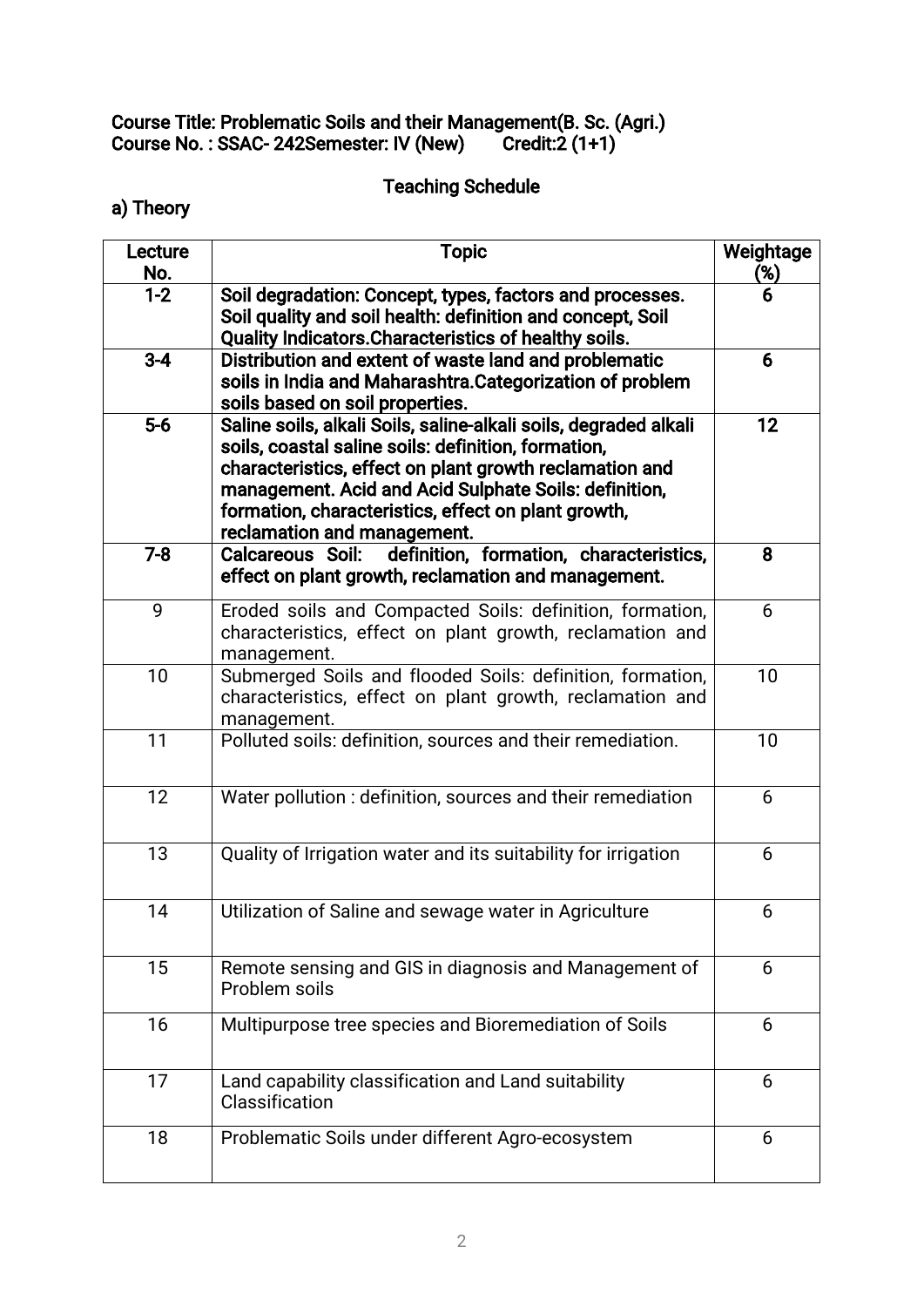# **b)** Practical

| <b>Experiment</b> | <b>Topic</b>                                                                                                                                    |
|-------------------|-------------------------------------------------------------------------------------------------------------------------------------------------|
| 1&8&2             | Preparation of saturation paste extract.                                                                                                        |
| 3                 | Determination of pHe and ECe.                                                                                                                   |
| 4 & 5             | Determination of cations(Ca,Mg, Na and K) and computation of<br><b>SAR</b>                                                                      |
| 6 & 7             | Determination of ESP of soils.                                                                                                                  |
| 8                 | Determination of ESP of soils.                                                                                                                  |
| 9                 | Determination of calcium carbonate from soil.                                                                                                   |
| 10                | Determination of lime requirement of acidic soil.                                                                                               |
| 11                | Collection of irrigation water and sewage water.                                                                                                |
| 12                | Determination of Ph and EC from irrigation water.                                                                                               |
| 13 & 14           | Determination of cations (Ca, Mg, Na and K) from irrigation water.                                                                              |
| 15 & 16           | Determination of anions (CO <sub>3</sub> , HCO <sub>3</sub> , CI and SO <sub>4</sub> ) from irrigation<br>water and computation of RSC and SAR. |
| 17                | Determination of BOD and COD.                                                                                                                   |
| 18                | Satellite image analysis by visual method.                                                                                                      |

### Suggested Reading

- 1) Richards L. A. 1954. Diagnosis and Improvement of Saline and Alkali soils.United State Department of Agriculture.
- 2) Maliwal, G.L and Somani L.L. 2010.Nature Properties and Management of saline and alkali soils.Agrotech Publishing Academy, Udaipur.
- 3) Mahendran et al Soil Resource Inventory and Management of problematic soils. Agrotech Publishing Academy, Udaipur.
- 4)Abrol, I.P., Yadav, j.s.p. and Masood, F.I. 1988. Salt Affected Soils and their Management.FAO Soils Bulletin 39.Food and Agriculture Organization of the United Nations, Rome.
- 5) Tyagi,N.k. and P.S.Minhas,1998.Agricultural Salinity Management in India.Published by CSRI.Karnal.
- 6) Yaduvanshi, N.P.S. 2008. Chemical Changes and Nutrient Transformation in Sodic/Poor Quality Irrigated Soils.Published by CSRI, Karnal.
- 7) Dey, P. and Gupta S.K.2012. Diagnostics, Remediation and Management of Poor Quality Waters: Lectures for Summer School by R.L.Meena, S.K.Gupta, R.K.Yadav and D.K.Sharma.2011.Salinity Management for Sustainable Agriculture in Canal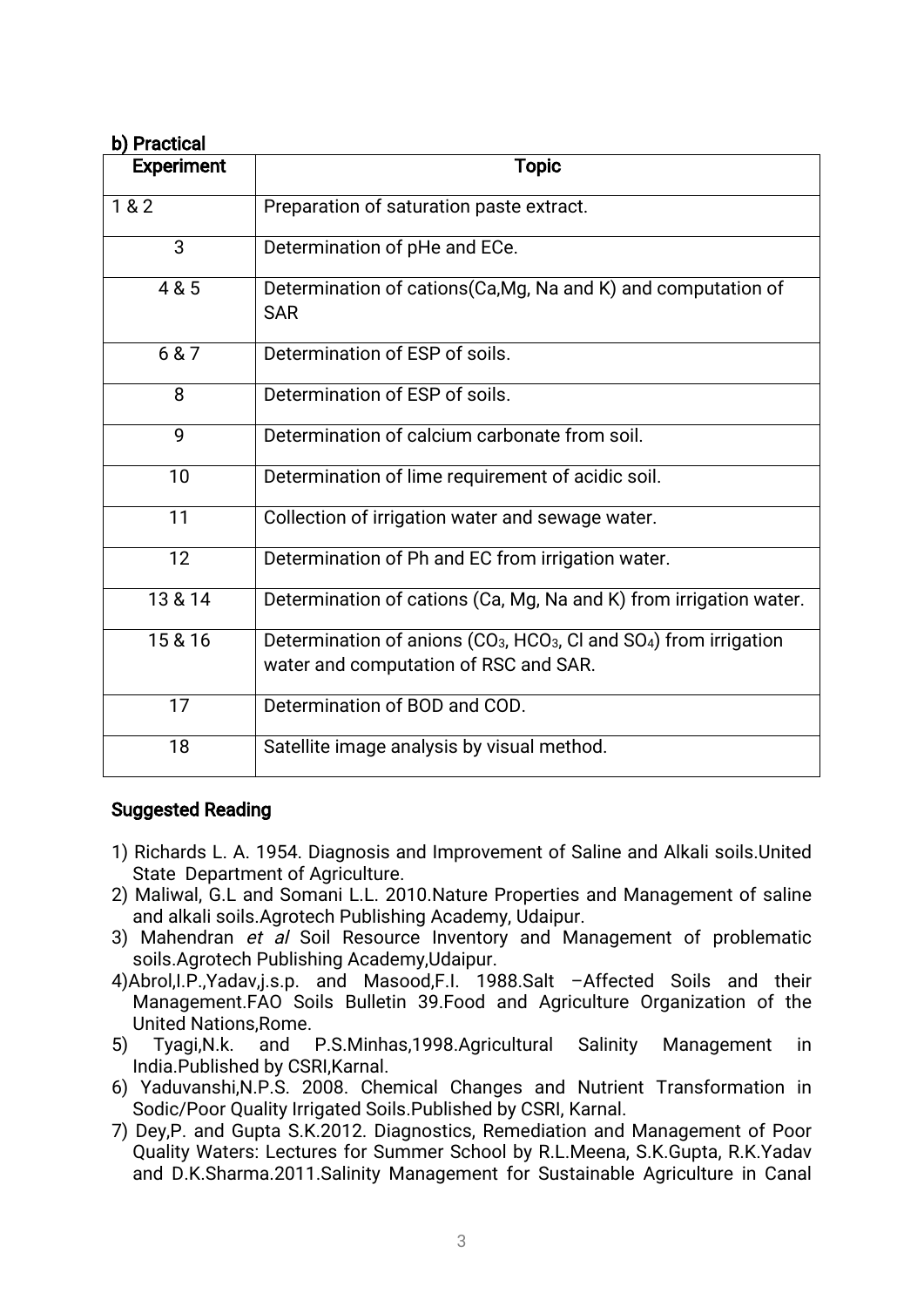Commands.Published by CSRI.,Karnal.

- 8) Twenty five Years of Research on Management of Salt Affected Soils & Use of Saline Water in Agriculture.1998.Published by CSRI, Karnal.
- 9) Patil V.D. and Mali, C.V.2007 Fundamentals of Soil Science,Aman PublicationMeerut.
- 10) Das, D.K.Introductory Soil Science.
- 11) Brady, N.C. 2016. The Nature and Properties of Soils. 15 edn.
- 12) The Chemisty of Soil Firman Bear
- 13) Text Book of Pedology Concepts and Applications-J.Sehgal
- 14) FAO United Nations Soils Portal.
- 15) Fundamentals of Soil Science-ISSS Publication.
- 16) Management of Degraded Lands and Soil Health-Verma, Trivedi, Singh and Tomar
- 17) Management of Saline Soils and Waters S.K. Gupta and I.C. Gupta
- 18) Management of Salt affected Soils and Waters-L.L.Somani and K.L.Totawat

# Lesson Plan1-2

# Topic:Soil degradation: Concept, types, factors and processes. Soil quality and soil health: definition and concept, Soil Quality Indicators.Characteristics of healthy soils.

Land/Soil degradation: refers to decline in a soil's inherent capacity to perform environmental and socio-economic functions.

**Degraded soil:** Soils having unfavorable physicochemical and biological condition that it is unsuitable for agriculture production unless reclaimed.

**Types of land degradation:**Grouped in six classes 1. Water erosion 2. Wind erosion.3. Soil Fertility decline.4. Salinization 5. Water logging 6. Lowering of the water table.

- 1. Water erosion: Covers all forms of soil erosion by water, including sheet and rill erosion and ravening. Human-induced intensification of land sliding caused by vegetative clearance.
- 2. Wind erosion: Refers to loss of soil by wind, occurring primarily in dry regions.
- 3. Soil fertility decline: Refers to what is more precisely described as deterioration in soil physical, chemical and biological properties.
- 4. Water logging: Refers the lowering in land productivitythrough the rise in ground water close to the soil surface.
- 5. Salinization: is used in the broad sense, to refer to alltypes of soil degradationbrought about by the increase of salt in the soil.
- 6. Lowering of the water table: It is self-explanatory form of land degradationbrought about through tube well pumping of ground water for irrigation exceeding the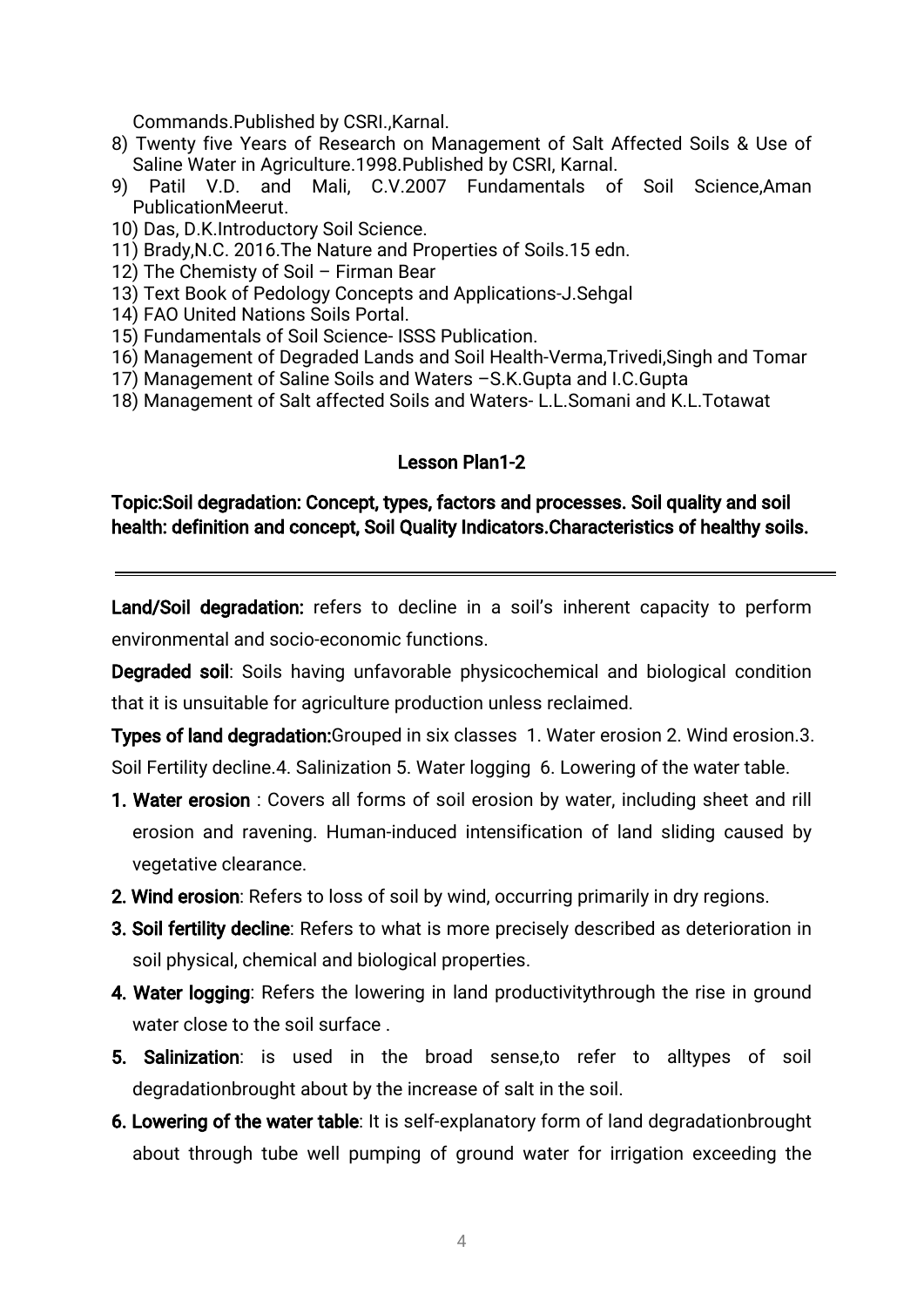natural recharge capacity,

# Causes of degradation:

1.Deforestation 2. Overgrazing 3.Agricultural practices 4.Over exploitation of the vegetative cover and 5.Industrial activities.

# Processes of soil degradation that result in degradation of soil physical properties include:

- 1. Surface crusting and compaction through the impact of raindrops, animal hooves and farm machinery;
- 2. Loss of topsoil structure through excessive tillage and loss of soil organic matter;
- 3.Sub-soil compaction due to the passage of heavy farm machinery and/or ploughing to a constant depth.

# Processes that result in degradation of soil hydrological properties include

- 1. Water logginginvolving a rise in the water table close to the soil surface due to poor irrigation practices, or loss of deep rooted vegetation whose water needs would have kept the water table low; and
- 2. Aridification involving a decrease in soil moisture availability, typically due to reduced rain water infiltration following deterioration in the soil's physical structure.

# Processes that result in degradation of soil chemical properties include:

- 1. Decline in the number and availability of soil nutrients (N,P,K, secondary and trace elements) e.g. through leaching, gaseous losses, removal in harvested products etc.
- 2. Chemical imbalances and toxicities e.g. through application of inappropriate types and quantities of fertilizer, pesticides etc.;
- 3. Changes in soil pH (acidification or alkalinization);
- 4. Stalinization(build up of salts through poor irrigation practices in crop lands and poor grazing practices in grasslands);
- 5. Chemical pollution from over use of agro-chemicals, plastic mulches or poor management of industrial and mining wastes.

# Processes that result in degradation of soil biological properties include:

1. Reduction in the numbers or activity of beneficial soil organisms such as bacteria, rhizobia, mycorrhiza, earth worms, termites etc;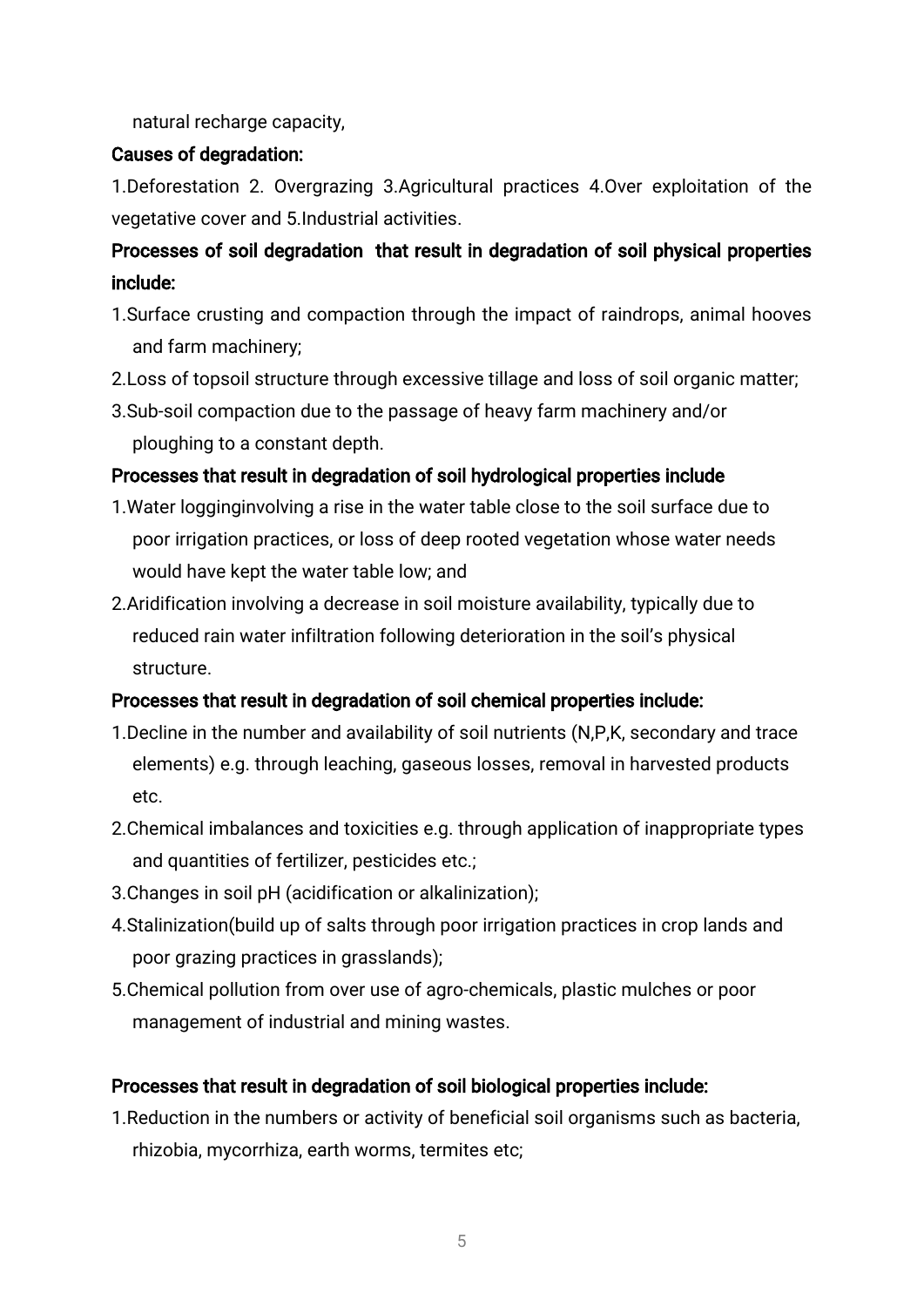2. Increase in the numbers and activity of harmful soil organisms such as nematodes, parasitic weeds etc.

Soil quality can be defined as the fitness of a specific kind of soil, to function within its capacity and within natural or managed ecosystem boundaries, to sustain plant and animal productivity, maintain or enhance water and air quality, and support human health and habitation (Karlen et al. 1997, Arshad and Martin 2002).

Soil health defined as the continued capacity of soil to function as a vital living system, within ecosystem

and land-use boundaries, to sustain biological productivity, maintain or enhance the quality of air and water, and promote plant, animal and human health (Doran et al. 1996, 1998, Doran and Zeiss 2000).

#### Concept:

To some, the concept of soil quality seems unnecessary and redundant among the soil science profession. After all, "everyone" knows what constitutes good soil and where good soils are found. To others, quantifying soil quality is impossible because of "natural differences" among soil orders and even between the same soil series found in different places. One reason for these opinions is that the process of evaluating soil is not new. As noted by Warkentin (1995), evaluations for crop growth appear in the first written literature and certainly predate those records. Keen (1931) reported on studies made with regard to draft requirements for tillage and the fitness of soils as seedbeds for crop production. Productivity indices based on plant-available water capacity, bulk density, acidity, and a factor for plant root distribution were developed (Pierce et al., 1983, 1984) and used to evaluate soil erosion effects on crop productivity throughout the Midwest. To facilitate the use of soil maps and classification information, soil survey interpretations have been written to predict the behavior of each soil under defined situations.

#### Why do we need soil quality concept?

- 1. To address the problems of non agricultural areas of soil (eg. Mine land restoration, urban uses and disposal of urban waste, soil contamination and pollution by industrial activities)
- 2. To develop appropriate indicators of soil quality in relating to specific soil function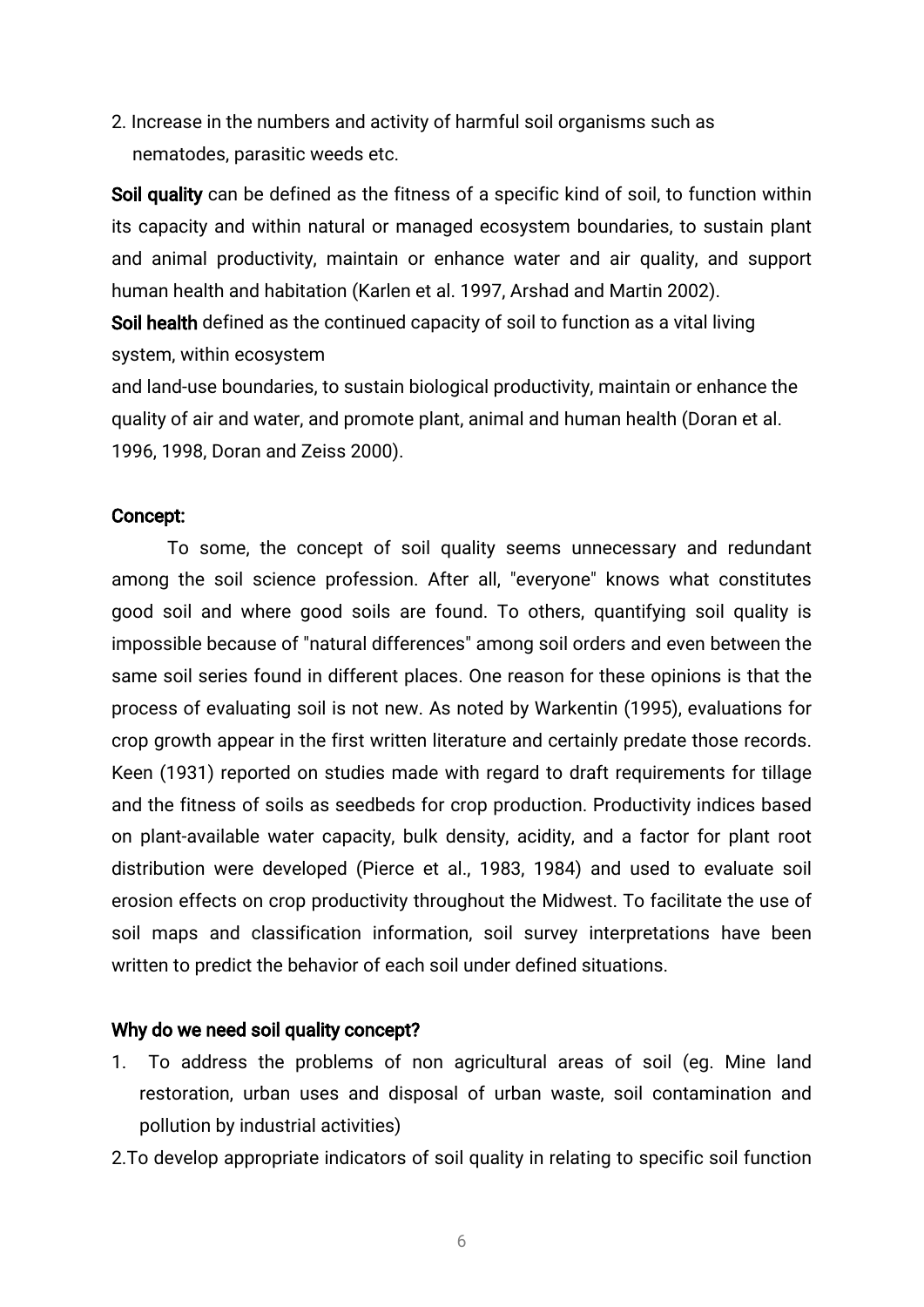(eg. Agricultural, urban, industrial, recreational, asthetic, environmental and waste disposal)

#### Soil Health -

#### Soil quality indicators in soil health assessment

Soil quality indicators to evaluate how well soil functions since soil function often cannot be directly measured. Measuring soil quality is an exercise in identifying soil properties that are responsive to management, affect or correlate with environmental outcomes, and are capable of being precisely measured within certain technical and economic constraints. Soil quality indicators may be qualitative (e.g. drainage is fast) or quantitative (infiltration= 2.5 in/hr).

#### Ideal indicators should:

1. Correlate well with ecosystem processes.2.Integrate soil physical, chemical, and biological properties & processes.3.Be accessible to many users.4.Be sensitive to management & climate.5.Be components of existing databases.6.Be interpretable

There are three main categories of soil indicators: chemical, physical and biological. Typical soil tests only look at chemical indicators. Soil quality attempts to integrate all three types of indicators. The categories do not neatly align with the various soil functions, so integration is necessary. The table below shows the relationship between indicator type and soil function.

| Indicator category | <b>Related soil function</b>                             |
|--------------------|----------------------------------------------------------|
| Chemical           | Nutrient Cycling, Water Relations, Buffering             |
| Physical           | Physical Stability and Support, Water Relations, Habitat |
| <b>Biological</b>  | <b>Biodiversity, Nutrient Cycling, Filtering</b>         |

Organic matter, or more specifically soil carbon, transcends all three indicator categories and has the most widely recognized influence on soil quality. Organic matter is tied to all soil functions. It affects other indicators, such as aggregate stability (physical), nutrient retention and availability (chemical), and nutrient cycling (biological); and is itself an indicator of soil quality.

Some indicators are descriptive and can be used in the field as part of a health card.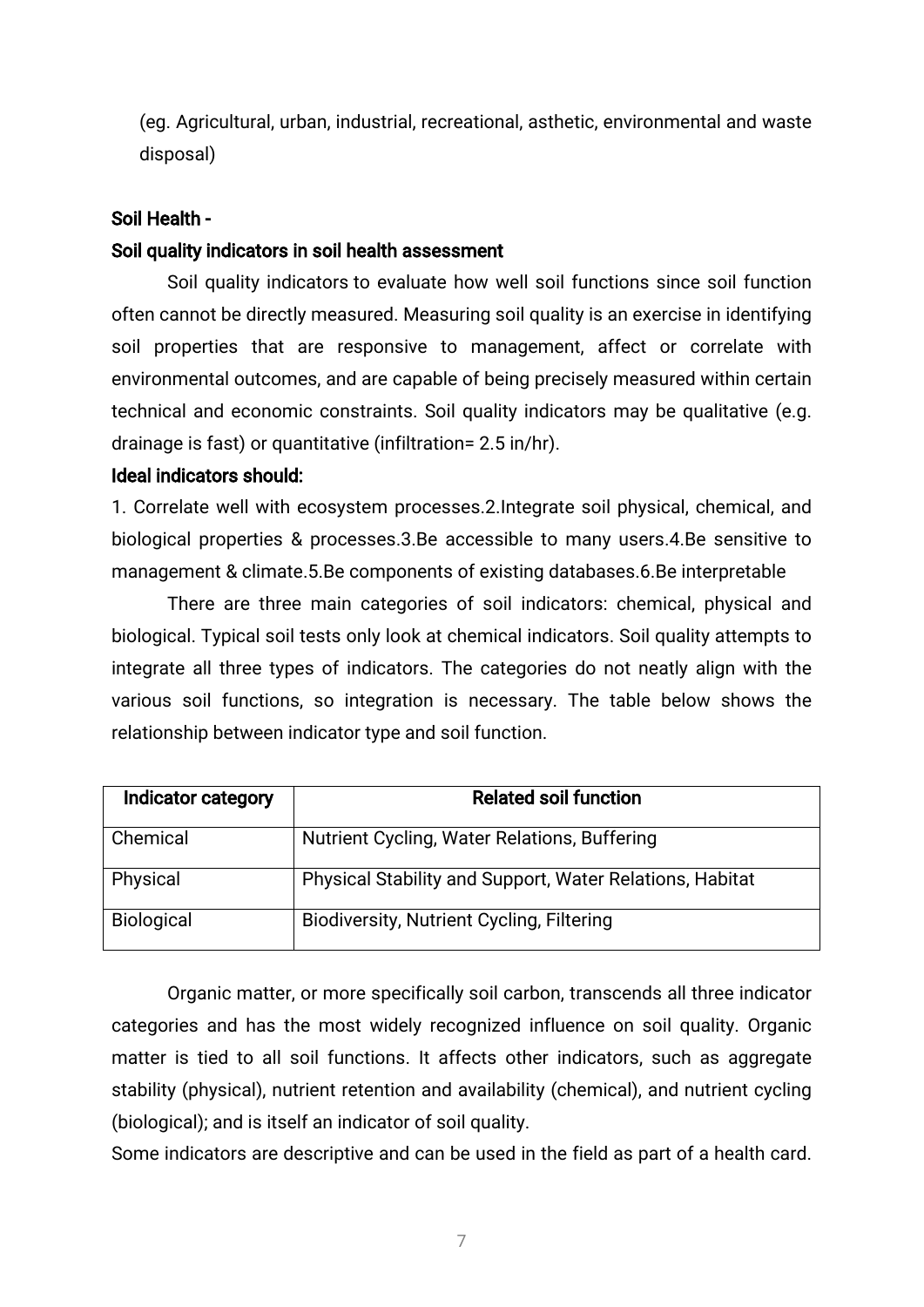Others must be measured using laboratory analyses. Some examples of indicators that fall into the three broad categories of chemical, physical and biological, are provided below.

# **Indicator Categories**

Chemical indicators can give you information about the equilibrium between soil solution (soil water and nutrients) and exchange sites (clay particles, organic matter); plant health; the nutritional requirements of plant and soil animal communities; and levels of soil contaminants and their availability for uptake by animals and plants. Indicators include measures of: 1. Electrical conductivity 2. Soil Nitrate 3. Soil reaction (pH).

Physical indicators provide information about soil hydrologic characteristics, such as water entry and retention that influences availability to plants. Some indicators are related to nutrient availability by their influence on rooting volume and aeration status. Other measures tells us about erosional status. Indicators include measures of:

1.Aggregate stability.2.Available water capacity.3.Bulk density.4.Infiltration.5.Slaking.6.Soil crusts.7.Soil structure and macropores

Biological indicators can tell us about the organisms that form the soil food web that are responsible for decomposition of organic matter and nutrient cycling. Information about the numbers of organisms, both individuals and species, that perform similar jobs or niches, can indicate a soil's ability to function or bounce back after disturbance (resistance and resilience). Indicators include measures of:

1. Earthworms. 2. Particulate organic matter. 3. Potentially mineralizable nitrogen4.Respiration.5.Soil enzymes.6.Total organic carbon

# Characteristics of healthy soils.

1. Good soil tilth 2. Sufficient supply, but not excess of nutrients.3. Small pollution of plant pathogens and insect pest.4. Large population of beneficial oragnisum.5. Large population of beneficial organism.6. Low weed pressure.

> This Note Downloaded from WEBSITE Visit For Other B.Sc AGRICULTURE Notes, Practical Manual, Question Paper, Model Answer Paper, And other Agriculture Information WWW.BSCAGRISTUDY.ONLINE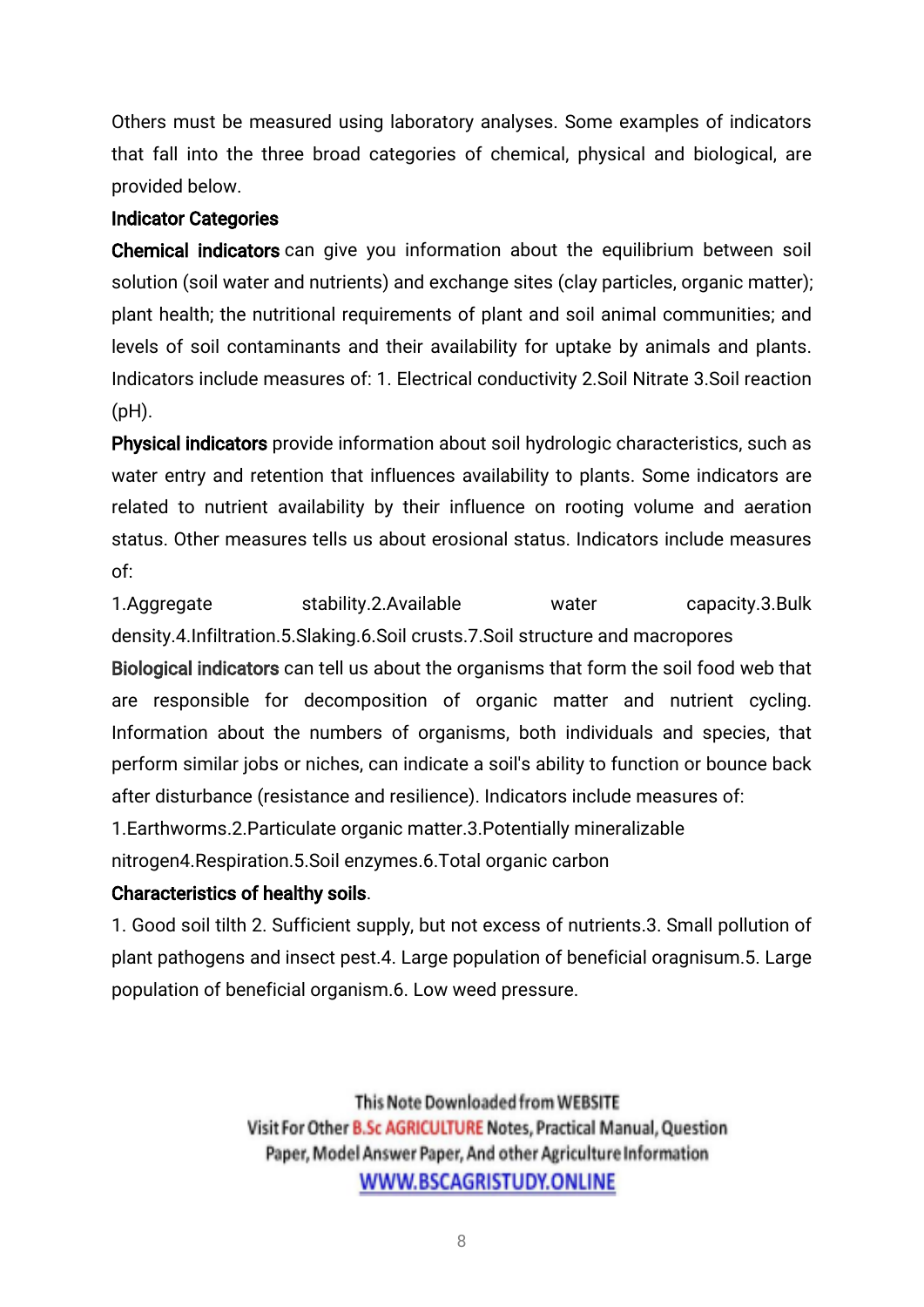#### Lesson Plan 3 and 4

### Topic:Distribution and extent of waste land and problematic soils in India and Maharashtra.Categorization of problem soils based on soil properties.

#### Distribution of salt affected soils in India

According to the estimates of Central soil salinity Research institute (CSRI, Kanal) such soils are occupy about 10 M ha, of which a major fraction (2/3) is sodic in nature and occurs in the indo Gangetic plain, followed bt the Deccan (Paninsula) plateau dominantly supporting Black (Cotton) Soils; the rest (1/3) largely occurring in the semi-ariedand aried coastal regions are saline. The saline  $-$ sodic soils recently termed as sodic) of the Indo-ganetic plain receive an annual rainfall ranging from 500-800 mm. The saline soils on the other hand receive an annual rainfall of less than 500 mm except in the coastal area. The worst affected states are Gujrat, Rajasthan, Haryana, U.P. and Bihar (for sodicity) and the coastal region (for salinity).

#### Table 1 – Distribution of salt affected soils in India.(Lakh ha)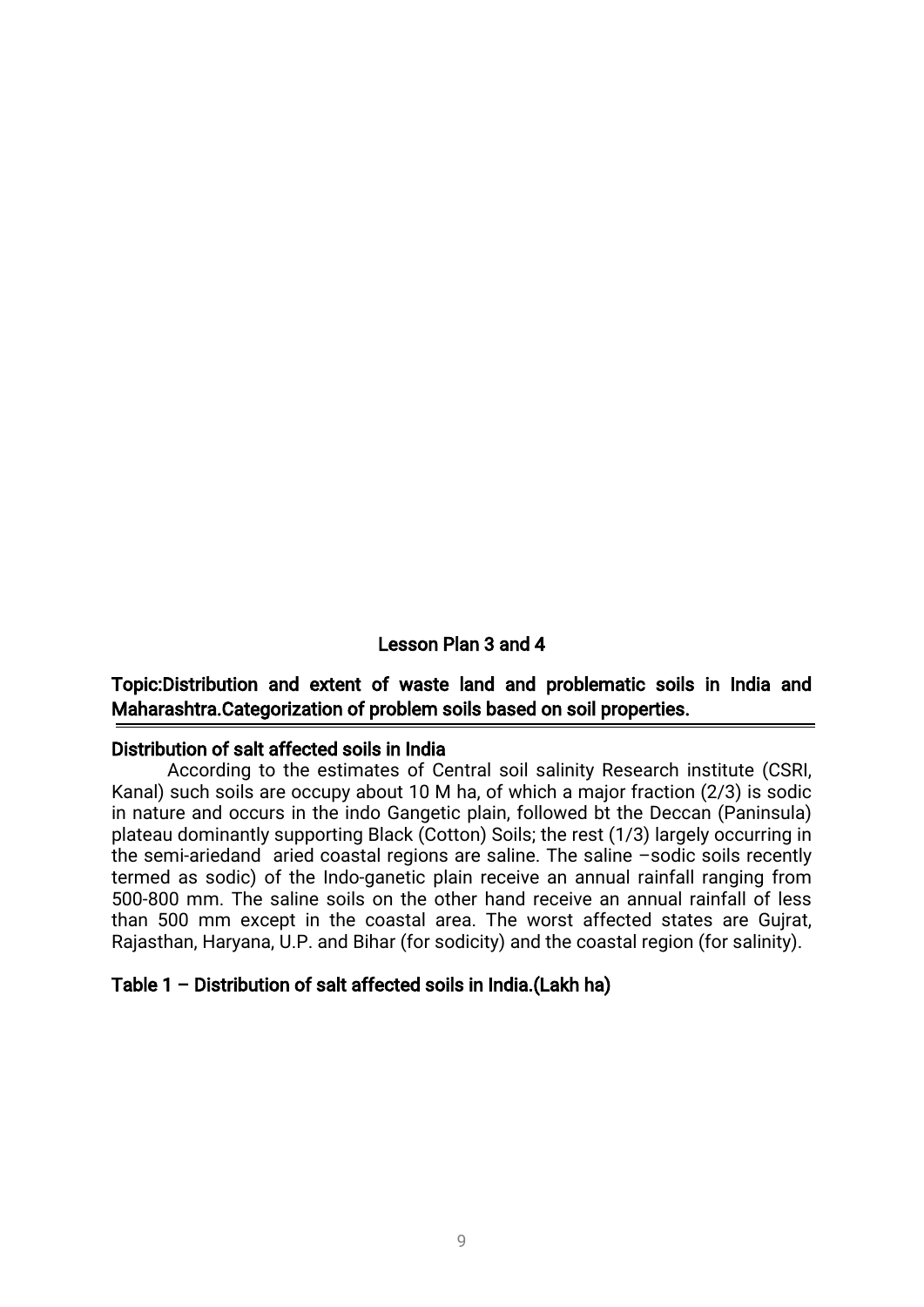| Sr.<br>No.     | <b>State</b>         | <b>Water</b><br><b>Eroded</b> | <b>Wind</b><br>eroded    | <b>Water</b> | <b>Saline</b><br>and                | <b>Degraded</b><br>forest | <b>Total</b> |  |  |
|----------------|----------------------|-------------------------------|--------------------------|--------------|-------------------------------------|---------------------------|--------------|--|--|
|                |                      |                               |                          | logged       | alkali<br>soils                     | soil                      |              |  |  |
|                |                      |                               |                          |              |                                     |                           |              |  |  |
| $\mathbf{1}$   | Andhra<br>Pradesh    | 74.42                         |                          | 3.39         | 2.40                                | 37.34                     | 117.55       |  |  |
| $\overline{2}$ | Assam                | 9.35                          | --                       |              |                                     | 7.95                      | 17.30        |  |  |
| 3              | <b>Bihar</b>         | 38.92                         | --                       | 1.17         | 0.04                                | 15.62                     | 55.75        |  |  |
| $\overline{4}$ | Gujarat              | 52.35                         | 7.04                     | 4.84         | 12.14                               | 6.83                      | 83.20        |  |  |
| 5              | Haryana              | 2.76                          | 15.99                    | 6.20         | 5.26                                | 0.74                      | 30.95        |  |  |
| 6              | Himachal<br>Pradesh  | 14.24                         | $\overline{\phantom{a}}$ | --           | --                                  | 5.34                      | 19.58        |  |  |
| $\overline{7}$ | $J & K^*$            | 5.31                          | $\overline{\phantom{a}}$ | 0.10         | $\overline{\phantom{a}}$            | 10.34                     | 15.75        |  |  |
| 8              | Karnataka            | 67.18                         |                          | 0.10         | 4.04                                | 20.43                     | 91.75        |  |  |
| 9              | Kerala               | 10.37                         | --                       | 0.61         | 0.16                                | 2.26                      | 13.40        |  |  |
| 10             | Madhya<br>Pradesh    | 127.05                        |                          | 0.57         | 2.42                                | 71.95                     | 201.99       |  |  |
| 11             | Maharashtra          | 110.26                        | $\overline{\phantom{a}}$ | 1.11         | 5.34                                | 28.41                     | 145.12       |  |  |
| 12             | Manipur              | 0.14                          | --                       |              | --                                  | 14.24                     | 14.38        |  |  |
| 13             | Meghalaya            | 8.15                          |                          |              |                                     | 11.73                     | 19.88        |  |  |
| 14             | Nagaland             | 5.08                          |                          |              |                                     | 8.78                      | 13.86        |  |  |
| 15             | Orissa               | 27.53                         | --                       | 0.60         | 4.04                                | 32.27                     | 64.44        |  |  |
| 16             | Punjab               | 4.63                          | --                       | 10.90        | 6.88                                | 0.79                      | 23.2         |  |  |
| 17             | Rajasthan            | 66.59                         | 106.23                   | 3.48         | 7.28                                | 19.33                     | 202.91       |  |  |
| 18             | Sikkim               | 1.31                          | --                       |              | $\hspace{0.05cm}$ $\hspace{0.05cm}$ | 1.50                      | 2.81         |  |  |
| 19             | <b>Tamil Nadu</b>    | 33.88                         |                          | 0.18         | 0.04                                | 10.09                     | 44.19        |  |  |
| 20             | Tripura              | 1.08                          | --                       |              | ∽                                   | 8.65                      | 9.73         |  |  |
| 21             | <b>Uttar Pradesh</b> | 53.40                         | --                       | 8.10         | 12.95                               | 14.26                     | 88.71        |  |  |
| 22             | <b>West Bengal</b>   | 13.27                         | --                       | 18.50        | 8.50                                | 3.59                      | 43.86        |  |  |
| 23             | Union<br>teritories  | 8.73                          | --<br>10                 | 0.01         | 0.16                                | 27.15                     | 39.05        |  |  |
|                | Total (ha)           | 736.00                        | 129.26                   | 59.86        | 71.65                               | 358.89                    | 1355.57      |  |  |
|                |                      |                               |                          |              |                                     |                           |              |  |  |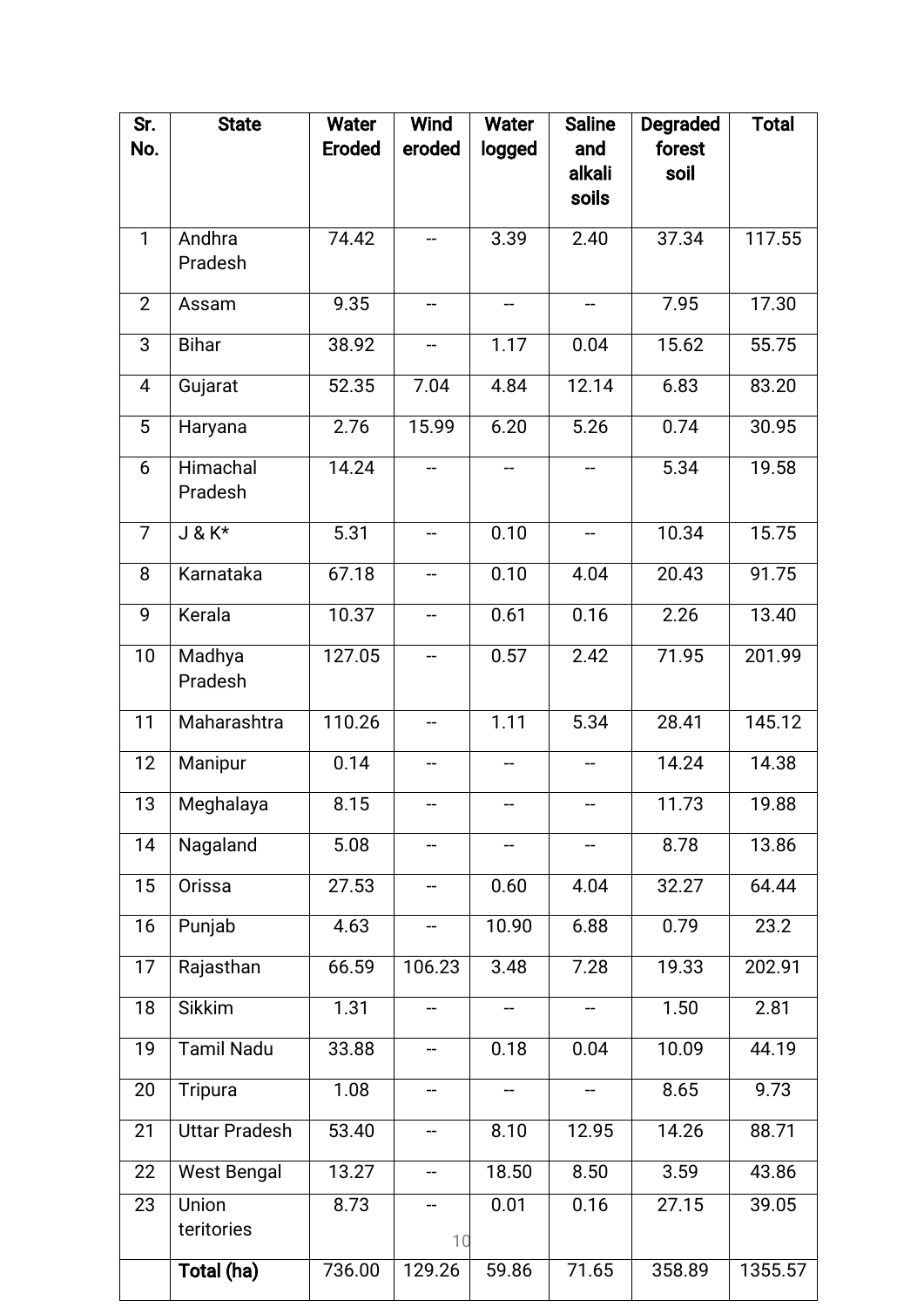### Verma et al (2015): In Management of Degraded Lands and Soil Health,pp.06

#### Distribution of Acid soils.

Out of 157 M ha of cultivable land in India, 49 M ha of land are acidic of which 26 M ha of land having soil pH <5.6 and the rest 23 M ha land having soil pH range 5.6-6.5.

#### Distribution of degraded and wasteland soils in Maharashtra.

Soils: Soils of the state belong to 5 orders and 8 great groups. Entisols (37%), Inceptisols (31%), and Vertisols (26%) are the predominant soils, followed byAlfisols (6%) and Mollisols (<1%). The different great groups are: Rhodustalfs, Haplustalfs, Haplustoll, Ustifluvents, Ustorthents, Halaquepts, Ustropepts, andChromusterts or left as culturable waste; 12% of the cultivated area is irrigated. Croppingpattern includes rice-wheat, rice-mustard and rice-chickpea. Cotton is grown in Vidarbha. Sugarcane is grown in western Maharashtra. Presently soybeanhas been adopted as a cash crop by many farmers. Nashik and Pune districts arefamous for vegetables, onion and grape production.

Degraded and Wastelands soil erosion coupled with soil acidity is a major problem in westernMaharashtra, and soil erosion is a major problem in Vidarbha region. In this state, about 8,822 thousand ha (about 29% of TGA) is affected bywater erosion including erosion under open forest. Highly affected districtsare Nashik (836 thousand ha), Ahmednagar (806 thousand ha), Pune (788thousand ha), Solapur (683 thousand ha), Sangli (616 thousand ha), Raigad (570thousand ha), and Ratnagiri (543 thousand ha).Total area under acidic soils (including areas affected by water erosion)covers 269 thousand ha. The Sindhudurg district has an area of 172 thousand ha,followed by Ratnagiri (64 thousand ha) and Kolhapur (21 thousand ha).

Highestareas under sodic soils are found in Ahmednagar district (265 thousand ha). Otheraffected districts are Nashik (40 thousand ha), Aurangabad (31 thousand ha), Pune(26 thousand ha) and Solapur (20 thousand ha).

Problematic Soil: These soils need proper reclamation and management measures for their economical use in crop production. Broadly these soils are grouped in two sets.

11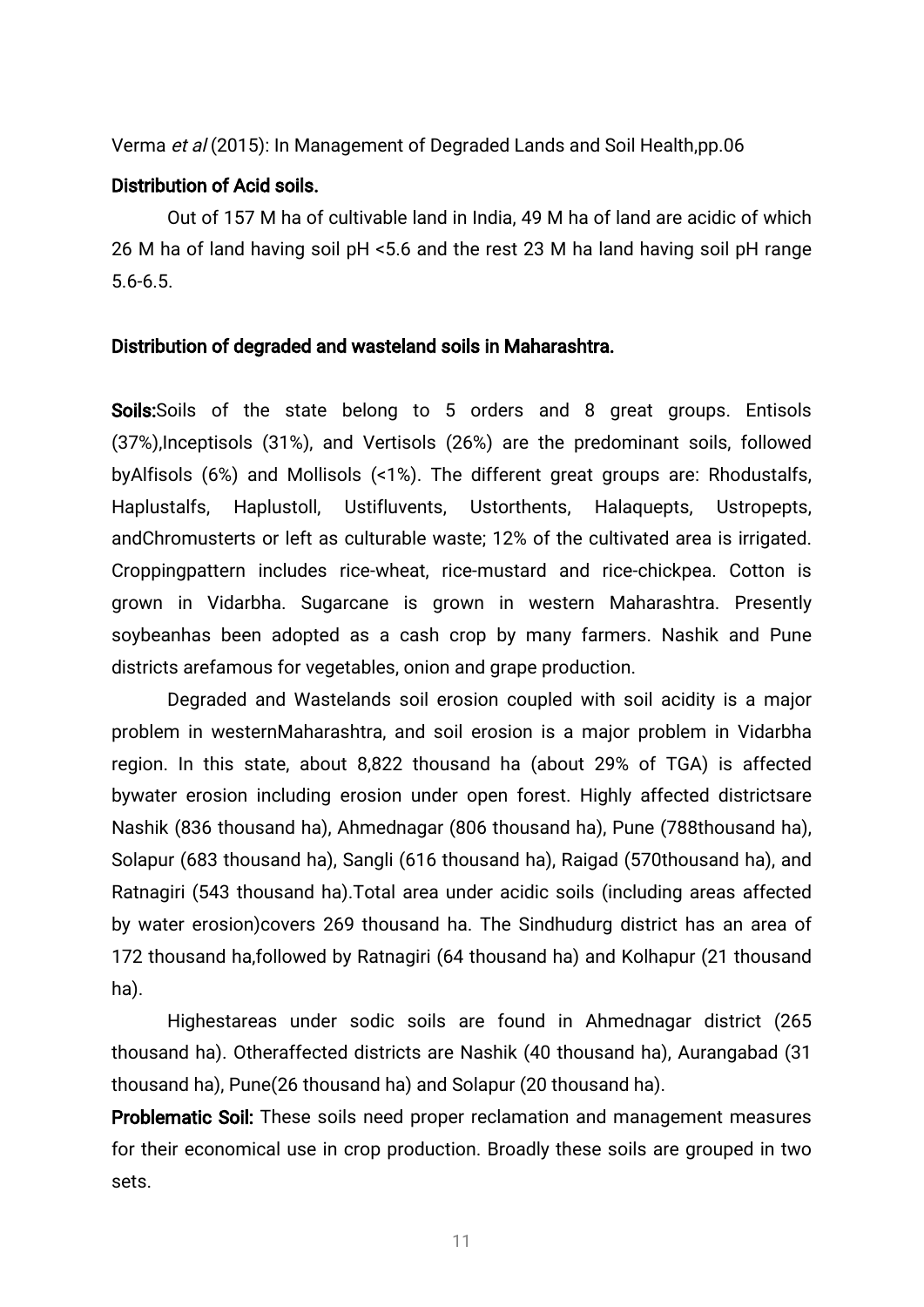First set has problem in physical characteristics and includes highly eroded soils, ravine land, soil on steeply sloping lands, highly permeable coarse textured soil, slowly permeable heavy texture soils, crusting soil and red chalka soils

The second set includes all the soils which have problem in their chemical characteristics. Acid, saline, saline-alkali soil and alkali soil constitute this set.



Classification of problem soils based on properties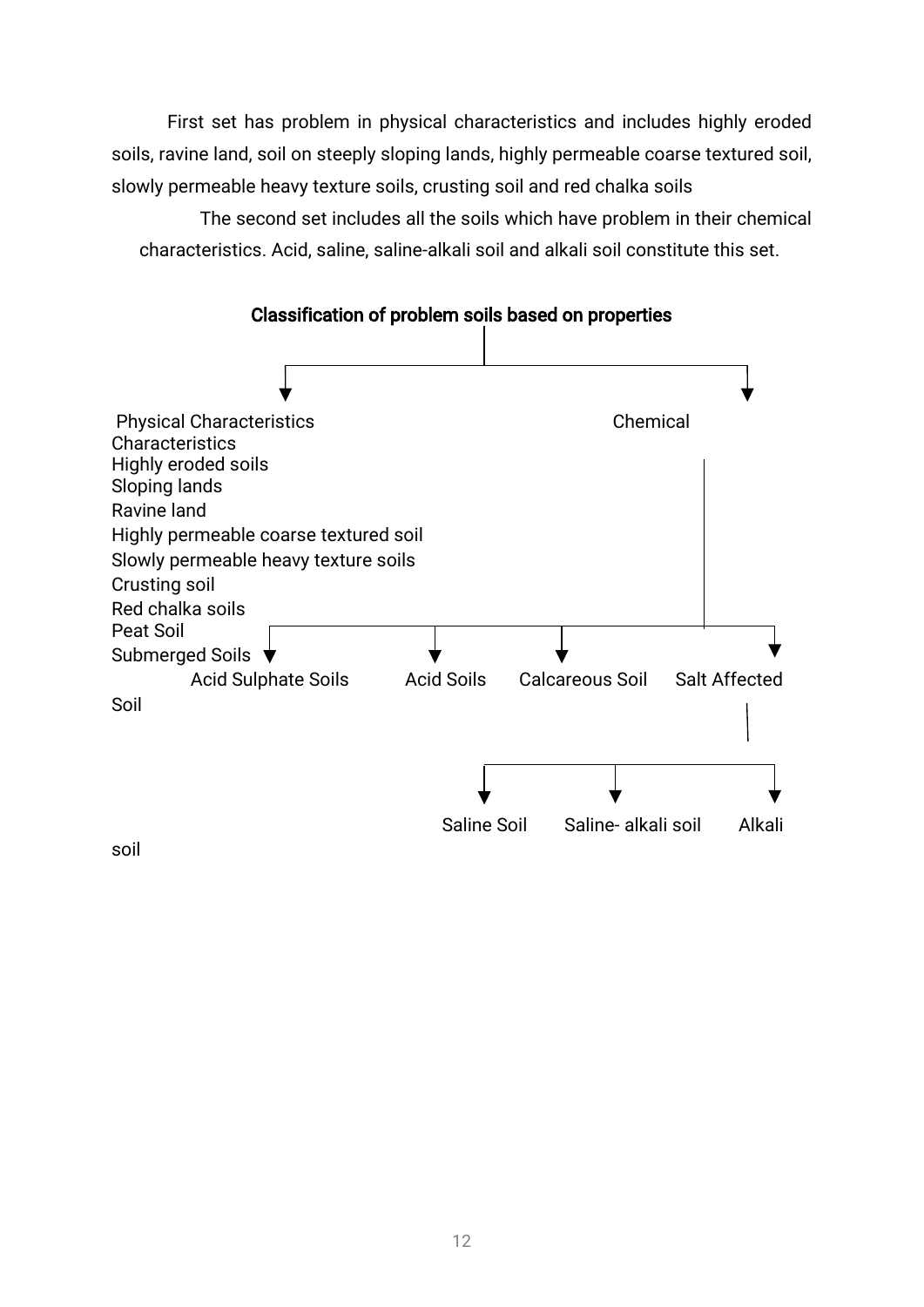# Lesson 5 and 6

Topic: Saline soils, alkali Soils, saline-alkali soils, degraded alkali soils, coastal saline soils: definition, formation, characteristics, effect on plant growth reclamation and management. Acid and Acid Sulphate Soils: definition, formation, characteristics, effect on plant growth, reclamation and management.

Alkaline soils: Alkaline soils have pH above 7. Soil alkalinity may be due to high base saturation, particularly with sodium and to the presence of free carbohydrates of calcium and sodium. In soils of arid and semiarid regions, lack of extensive leaching leaves the leaves of bare forming cations quite high. Such soils contain excessive concentration of soluble salts, or exchange sodium or both. Due to which they are regarded as problem soils or soil affected soils. Depending upon the nature of soluble salt such soils are classified into three groups 1. Saline soils 2. Saline-alkali soils (saline-sodic) 3. Alkali soils (sodic soils) (non saline alkali).

Saline soils: Saline soils have electrical conductivity of saturation extract more than 4 dS  $m^{-1}$  at 25<sup>o</sup>C and exchangeable sodium percentage is less than 15 and the pH is less than 8.5. These soils correspond to Hilgard's (1906) white alkali soils and to solonachak's of the Russian soils scientists. The soluble salts are mainly of Na<sup>+</sup>,  $Ca^{++}$  and Cl and  $SO_4^{\text{-2}}$ .

Saline alkali soils: Saline-alkali soils have the electrical conductivity of saturation extract greater than 4 dS  $m^{-1}$  at 25<sup>0</sup>C and the exchangeable sodium percentage greater than 15 and the pH of the soil about 8.5, contain neutral soluble salts and exch. Na ions. The salts are Cl; Sulphates Ca<sup>++</sup>, Mg<sup>++</sup>, Na<sup>+</sup>,K<sup>+</sup><sub>7</sub>--. There can be all stages with varying degree of dominance of salt content, highpH.

Alkali soils: Alkali soils have electrical conductivity of saturation paste extract less than 4 dS m<sup>-1</sup> at 25<sup>°</sup>C and exchangeable sodium percentage more than 15. The pH ranges between 8.5 to 10. These soils correspond to Hilgards Black alkali soils and in some cases Solonetz, of the term used by Russian Scientists. High SAR, Presence of large come of sodium carbonate, type salts, and soils may be alkaline but not necessarily alkali.

### Nature and classification of salt affect soils

- 1. Saline soils
- 2. Alkali Soils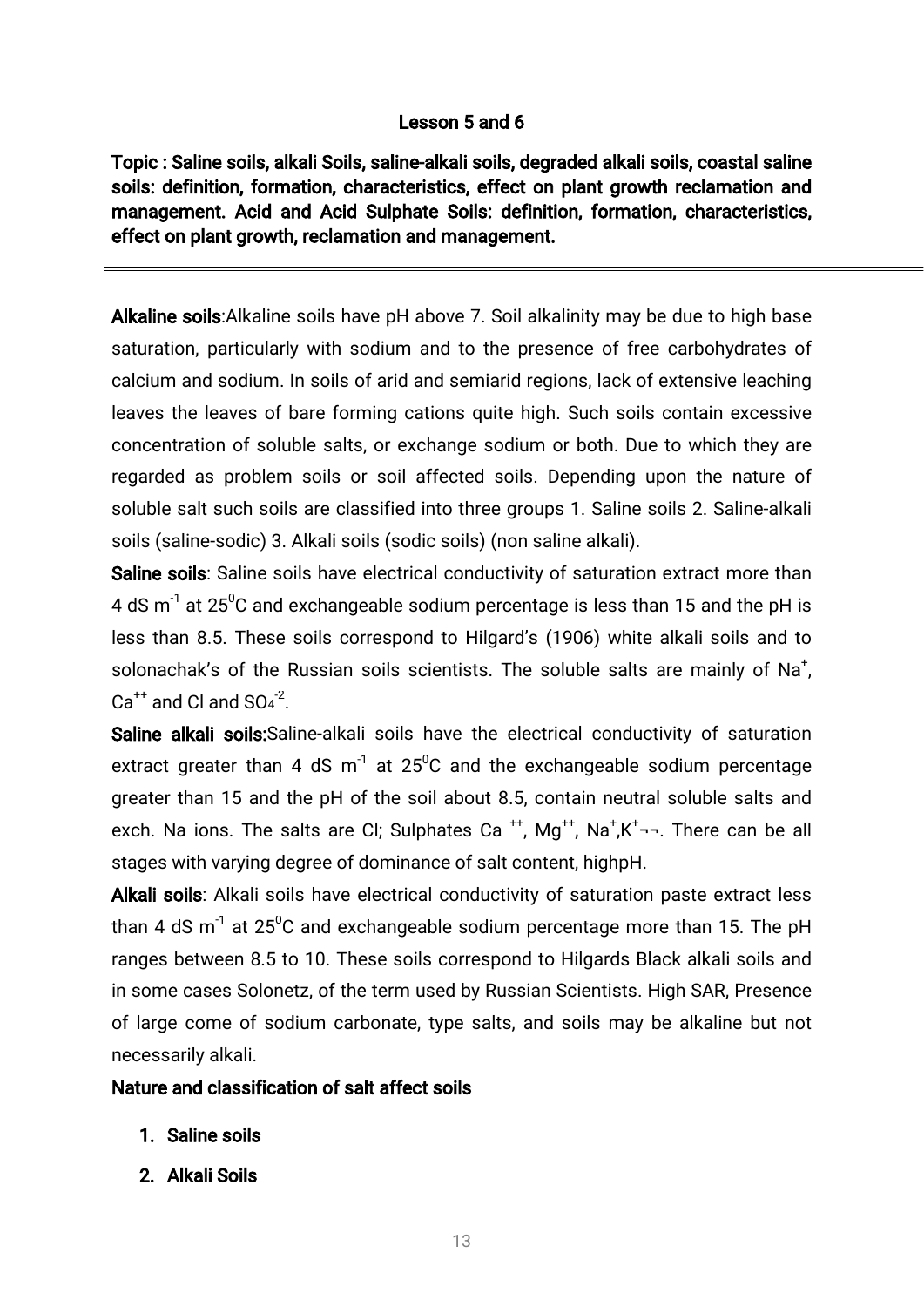- a) Saline Alkali Soil
- b) Non saline Alkali Soil
- c) Degraded Alkali soils

#### Characteristics of Salt affected soils

1. Saline Soils – Soils contains chloride, sulphates, bicarbonates and sometimes nitrates of sodium.

> ESP is very low  $($  < 15  $).$ pH varies between 7.5 to 8.35. Total soluble salts content is  $> 0.1$  %.  $FC > 4$  dSm<sup>-1</sup>.

These soils remain flocculated condition.

### Characteristics of Alkali/Sodic soils

### A) Non Saline Alkali Soils

- 1.ESPis>15.
- 2. pH ranges from 8.5 to 10.
- 3. Total Soluble Salt is < 0.1 %.
- 4.  $EC < 4.0$  dSm<sup>-1</sup>.
- 5. Colloidal complex is deflocculated condition.
- 6. SAR is  $> 13$ .

### B) Saline – Alkali Soils

- 1. ESP is  $> 15$ .
- 2.pH is>8.5.
- 3. Total soluble salt  $> 0.1$  %.
- 4.  $EC > 4.0$  dSm<sup>-1</sup>.

### C) Degraded Alkali Soils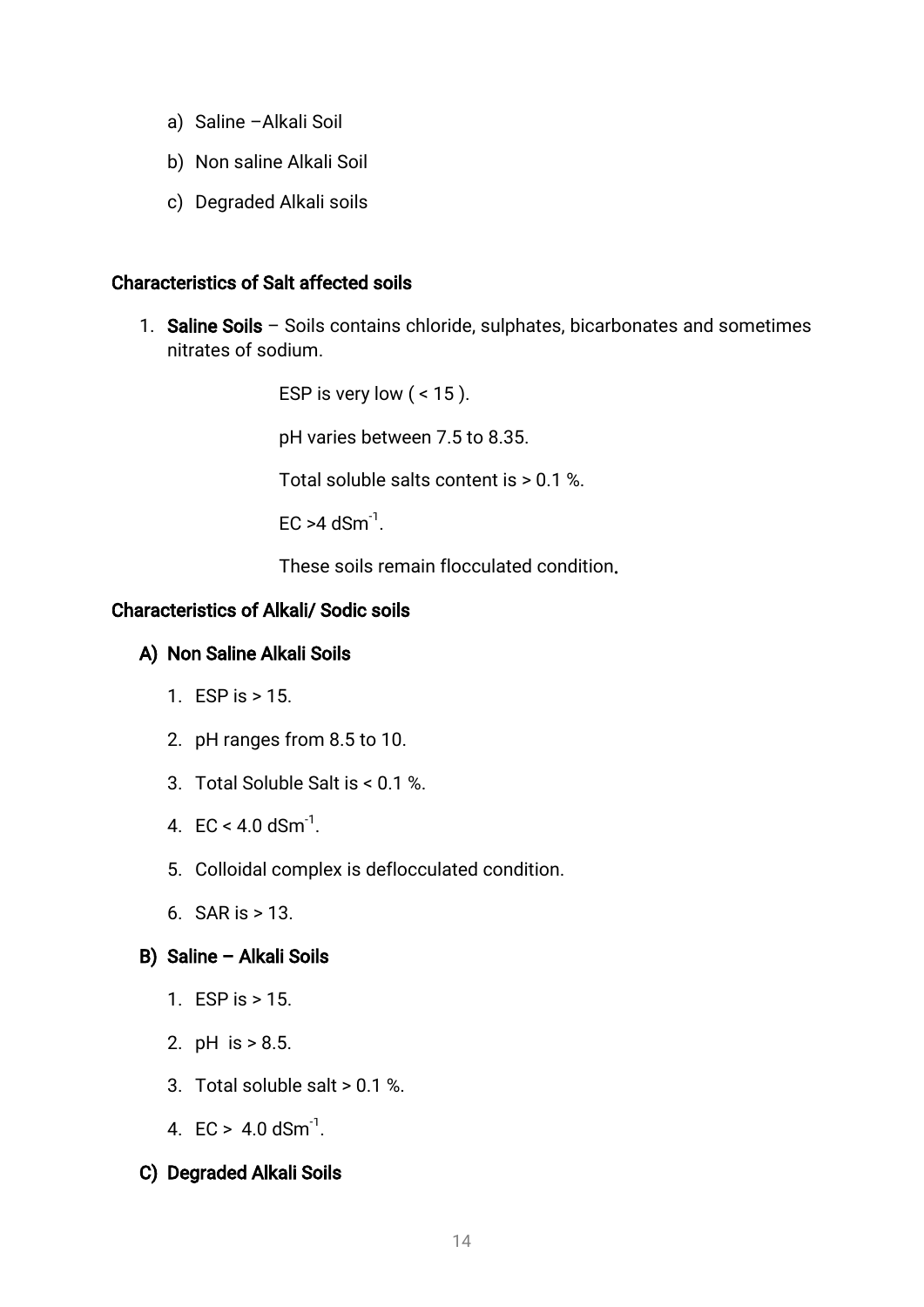- 1. pH of surface layer is acidic and lower layer has high  $pH > 8.5$ .
- 2.  $ESP > 15$ .
- 3.  $EC < 4.0$  dSm<sup>-1</sup>.
- 4. Black colour and has prism like structure.
- 5. Soil become compact and has low infiltration.

#### Formation of Saline Alkali Soils

- 1. Arid and semiarid region.
- 2. Poor drainage.
- 3. High water table.
- 4. Over flow of sea water over land.
- 5. Introduction of irrigation water.
- 6. Salts blown by wind.
- 7. Saline Nature of parent rock material.
- 8. Excessive use of basic fertilizers.
- 9. Humid and semi humid region.

### Detrimental Effect of soil Salinity and Alkalinity

- 1. Saline Soils
- A) Absorption of water and nutrients.
- B) Salt toxicity.

# 2. Alkali Soils

- A) Dispersion of Soil particles.
- B) Physical properties of soil.
- C) Availability of plant Nutrients.

### Reclamation of Saline and Alkali Soils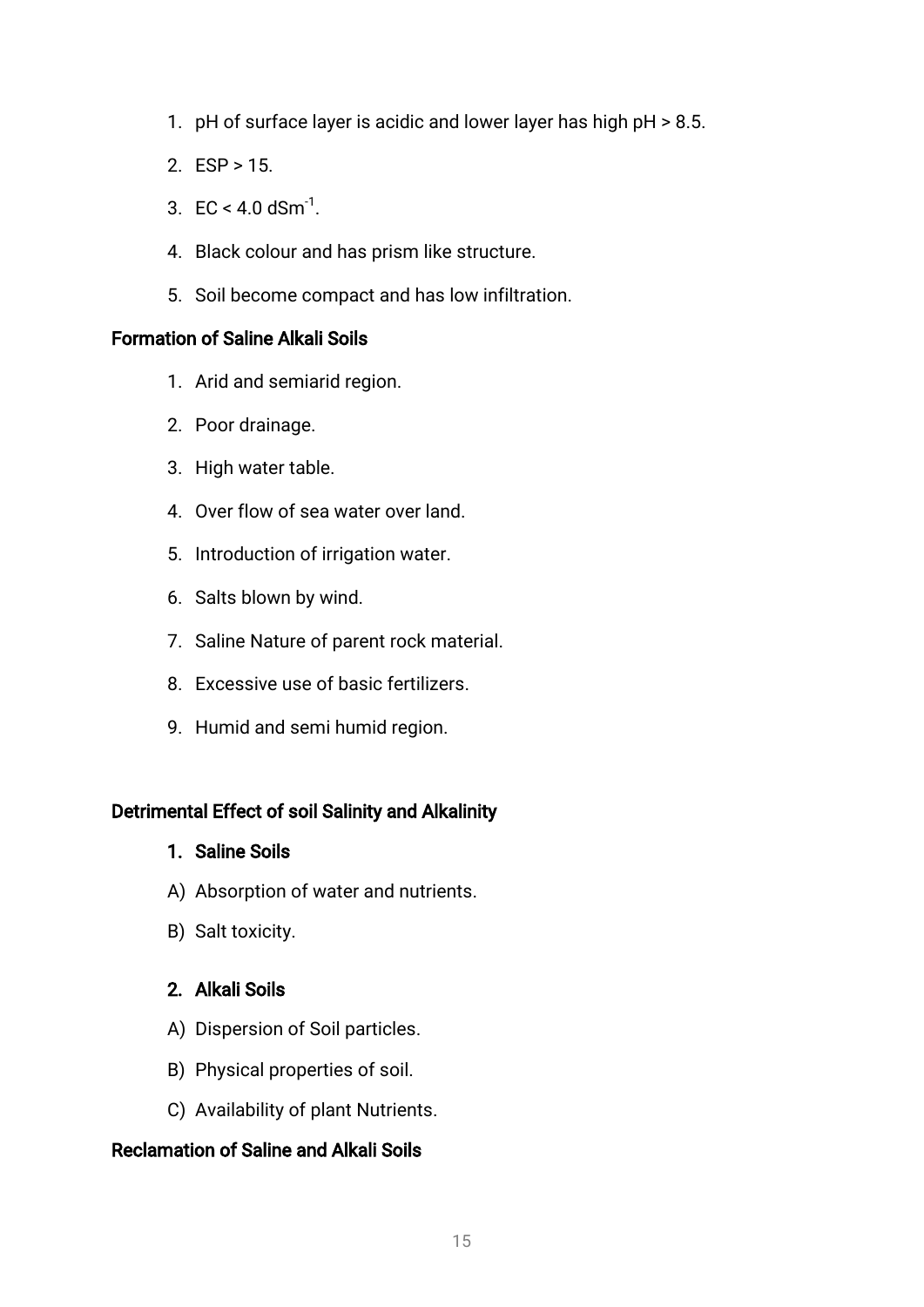# **Saline Soils**

### A) Mechanical Methods

- 1. Flooding and leaching down of the soluble salts.
- 2. Scrapping of the surface soil.

# B) Cultural Methods

- 1. Providing proper drainage.
- 2. To use of salt free irrigation water
- 3. Proper use of irrigation water.
- 4. Planting or sowing of seed in the furrow.
- 5. Use of acidic fertilizers.
- 6. Use of organic manures.
- 7. Ploughing and levelling of land.
- 8. Retardation of water evaporation from the soil surface.
- 9. Growing of salt tolerant crops.

# Alkali Soils

# A) Chemical Methods

- 1. Application of Gypsum and Gypsum requirement.
- 2. Use of sulphur.
- 3. Addition of sulphuric acid.
- 4. Addition of Organic Matter.
- 5. Addition of molasses.

### **Cultural Methods / Management practices**

Water Management and cropping system are very important.

- 1. Solution of salt tolerant crops and crop varieties.
- 2. Adoption of best suited cultural and fertilizer practices.

### Salt tolerant crops

High salt tolerant: Barley, Sesabania, rice, sugarcane, oats, berseem, lucern.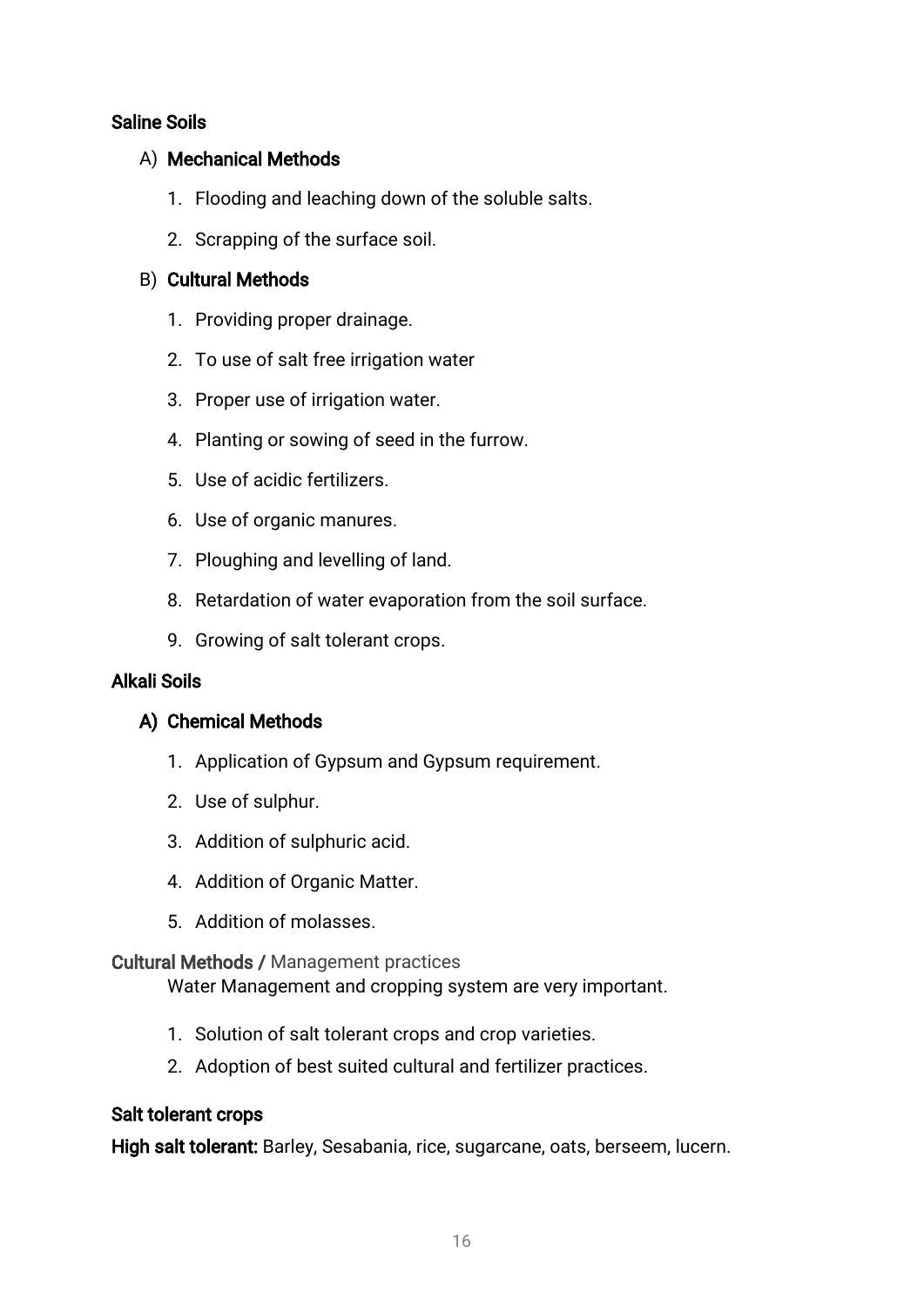Medium salt tolerant: Castor, cotton, sorghum, pearl millet, maize, mustard, wheat.

Low salt tolerant: Pulses, pea, sunhemp, gram, linseed, sesamum.

Scale of conductivity for salt tolerance of plants 0-2 dSm<sup>-1</sup>

No effect of crops (2-4 dSm<sup>-1</sup>). Sensitive crop restricted 4-8 dSm<sup>-1</sup>. Many crops restricted (8-16 dSm<sup>-1</sup>) Most crops restricted 16-12 dSm<sup>-1</sup>. Few crops tolerant.

#### Formation of saline-alkali soils

- 1. The salts are accumulated in some surface soils of arid and semiarid regions.
- 2. These soils are formed due to combined process of salinization (Process of accumulation of neutral soluble salts) and alkalization (Process whereby exchangeable sodium content is increased).
- 3. Leaching of sodic soil will raise pH, unless calcium and magnesium salts are high in soil pH increases occurs due to removal of neutral soluble salts and exchangeable sodium hydrolyses and sharply increase OH ions concentration, pH rises above 8.5.

#### Effects of plant growth

Plants suffer due to high salinity as well as due to high alkalinity. High alkalinity resulted in dispersion of clay.

#### Reclamation of saline alkali soils:

Sodium from exchange complex should be removed, then washing of salts with good quality water.

### Formation of alkali or sodic soils (None saline alkali)

Three distinct stages in the evaluation of alkali soils are:

1. Salinization 2. Saline alkali soil 3. Alkalinisation of the exchange complex. Salt accumulation is the first stage. Major cation is sodium. The process in the formation of sodic soil is the result of exchange of cations in soil solution with those present on the exchange complex of the soil. The conditions which result in increase of SAR of soil solution lead to the formation of sodic soil. Sodic soils occur generally in relatively low lying with insufficient natural drainage. The displayed calcium from the exchange complex precipitates at a high pH. The process repeated over long period results in the formation of sodic soils.

### Reclamation of sodic or Alkali soils

The problem of sodic soil is the high ESP. Replacement of exchangeable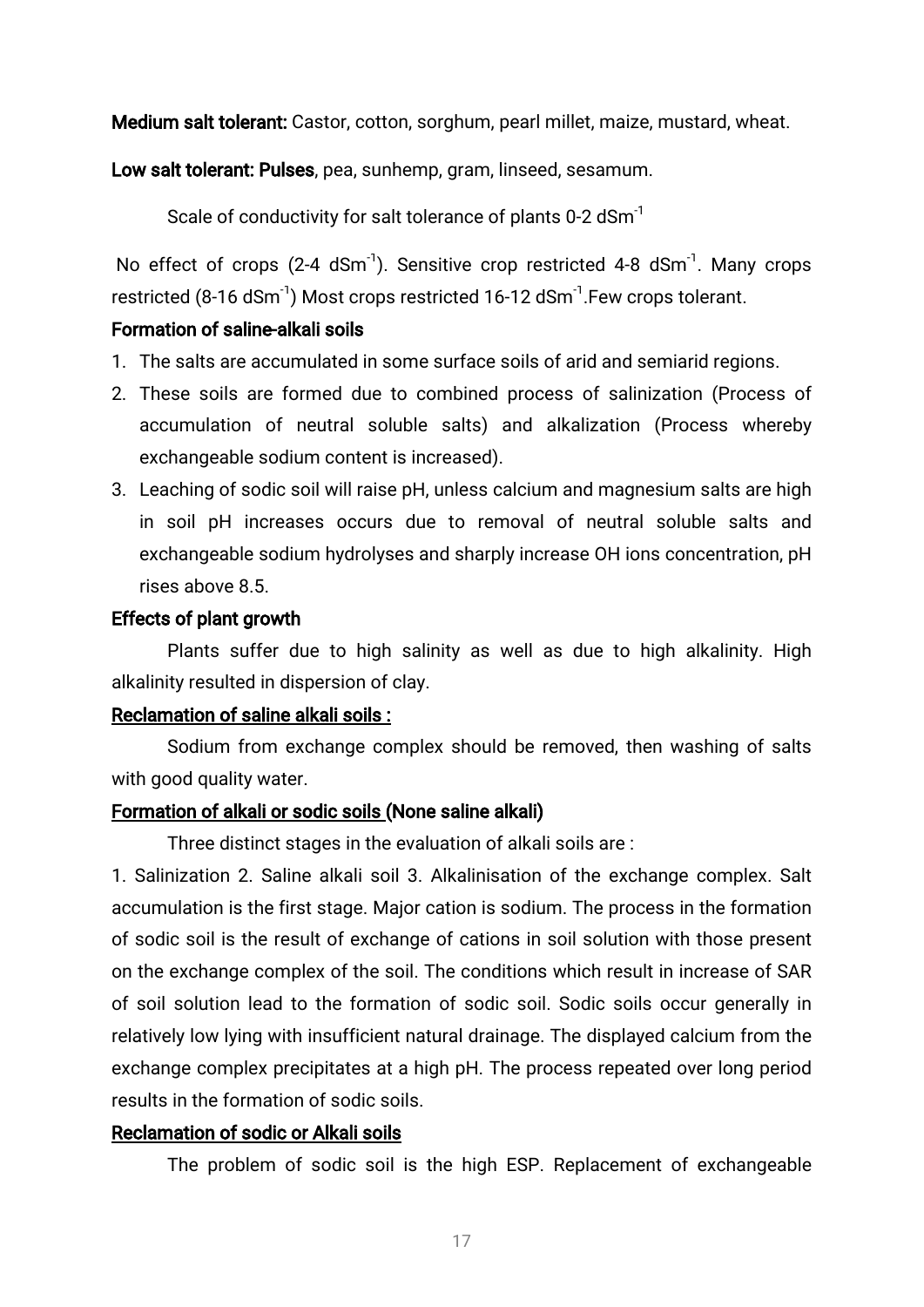sodium by calcium and leaching out of sodium salts from root zone are important. Use of amendments and adequate drainage and leaching are basic requirements for reclamation of sodic soils. Scrapping and growing salts tolerant crops are not suitable for reclamation of alkali soils.

# Amendments used for reclamation of sodic soil

- 1. Soluble calcium salts: Gypsum and calcium chloride Reaction with equation.
- 2. Acids or acidic formers: Sulphur, Sulphuric acid, iron sulphates, iron pyrites with equations.

### Gypsum requirement:

The amount of gypsum required to be added to a sodic soil to lower the ESP to desired value is known as gypsum requirement (Milliequivalent of Ca/100 g of soil).

### Management practices:

- 1. Proper choice of crop viz. salt tolerant crops
- 2. Green manuring and orgnaic manures.
- 3. Proper crop rotation
- 4. Optimum use of good quality irrigation water

# Effect of alkali soil on plant growth

- 1) Loss of desirable soil structure
- 2) Effect of physical properties viz. Reduced drainage, aeration and microbial activity.
- 3) Reduced solubility and availability of macro and micro nutrients.

**Coastal saline soil:** is the soil which its amount of salinity is high enough to be dangerous for economic crops. Such soil is found in the coastal area where the sea is reached.

### Problems existing in coastal saline soils:

1. The lands are subjected to the influence of tidal waves and periodical inundation by tidal water.

2.Shallow water table enriched with salts contributes to increase in soil salinity during winter and summer months.

- 3. Heavy rainfall except in some part of Gujarat.
- 4. Poor surface and subsurface drainage conditions.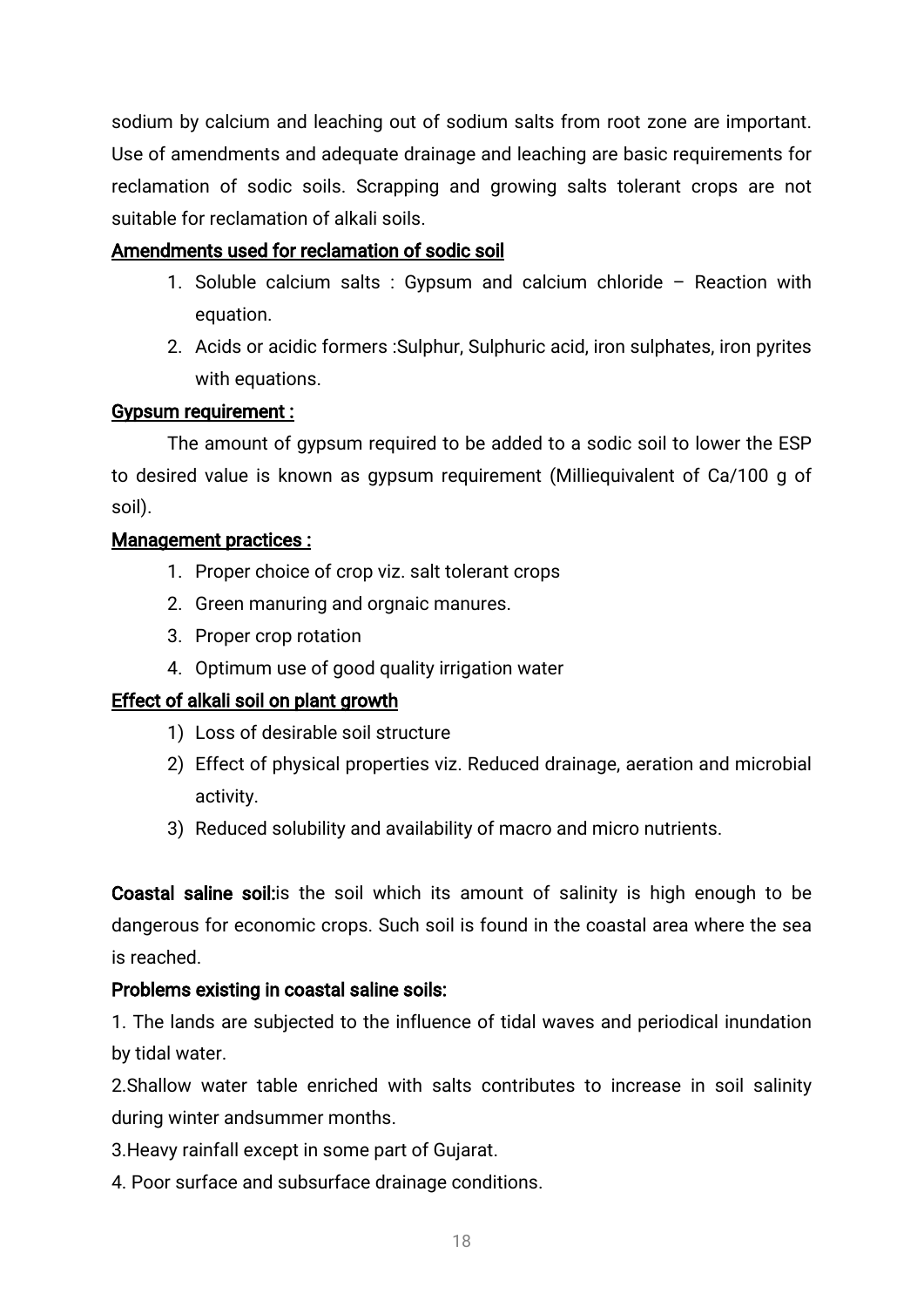5. Lack of good quality irrigation water during dry period in certain areas.

# Development of soil salinity in coastal lands

The processes responsible for the development of soil salinity in coastal areasare:

1. Sea water inundation is one of the processes by which soil salinity develops in the coastal regions.

2. Use of saline ground water for crop production also causes soil Stalinization in many areas.

3. Whereever ground water is saline, high water table during the post monsoon season, brings up dissolved salts in the root zone through capillary rise. Salinization process is most active during the summer season.

4. Deposition of wind borne salts.

# Management of coastal saline soils

**1.Soil management** – a. Soil erosion b. Leaching of salts

**2. Engineering management** – a. Height of embankments b. Structural design of sea dikes c.Embankment construction d.Other activities.

**3.Water management** – a. Surface drainage b.Storage and recycling on rain water for summer cultivation c. Tapping the creeks d. Use of ground water for crop production.

4.Crop management – a. Cropping system b.Farming system c.Agronomic and cultural practices d. Improved irrigation practices e. Mulching

5. Fertility Management – Nitrogen, phosphorus, Potassium and micronutrients etc Acid Soils – A soil having dominance of hydrogen  $(H^+)$  and aluminium  $(Al^{3+})$  relative to hydroxyl (OH<sup>-</sup>) ions is called as acid soil. Acid Soil is a base unsaturated soil which gives the soil to a pH lower than 7.0

Kinds of acidity  $-$  a) Active acidity (Potential acidity),

- b) Exchangeable acidity,
- C) Residual (Reserved) acidity.

# Characteristics of acid soils

- 1. Low pH and high proportion of exchangeable Aluminium and Hydrogen.
- 2. Dominant in Kaolinitic and Illitic types of clay minerals.
- 3. Low base saturation and CEC.
- 4. Low in available P.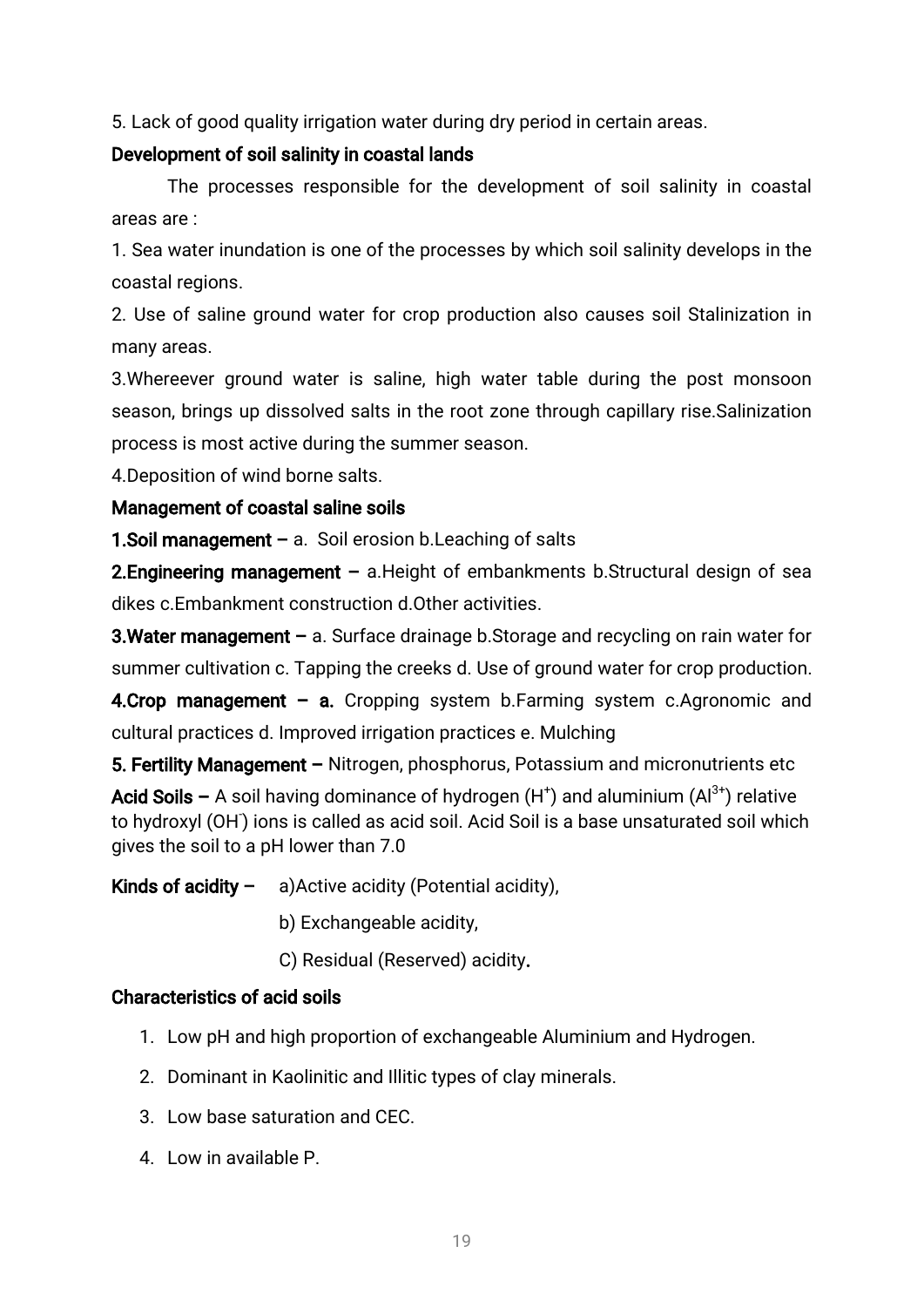5. Microbial imbalance and effect on BNF.

# Formation (sources) of acid soils

- 1. Carbon dioxide.
- 2. Acid forming fertilizers.
- 3. Acid parent material and sulphur.
- 4. Plant roots and Humus.
- 5. Leaching due to heavy rainfall.
- 6. Acid rains.
- 7. Removal of bases by crops.
- 8.Hydroxides.

# Management of acid Soils

Lime Requirement – is defined as the amount of liming material that must be added to raise the soil pH to some prescribed value.

# Influence of liming material on soil properties in relation to plant nutrition

Direct Effect: 1. Toxicity of Al and Mnand reduced uptake and Mg.

2. Removal of hydrogen ion.

# **Indirect Effect**

- 1. Phosphorous availability.
- 2. Micronutrient availability.
- 3.Nitrification.
- 4. Nitrogen fixation.
- 5. Soil physical condition.
- 6.Diseases.
- 7. Efficiency of fertilizers.

Acid Sulphate Soils – Soil with sufficient sulphides (FeS2 and others) to become strongly acidic (pH < 3) when drained and aerated enough for cultivation are termed acid sulphate soils, also called as cat clays.

# Types of acid sulphate soils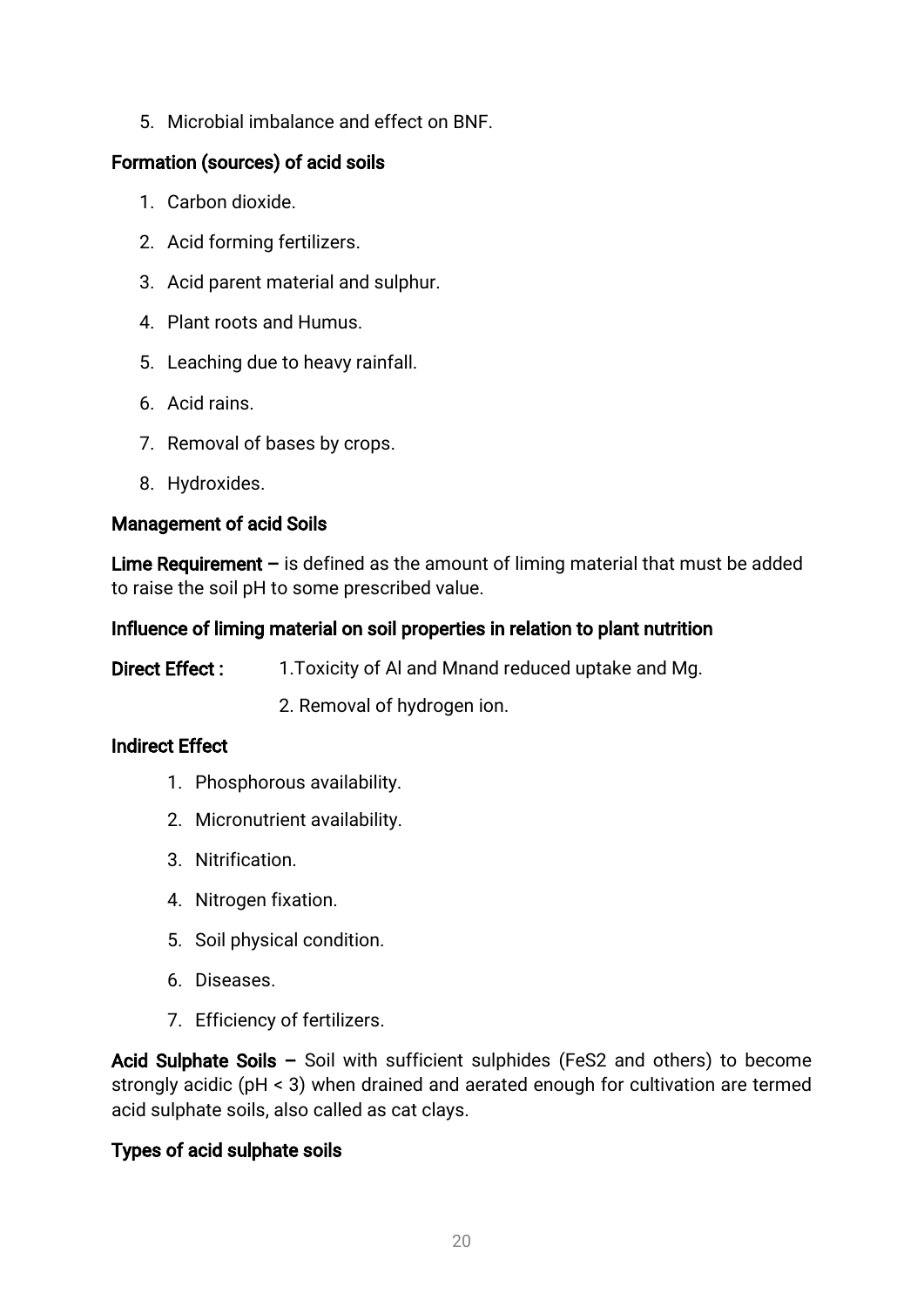#### Potential acid sulphate soils

ASSwhich have not been oxidized by exposure to air are known as potential acid sulphate soils (PASS). They are neutral in pH (6.5-7.5), contain unoxidised iron sulfides, are usually soft, sticky and saturated with water and are usually gellike muds but can include wet sands and gravels have the potential to produce acid if exposed to oxygen.

#### Actual acid sulphate soils

When PASS are exposed to oxygen, the iron sulfides are oxidized to produce sulfuric acid and the soil becomes strongly acidic (usually below pH4.0). These soils are then called actual acid sulphate soils (ASSS). They have a pH of less than 4.0, contain oxidized iron sulfides, vary in texture and often contain jarosite (a yellow mottle produced as a by-product of the oxidation process).

#### Occurance in India

Soil with sufficient sulphides (FeS<sub>2</sub> and others) to become strongly acidic when drained are termed acid sulphate sols or as the Dutch refer to those soils cat clays. When allowed to develop acidity, these soils are usually more acidic than pH 4.0. Before drainage, such soils may have normal soil Phand are only potential acid sulphate soils.Generally acid sulphate soils are found in coastal areas where the land is inundated by salt water. In India, acid sulphate soil is mostly found in Kerala, Orissa, Andhra Pradesh, Tamil Nadu and West Bengal.

### Formation of Acid sulphate soils:

Land inundated with waters that contain sulphates, particularly salt waters, accumulate sulphur compounds, which in poorly aerated soils are bacterially reduced to sulphates. Such soils are not usually very acidic when first drained in water. When the soil is drained and then aerated, the sulphide is oxidized to sulphate by a combination of chemical and bacterial action,forming sulphuric acids.The magnitude of acid development depends on the amount of sulphide present in the soil and the conditions and time of oxidation. If iron pyrite is present, the oxidized iron accentuates the acidity but not as much as aluminium in normal acid soils because the the ion oxides are less soluble than aluminium oxides and so hydrolyze less.

Characteristics of Acid sulphate soils: Acid sulphate soils contain sulphuric horizon which has a Ph of the 1: 1 soil: water ratio of less than 3.5, plus some other evidences of sulphidecontent (yellow colour).Sulphaquepts,Sulphihemists,Sulphohemists andSulphaquents greatgroups are included in acid sulphate soils. Such strong acidity in acid sulphate soils results toxicities of aluminium and iron,soluble salts,manganese and hydrogen sulphide gas.Hydrogen sulphide often formed in low land rice soils causing akiochi diseae that prevents rice roots from absorbing roots.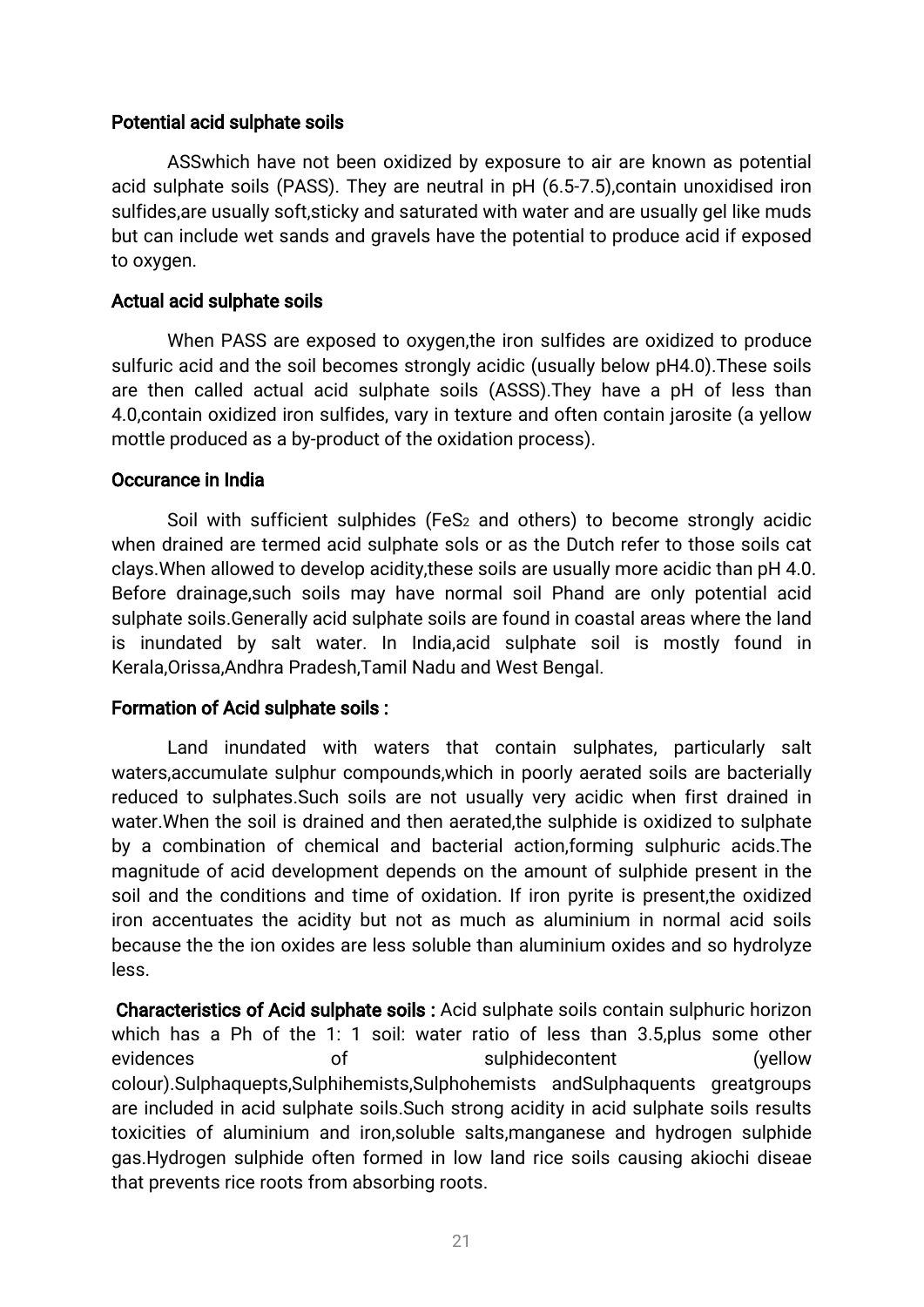# Management of Acid sulphate soils

- 1. Keeping the area flooded.
- 2. Controlling water table.
- 3. Liming and leaching.

This Note Downloaded from WEBSITE Visit For Other B.Sc AGRICULTURE Notes, Practical Manual, Question Paper, Model Answer Paper, And other Agriculture Information WWW.BSCAGRISTUDY.ONLINE

Lesson 7 and 8

Topic: Calcareous Soil: definition, formation, characteristics, effect on plant growth, reclamation and management.

# Definition:

Soil containing sufficient free CaCO<sub>3</sub> and/or MgCO<sub>3</sub> to effervesce visibility treated with cold 0.1 N HCl. Scale to know calcareousness (NBSS LUP).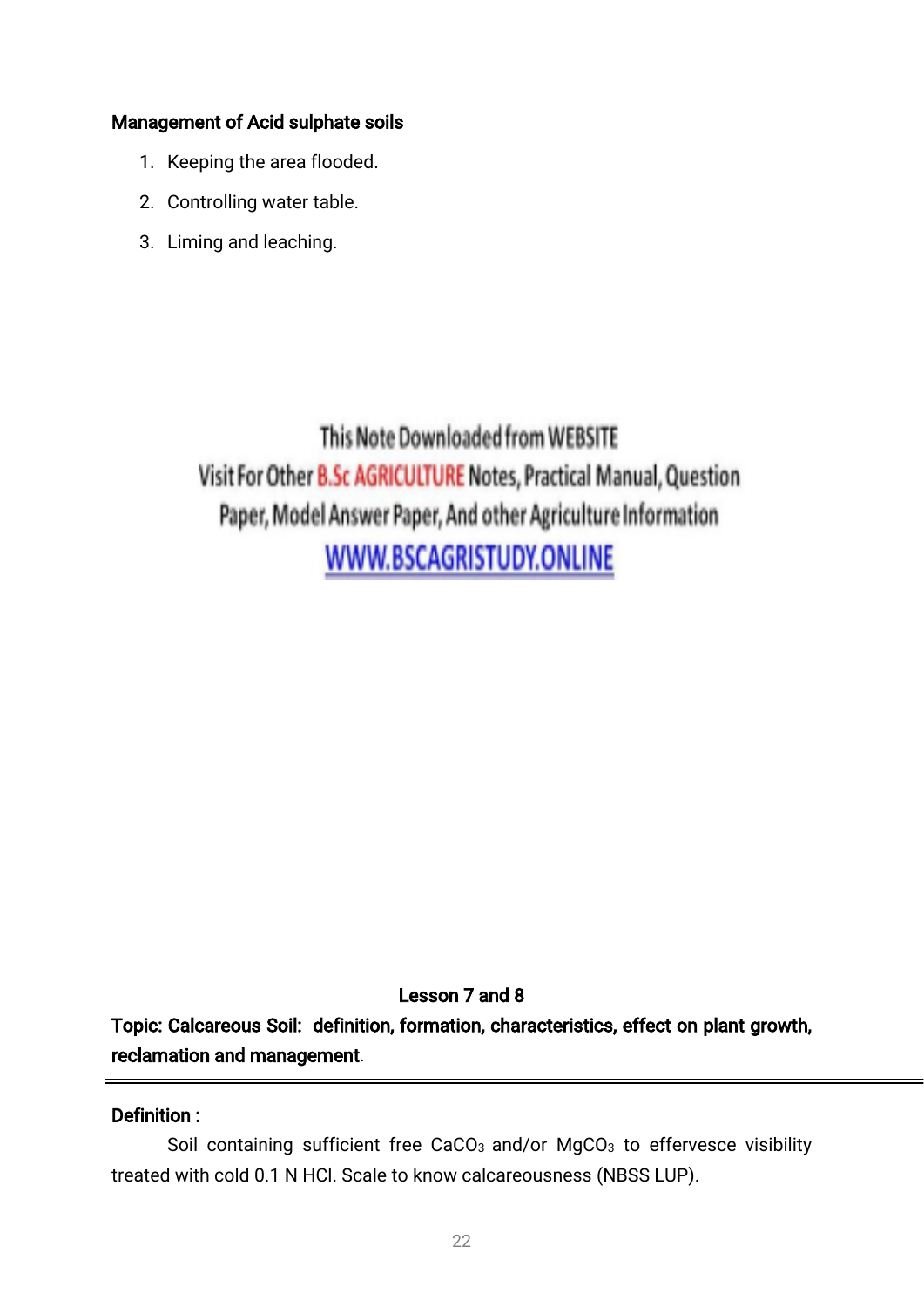| Class          | $%$ CaCO <sub>3</sub> |
|----------------|-----------------------|
| Non calcareous | Nil                   |
| Slight         | $\leq 5$              |
| Moderate       | $5 - 15$              |
| Strong         | > 15                  |

# Formation

1. Insufficient precipitation.

- 2.Precipitation of Calcium and Magnesium as Calcium Sulphate or Carbonate and Magnesium Sulphate or Carbonate.
- 3. This precipitation gradually increases and accumulates in the soil at varying depth, depending upon the penetration of rainwater.

# Characteristics of Calcareous Soils

1.The clay complex is base saturated and calcium forms the predominant exchangeable base.

2. The soils are highly buffered in presence of water.

3. The soil reaction is slightly to moderately alkaline(pH7.5 to 8.5)

# Effects on plant growth

1.Accumulation of  $CaCO<sub>3</sub>$  forms hardpan by cementing the soil particles. The hardpan is usually impermeable and is very often cause of water logging.

2. Responsible for physiological disorders - Iron chlorosis can be a problem with some crops on high-pH, calcareous soils. Sorghum and soybeans are more affected by iron chlorosis than corn, wheat, or alfalfa. Marked differences in tolerance of calcareous soils also exist among horticultural crops.

3.Depressing effect on absorption of nutrients

# Management of calcareous soils

Improvement of calcareous in CaCO<sub>3</sub> is present in problematic amount may be done by improving the drainage, sub soiling for breaking the hardpan formed due to CaCO<sub>3</sub> accumulation at lower depths and leaching. Also acid forming substance like S, Fe,  $SO_4$ , Al<sub>2</sub> ( $SO_4$ ) may be used followed by leaching.

- 1. Calcareous soils are those that contain enough free calcium carbonate (CaCO3) and give effervescence visibly releasing  $CO<sub>2</sub>$  gas when treated with dilute 0.1 N hydrochloric acid. The pH of calcareous soil is  $> 7.0$  and also regarded as an alkaline (basic) soil.
- 2. Fertilizer management in calcareous soils is different from that of non calcareous soils because of the effect of soil pH on soil nutrient availability and chemical reactions that affect the loss or fixation of some nutrients. The presence of CaCO<sub>3</sub> directly or indirectly affects the chemistry and availability of nitrogen (N) Phosphorus (P), Magnesium (Mg), Potassium (K), Manganese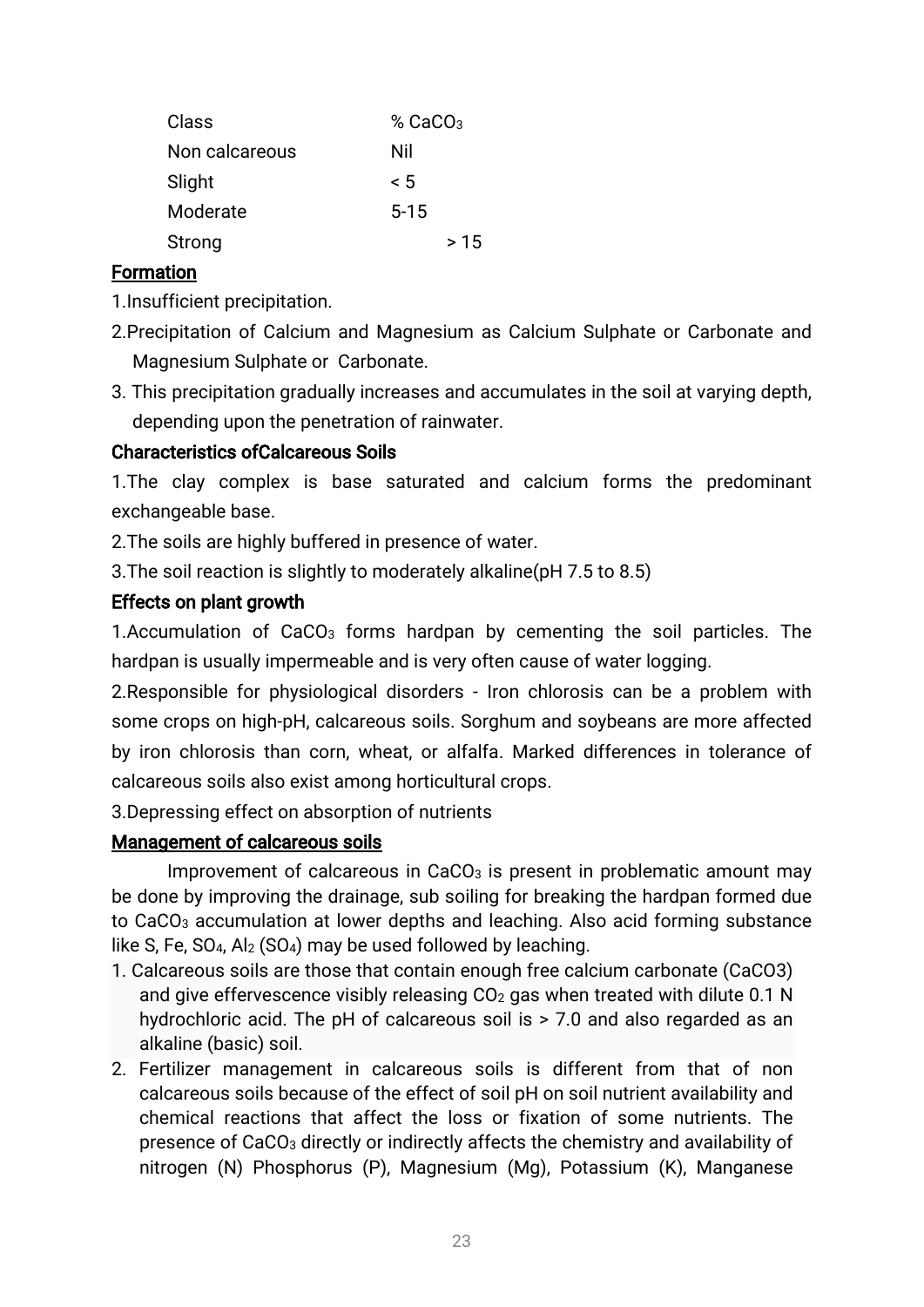(Mn), Zinc (Zn) and iron (Fe). The availability of copper (Cu) also is affected.

- 3. Application of acid forming fertilizers such as ammonium sulphate and urea fertilizers, sulphur compounds, organic manures and green manures is considered as effective measures to reduce the pH of soil to neutral pH value.
- 4. Elemental sulfur is one amendment that can be used to lower the pH of a calcareous soil. Even sulfur will take some time to be effective. Elemental sulfur is microbially converted in the soil to sulfate, and soil acidification is a by -product of this process. This acidity reacts with the excess lime to neutralize the soil. Unfortunately, it takes quite a bit of elemental sulfur to neutralize the excess lime in a calcareous soil. A soil with one percent excess lime would have 20,000 pounds of excess lime per acre in the top 6-7 inches of soil. This would mean 6,600 pounds of elemental sulfur per acre would be needed. At \$0.30 to \$0.40 per pound, this is not economical in most agronomic situations. Many of the calcareous soils causing severe chlorosis on grain sorghum and soybeans have more than one percent excess lime.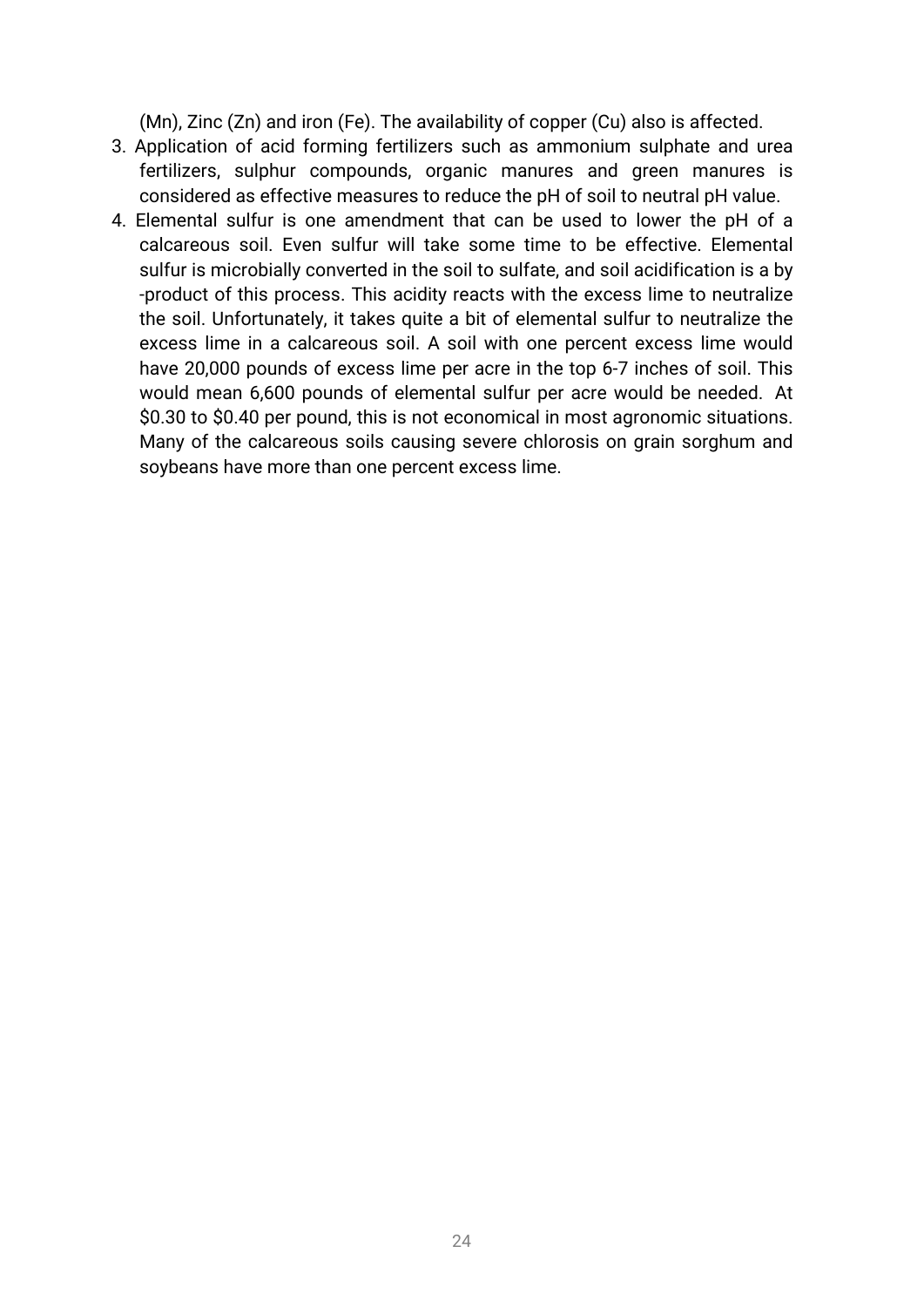# Lesson Plan 9

# Topic: Eroded and Compacted Soils; definition, formation, characteristics, effect on plant growth, reclamation and management.

Soil Erosion – The detachment and transportation of soil mass from one place to another through the action of wind, water in motion or by the beating action of rain and biotic factors.

# Factors causing Soil Erosion

- 1.Soil
- 2.Water
- 3.Wind
- 4. Biotic

# **Effect of Soil erosion**

- 1. Loss of soil to support the growth of plant.
- 2. Deposition sediments, loads causing reverse to change course.
- 3. Variable seasonal flow of rivers and flooding.
- 4. Water pollution.
- 5. Air pollution.

# Soil Erodibility Factors and Definition

### Control measures of soil erosion

# A) Biological Methods

- 1. Good crop management.
- 2. Crop rotation.
- 3. Cover crops to stabilize slope.
- 4. Strip planting.
- 5.Mulching.
- 6. Correct stalking rate of pastures.
- 7. Use of trees and hedges as a wind breaks.

# **B) Cultivation Practices**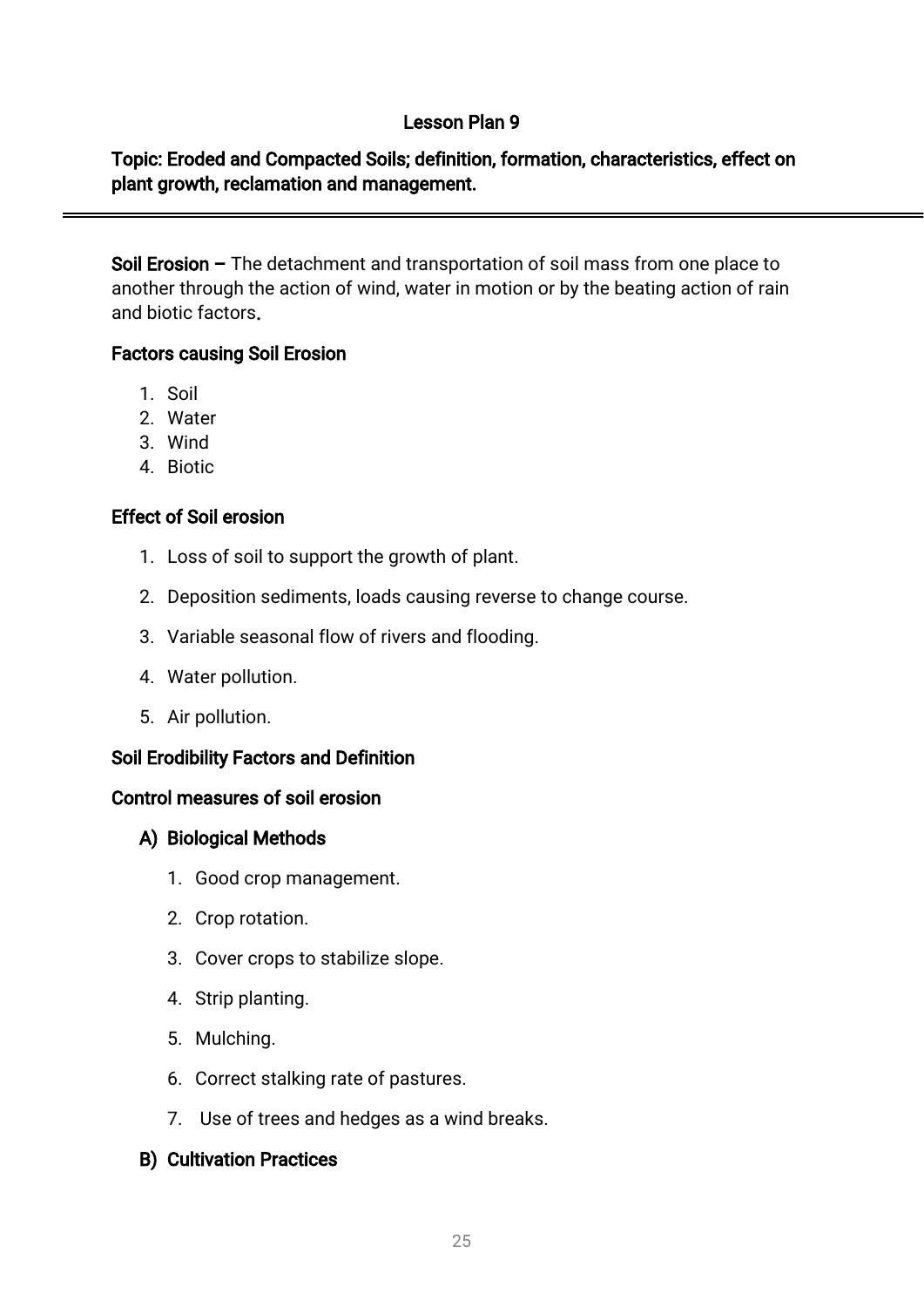- 1. Contour ploughing.
- 2. Use of graded furrows.
- 3. Minimum tillage.
- C) Mechanical Protection
	- 1. Graded channel.
	- 2. Absorption terrace.
	- 3. Bench terrace.
	- 4. Irrigation terrace.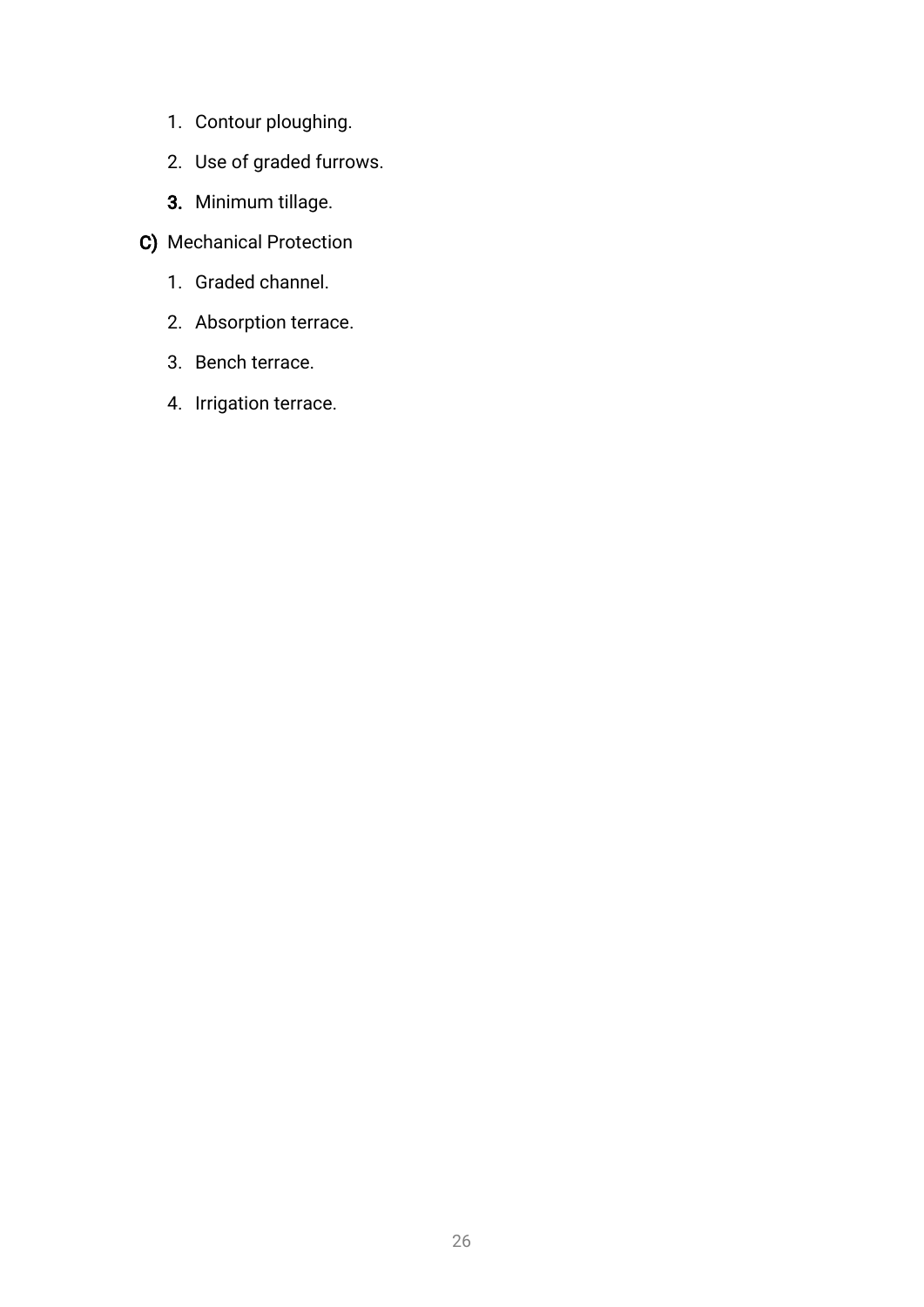# Soil Compaction

Soil compaction is the process in which soil particles are packed together in a closer state of contact indicated by a change in bulk density, porosity etc.

### Changes occurred due to soil compaction

- 1. Compression of soil solids.
- 2. Compression of liquid and gases.
- 3. Changes in liquid and gas contents in the pore space(both macro and micro pore spaces).
- 4. Re-arrangement of soil solids.

Soil Cracking- It has high relationship with the phenomenon of the shrinkage which arises due to expansion and contraction of soil mass.

Soil Crusting – It is phenomenon associated with deterioration of soil structure, where the natural soil aggregates break and disperse.

# Influence of soil crusting on soil productivity

- 1. Serious barrier for seedling emergence
- 2. Crust clogs the surface macro pores and inhibits the rate of infiltration of water in the soil causing runoff.
- 3. Loss of water storage in soil profile and less availability of water to plants
- 4.Causesinterillsoilerosion
- 5. Lack of soil aeration

# Control of soil crusting

- 1. Surface mulch
- 2. Addition of organic matter
- 3.Application of soil conditioners i.epolyionic conditioners like HPAN (Hydrolyzed poly acrylonitrile), VAMA (Vinyl acetate maleic acid copolymer)and non soil conditioner like polyvinyl alcohol (PVA).
- 4. Application of gypsum, pyrite in sodic soil, lowering of exchangeable sodium percentage minimizes crust formation.
- 5. A light tillage while the soil is still moist break up the crust before it hardens.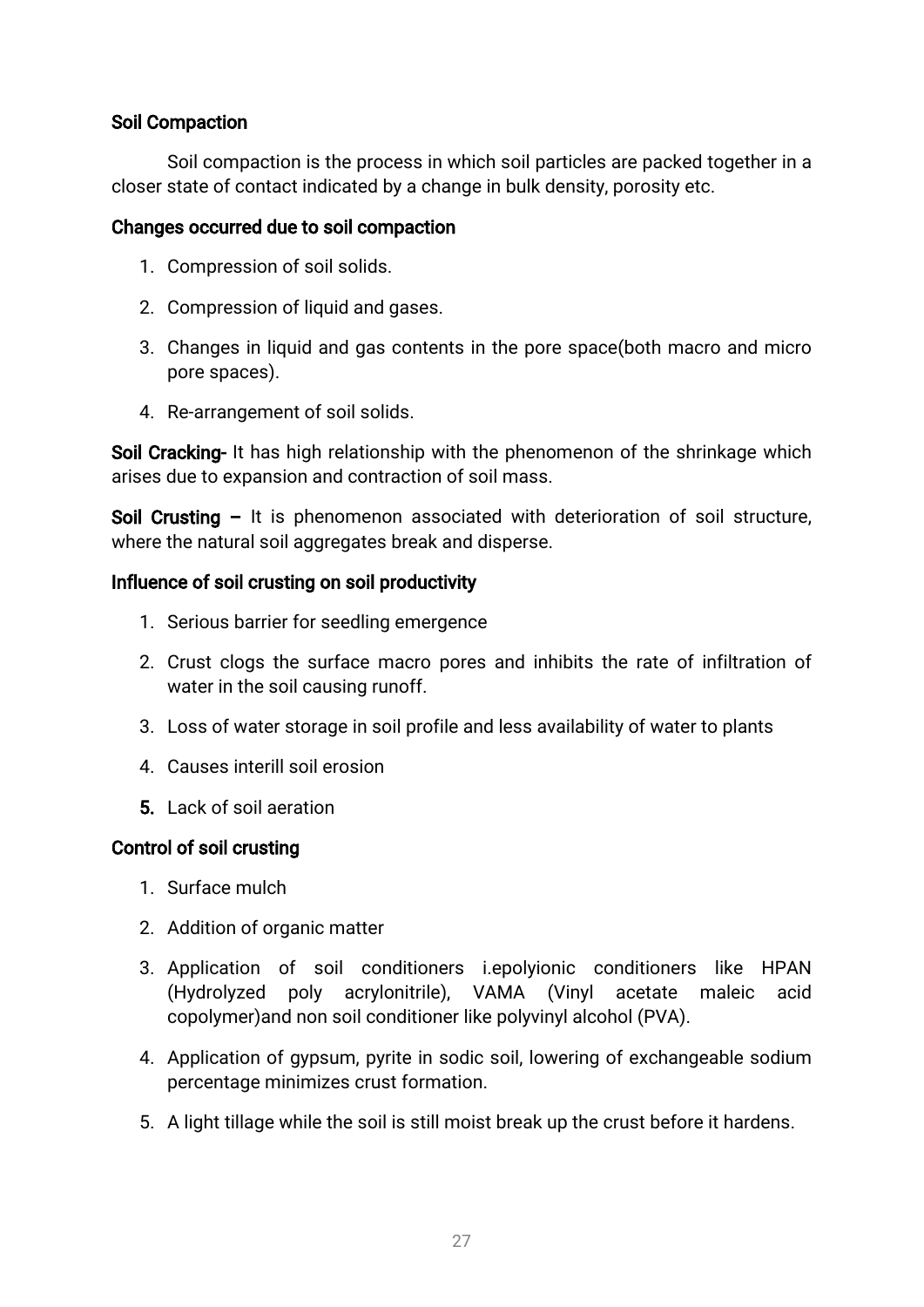#### Lesson Plan10

# Topic: Submerged and Floodedsoils: definition, formation, characteristics, effect on plant growth, reclamation and management.

Upland Soil -The soil which is in oxidized condition for the greater part of the growing season.

**Submerged soil –** These soils are referred to soils that are saturated with water for sufficiently long time annually to give the soil the distinctive gley horizons resulting from oxidation – reduction process having high water table.

#### Changes occurring in submerged soil

- a) Depletion of Oxygen.
- b) Accumulation of  $CO<sub>2</sub>$ .
- c) Electrochemical changes i) pH ii) Redox potential iii) Specific conductance.
- d) Nitrogen transformation: Mineralization accumulation of NH<sub>3</sub>. Losses of N<sub>1</sub>

(i) Denitrification 2 NO<sub>3</sub>, 12 H<sup>2</sup> + 10e = N<sub>2</sub> + 6 H<sub>2</sub>O<sub>4</sub> (ii) NH<sub>2</sub> Volatilization and (iii) leaching losses.

- e) Phosphorus transformation:
- f) Iron, Sulphur and Manganese reduction.

| (Oxidation)                                          |                               | (Reduction)                      |
|------------------------------------------------------|-------------------------------|----------------------------------|
| $Mn02 + 4H + 2e$                                     |                               | $Mn^{2+}$ + 2H <sub>2</sub> 0    |
| $Fe(OH)_{3} + e_{+}$                                 |                               | Fe( $0H$ ) <sub>2</sub> + $OH-2$ |
| $SO_4^{2+}$ + 2H <sub>2</sub> 0 + 2e <sup>+</sup>    | $=$                           | $SO_3^{2+}$ + 20H- <sup>2</sup>  |
| $SO_4^{2+}$ + 3H <sub>2</sub> 0 + 6 e <sup>+</sup> = | $S^{2+}$ + 6 OH- <sup>2</sup> |                                  |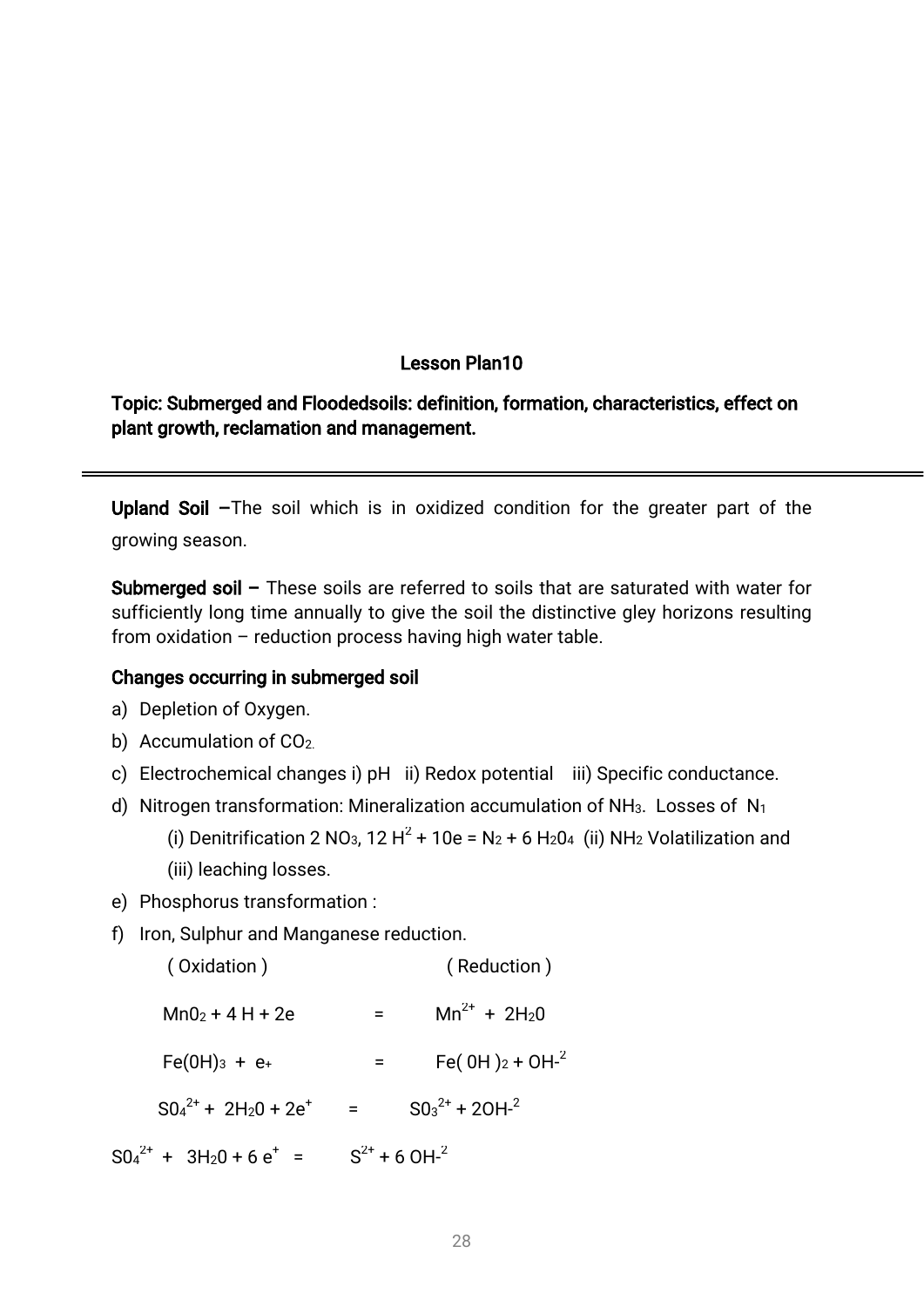Formation of sulphide  $(S^{2+})$  occurs in a strongly reduced environment.

# Management of submerged soil

- 1. Levelling of land.
- 2. Mechanical drainage.
- 3. Controlled irrigation.
- 4. Flood control measures.
- 5. Plantation of trees having high transpiration rate.
- 6. Check the seepage in the canals and irrigation channels.
- 7. Selection of crops and their proper varieties.
- 8. Sowing on bunds or ridges.
- 9. Nutrient management.

### **Flooded soils**

Flooded soils, now known as Hydric soils, are characteristic of wetlands and irrigated fields cropped to rice (paddy soils). In them, water covers the soil, or is present either at or near the surface of the soil all year or for varying periods of time during the year.

### Impact of Food on soil

Flooded soils create significant challenges for agricultural lands. The floods have many direct impacts, the most prominent being:

- 1. Deposition of sand and debris on productive lands;
- 2. Erosion of agricultural soils; and

3. Flooded soil syndrome—loss of beneficial fungi which mobilize soil-based plant nutrients. As a result of these effects after floods, farmers are challenged by yield losses and devastation of arable land. Subsequently, producers need to plan for the slow recovery of their arable soils.

# Effect of Flooding on plant growth

1. Corn growing on flooded soils showed purple leaves that were disappeared in a week.

2. Flooded fields with weeds or without tillage showed less purpling than those tilled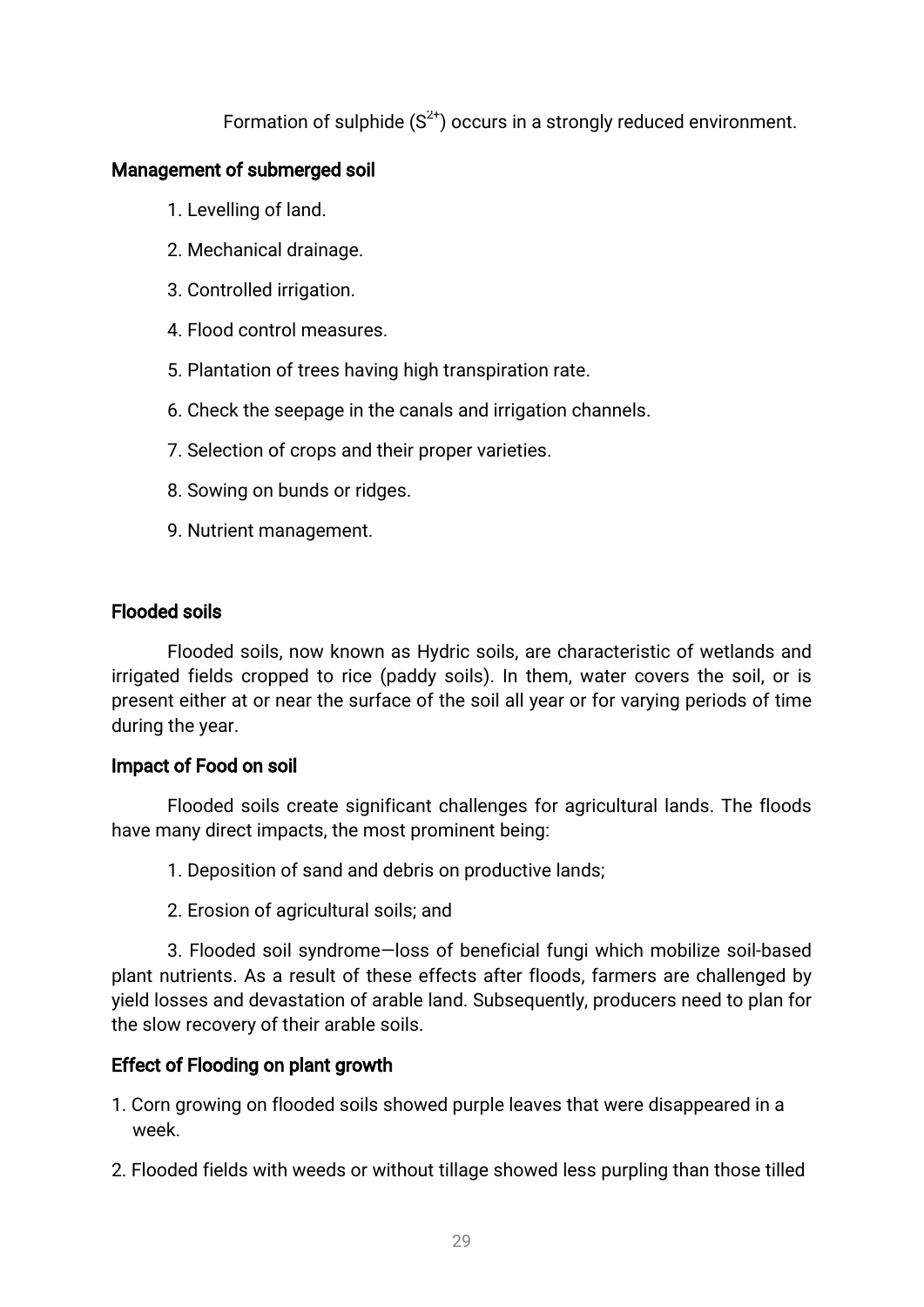to control weeds.

- 3. Fields with high manure application history (i.e., feedlots) showed no adverse effect for flooded soils on crop.
- 4. Crops planted after a fallow/flood period grew poorly.
- 5. P deficiency symptoms in crops  $-$  for corn it is slow early growth and purple coloration.
- 6. Flooded soils may have normal P test level and low AM population.
- 7. To alleviate P deficiency, high banded P rates needed  $-$  twice or more than the normal recommended rate.

# Post-Flooding Soil Management

Land Leveling and Sand Cleaning - Sand cleaning depends on the depth of accumulation.

- 1. Few inches (i.e. 2-4 inches) can be incorporated in soil using normal field operations. Otherwise, minimum soil disturbance is advisable to promote even weed growth till next spring.
- 2. If sand is up to 6 inches deep, then moldboard plow to a depth twice the sand depth to incorporate.
- 3. Sand 8-24 inches, it is advisable to consider spreading to areas with less sand and incorporate with special deep tillage equipment. However, it is advisable not to move sand to fill lower or severally eroded areas in the field without proper top soil to cover the sand.
- 4. Sand above 24 inches deep, evaluate cost of removing sand or stockpile to decide whether to remove the sand.
- 5. In case of severe erosionand deep cuts, top soil from surrounding fields should be used to fill such areas.

### Soil Testing

1. Soil testing should be conducted after any land leveling is done.

2. Soil samples should not be collected immediately after soils dry, and may need to be collected in the spring.

- 3. Need to allow time for P reactions after soils aerate.
- 4. Potassium (K) deficiency can occur due to soil compaction.
- 5. Soil tests could increase from sediment deposition.

### **Cover Crop**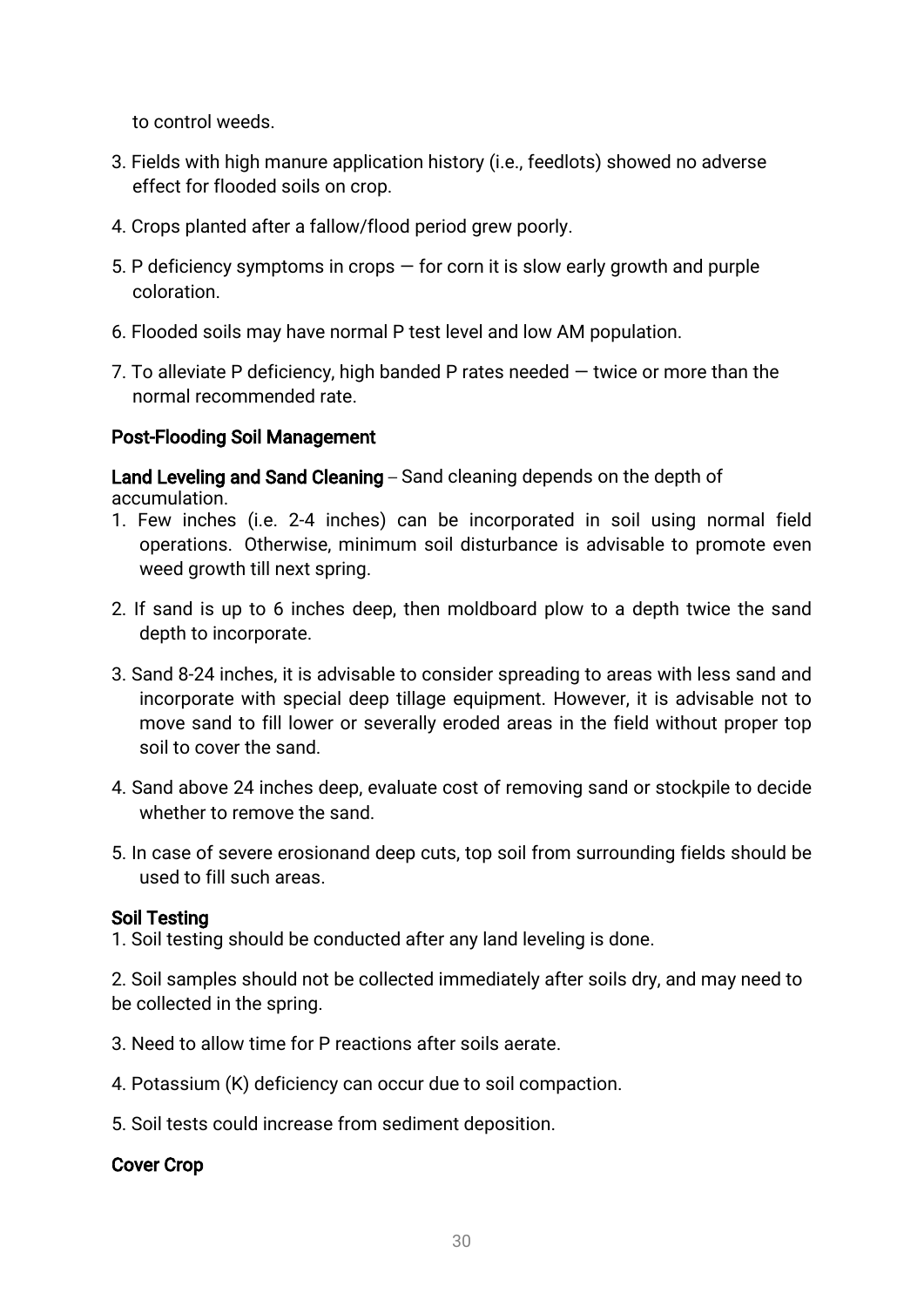- 1. Use a cover crop immediately after soil dries to promote growth of microorganisms that are essential for nutrient cycling.
- 2. Planting conditions should provide good soil seed contact for cover crop success.
- 3. Consider overwintering cover crops to provide additional benefits of continuous growth in the spring prior to planting.
- 4. When planting soybean, as a precaution seed should be inoculated with Bradyrhizobiumjaponicum to ensure nodulation and N fixation.
- 5. AM fungi inoculation of soil is not feasible.
- 6. Once soils become aerobic, soil microflora will recover naturally.

# Lesson Plan11 Topic: Polluted Soil: definition, sources and their remediation

Soil pollution:soil pollution as part of land degradation is caused by the presence ofXenobiotic(human- made) chemicals or other alteration in the natural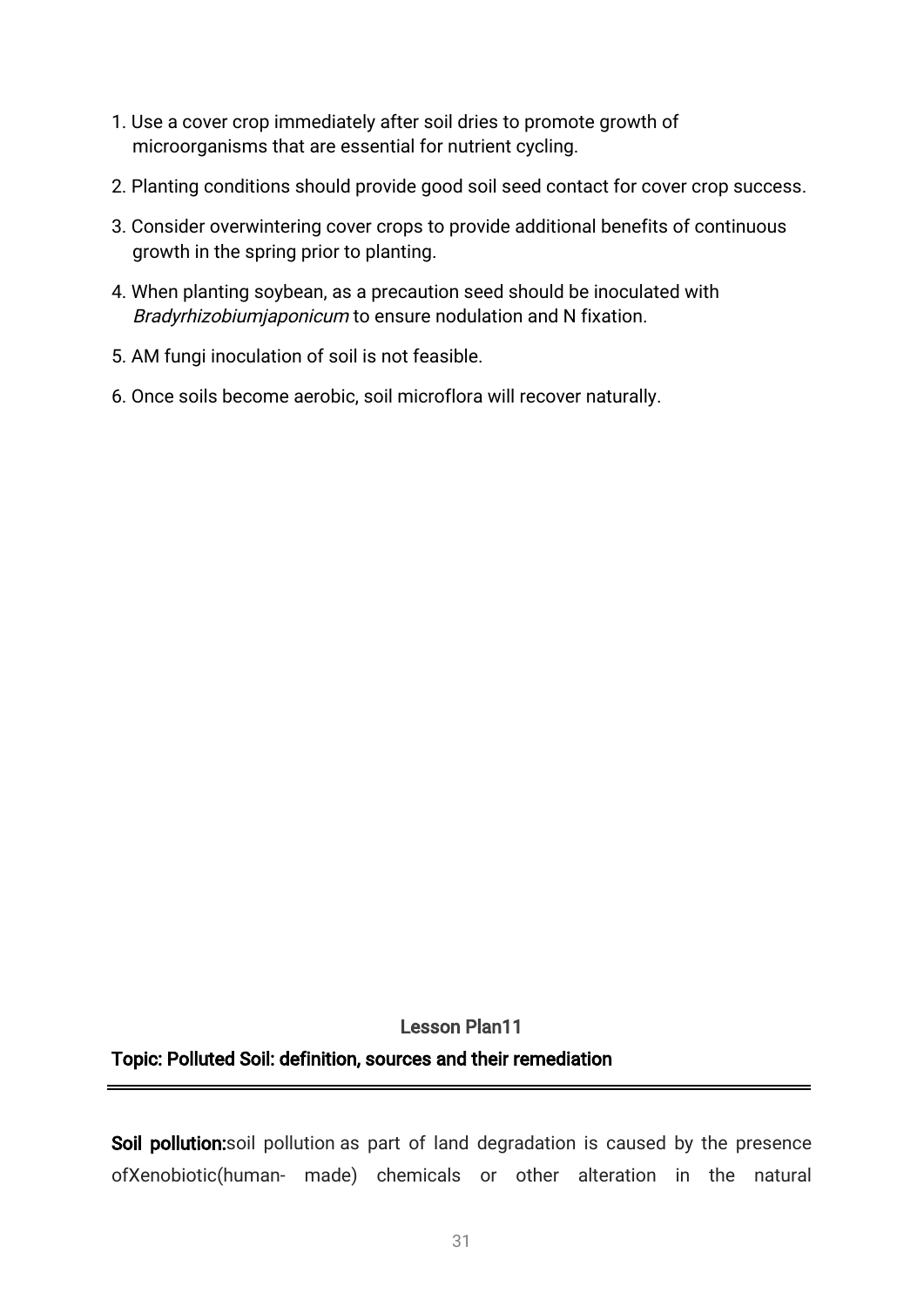soil environment. It istypically caused by industrial activity, agriculturalchemicals or improper disposal of waste.

# Sources of Pollution

# A) Soil  $-$

- (a) Through the air gases and quantaminants emitted from exhausts
- (b) Through drainage system.
- (c) Through dumped solid materials like refuses from mines, animal slurries or sewage sludge etc.
- B) Water-Water has unique property of dissolving industrial by-products, pesticides, chemical fertilizers etc. Such waste water pollute the soil.

# Kinds of Soil Pollution

- 1.Pesticides.
- 2. Inorganic quantaminants mostly heavy metals.
- 3. Organic wastes municipal and industrial wastes.
- 4. Fertilizers and other salts
- 5.Radionuclides.

# Acid Rain -

Chemical reactions involved in acid rain

Soil Pollutants: i. Agricultural pesticides ii. Organic waste iii. Heavy metals iv. Fertilizers v. Redionuclotidesvi. Acid rains

Preventive control measures: Reducing chemical fertilizer and pesticide use, Applying bio-fertilizers and manures can reduce chemical fertilizer and pesticide use. Biological methods of pest control can also reduce the use of pesticides and therebyminimize soil pollution.

# Lesson Plan 12

# Topic: Water pollution: definition, sources and their remediation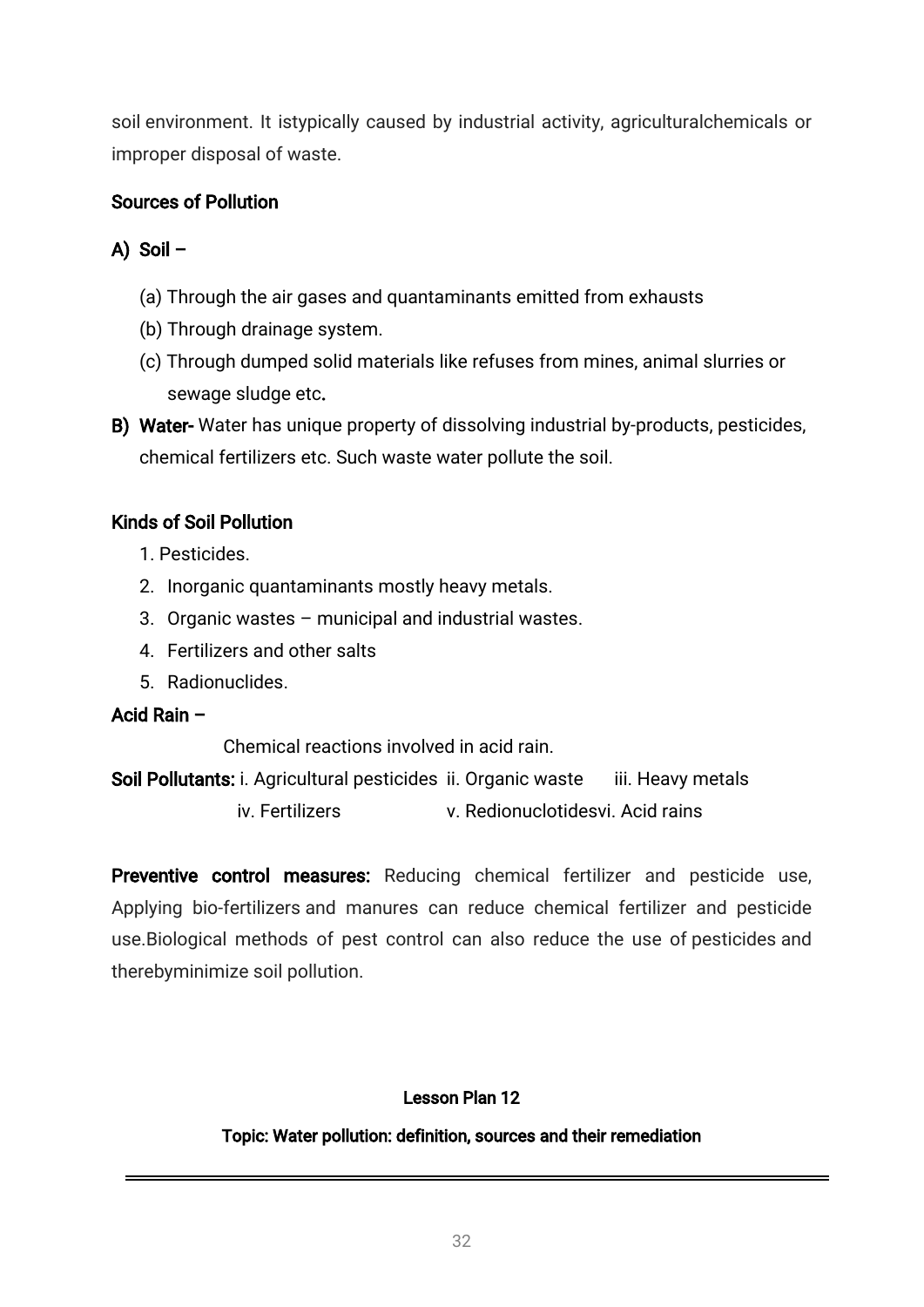Water is universal dissolver and cleaner, must periodically be cleaned itself before it becomes reusable. A good quality water become waste water through the dissolution of different detergents chemicals like pesticides etc and other industrial effluents and when this waste water is used for the irrigation purpose and others than it becomes a serious problem resulting in water pollution.

Water pollution: Impairment of water quality from its normal water quality is evaluated by its aesthetic, physical, chemical and biological properties which get influenced by Agricultural, industrial and anthropogenic use.

### Sources of Water Pollution

Some of the importantsources of water pollution are: (i) Domestic effluents and sewage, (ii) Industrialeffluents, (iii) Agricultural effluents, (iv) Radioactive wastes, (v) Thermal pollution, and(vi) Oil pollution.

# **Causes of Water Pollution**

- 1. Industrial waste:
- 2. Sewage and waste water:
- 3.Miningactivities:
- 4. Marine dumping:
- 5. Accidental Oil leakage
- 6. Burning of fossil fuels:
- 7. Chemical fertilizers and pesticides:

### Remedial measures to control water pollution

1. Municipal waste water treatment. 2. On site sanitation and safely managed sanitation. 3. Industrial waste water treatment. 4. Agricultural waste management treatment.5 Erosion and sediment control from construction site.6. Control of urban runoff.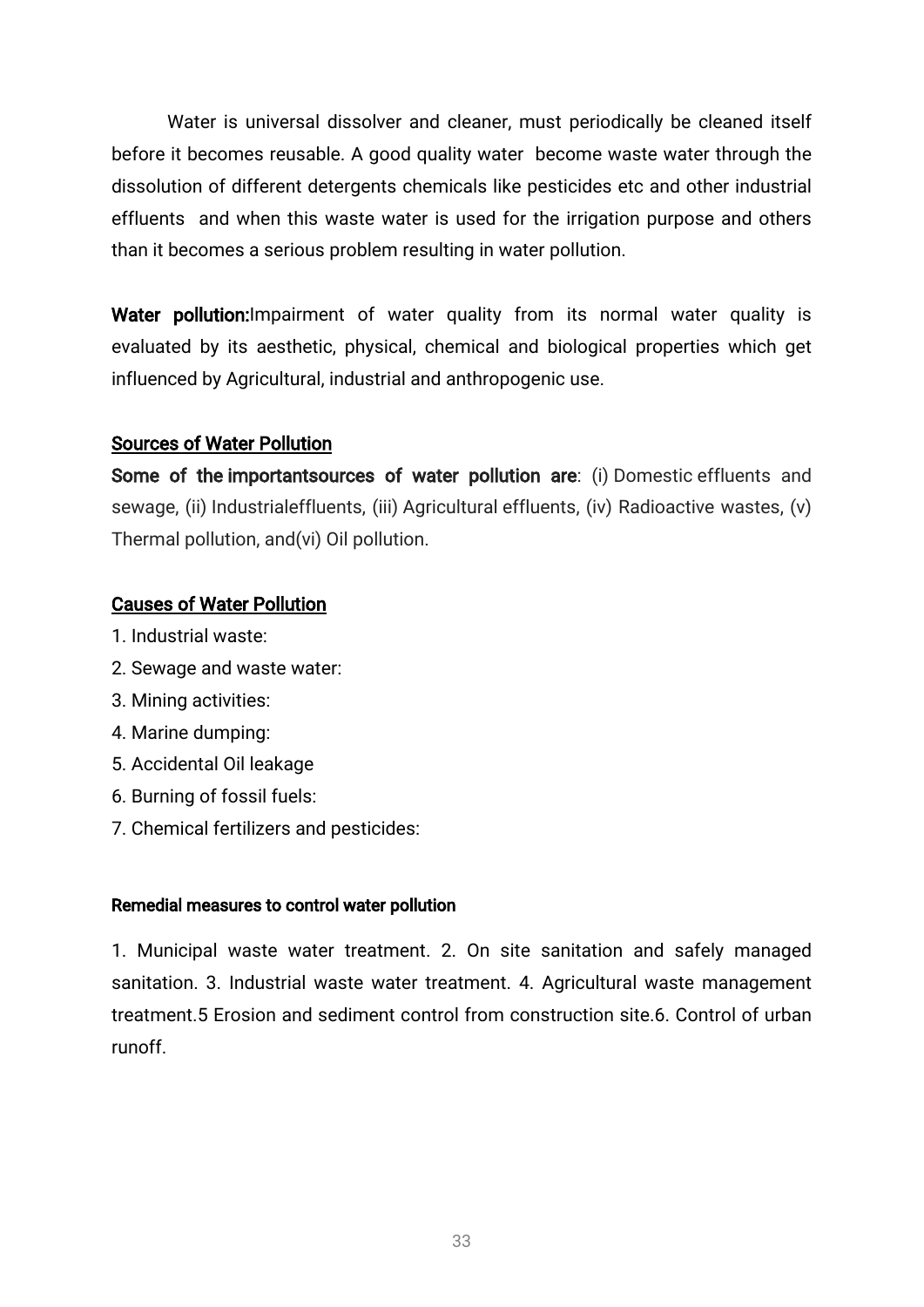#### Lesson Plan 13

### Topic: Quality of Irrigation water and its suitability for irrigation.

#### Characteristics that determine quality of Irrigation water

- 1) Total concentration of soluble salts (EC).
- 2) Relative proportion of sodium to other cations (SAR).
- 3) Concentration of boron or other elements that may be toxic.

4) Bicarbonates concentration as related to the concentration of calcium + magnesium.

#### Criteria and Standards for Assessing Suitability of Saline Water for Irrigation

The suitability of water for irrigation should be evaluated on the basis of criteria indicative of its potential to create soil conditions hazardous to crop growth (or to animals or humans consuming those crops). Relevant criteria for judging irrigation water quality in terms of potential hazards to crop growth are primarily:

**Permeability and tilth** - The interactive, harmful effects of excessive exchangeable sodium and high pH in the soil and low electrolyte concentration in the infiltrating water on soil structure, permeability and til:h. These effects are evidenced by disaggregation, crusting, and poortilth (coarse, cloddy and compacted topsoil aggregates) and by a reduced rate of water infiltration.

Salinity - The general effect of salts on crop transpiration and growth which are thought to be largely osmotic in nature and, hence, related to total salt concentration rather than to the individual concentrations of specific salt constituents. These effects are generally evidenced by reduced transpiration and proportionally retarded growth, producing smaller plants with fewer and smaller leaves.

Toxicity and nutritional imbalance- The effects of specific solutes, or their proportions, on plant growth, especially those of chloride, sodium and boron. These effects are generally evidenced by leaf burn and defoliation.

| $\sim$ , $\sim$ , $\sim$ , $\sim$ , $\sim$ , $\sim$ , $\sim$ , $\sim$ , $\sim$ , $\sim$ , $\sim$ , $\sim$ , $\sim$ , $\sim$ , $\sim$ , $\sim$ |                                                        |                                     |                                                     |  |  |  |  |  |  |  |  |  |
|-----------------------------------------------------------------------------------------------------------------------------------------------|--------------------------------------------------------|-------------------------------------|-----------------------------------------------------|--|--|--|--|--|--|--|--|--|
| <b>Water class</b>                                                                                                                            | <b>Electrical</b><br>conductivity<br>$(d \, S \, m^1)$ | <b>Salt</b><br>concentration<br>g/l | <b>Suitability</b>                                  |  |  |  |  |  |  |  |  |  |
| $C_1$ : Low Salinity                                                                                                                          | $01 - 0.250$                                           | Less than<br>0.16                   | Safe with likelihood of any<br>salinity problem     |  |  |  |  |  |  |  |  |  |
| $C_2$ : Medium<br>salinity                                                                                                                    | $0.25 - 0.75$                                          | $0.16 - 0.5$                        | Will need moderate leaching                         |  |  |  |  |  |  |  |  |  |
| $C_3$ : High salinity                                                                                                                         | $0.75 - 2.25$                                          | $0.5 - 1.5$                         | Cannot be used on soils with<br>restricted drainage |  |  |  |  |  |  |  |  |  |

### Classification of Irrigation water

### 1) Based on salinity hazard: Four salinity classes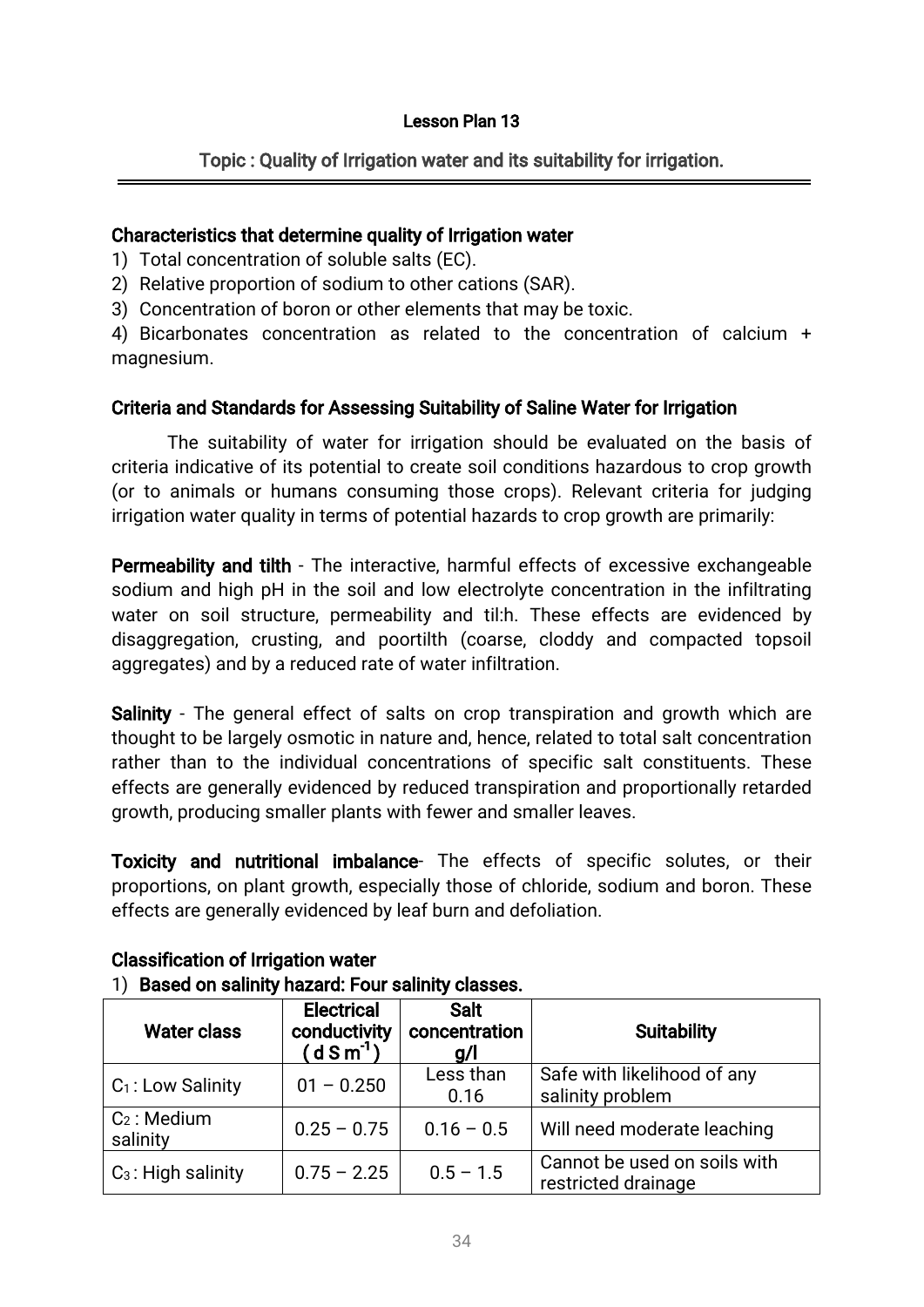| $\mid$ C <sub>4</sub> : Very high<br>salinity | $2.25 - 5.00$ | $1.5 - 3.00$ | Unsuitable under ordinary<br>conditions. |
|-----------------------------------------------|---------------|--------------|------------------------------------------|
|-----------------------------------------------|---------------|--------------|------------------------------------------|

# 2) Based on Sodium (Alkali) hazard: SAR (Sodium adsorption ratio)

 $SAR = Na<sup>+</sup> / (Ca<sup>++</sup> + Ma) / 2$ 

Where Na<sup>+</sup>, Ca<sup>2+</sup> andMg<sup>2+</sup> represent the concentrations in mill equivalents per litre.

| <b>Water class</b>                | <b>SAR</b>   | <b>Suitability</b>                                                                             |
|-----------------------------------|--------------|------------------------------------------------------------------------------------------------|
| $S_1$ : Low sodium                | $0 - 10$     | Can be used on all soils with little danger<br>of exchangeable sodium.                         |
| S <sub>2</sub> : Medium sodium    | $10 - 18$    | Produce appreciable hazard in fine<br>textured soils, can be used in coarse<br>textured soils. |
| $S_3$ : High sodium               | $18 - 26$    | Produce harmful levels of exchangeable<br>sodium                                               |
| S <sub>4</sub> : Very high sodium | more than 26 | Unsuitable for irrigation.                                                                     |

# 3) Based on Residual sodium carbonate (RSC)

RSC =  ${CO_3}^{2+}$  + HCO<sub>3</sub> } +  ${Ca}^{2+}$  + Mg<sup>2+</sup> } Expressed as milli equivalents per litre (me/1)

| <b>Water class</b> | RSC (Meg/1)    | <b>Suitability</b>        |
|--------------------|----------------|---------------------------|
| Low RSC            | Less than 1.25 | Safe for irrigation       |
| Medium RSC         | $1.25 - 2.50$  | Marginally safe           |
| High RSC           | More than 2.5  | Unsuitable for irrigation |

# 4) Concentration of Boron:

Permissible limits of boron in ppm for irrigation water:

| <b>Boron class</b> | <b>Sensitive crop</b> | Semi<br><b>Crops</b> | <b>Tolerant crops</b> |
|--------------------|-----------------------|----------------------|-----------------------|
|                    | Less than 0.33        | Less than 0.67       | Less than 1.00        |
| -2                 | $0.33 - 0.67$         | $0 - 1.33$           | $1.00 - 2.00$         |
| -3                 | $0.67 - 1.00$         | $1 - 2.00$           | $2.00 - 3.00$         |
| 4                  | $1.00 - 1.25$         | $2 - 2.50$           | $3.00 - 3.75$         |
|                    | More than 1.25        | More than 2.50       | More than 3.75        |

# Tolerance of plants to Boron:

Tolerant - Sugarbeet, onion, Turnip, Cabbage, lettice,

Semitolerant - Sunflower, potato, Tomato, Radish, wheat,

Sensitive - Apple, grape, fig, cherry, Apricot, Orange,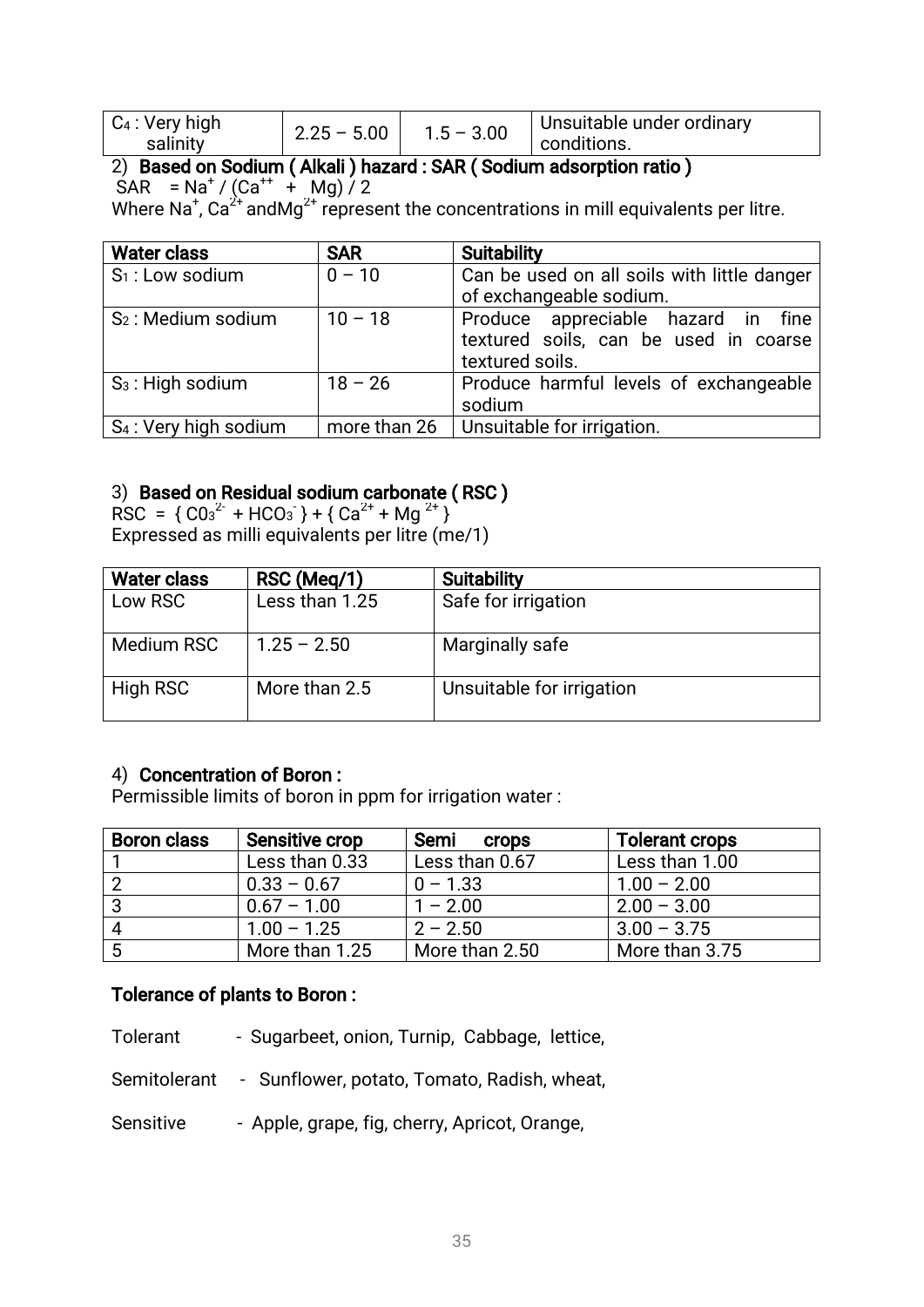### **Management for Crop Production**

Management practices for the safe use of saline water for irrigation primarily consist of:

- 1. Selection of crops or crop varieties that will produce satisfactory yields under the existing or predicted conditions of salinity or sodicity;
- 2. Special planting procedures that minimize or compensate for salt accumulation in the vicinity of the seed;
- 3. Irrigation to maintain a relatively high level of soil moisture and to achieve periodic leaching of the soil;
- 4. Use of land preparation to increase the uniformity of water distribution and infiltration, leaching and removal of salinity;
- 5. Special treatments (such as tillage and additions of chemical amendments, organic matter and growing green manure crops) to maintain soil permeability and tilth. The crop grown, the quality of water used for irrigation, the rainfall pattern and climate, and the soil properties determine to a large degree the kind and extent of management practices needed.`



Fig.1Pattern of salt build-up as a function of seed placement, bed shape and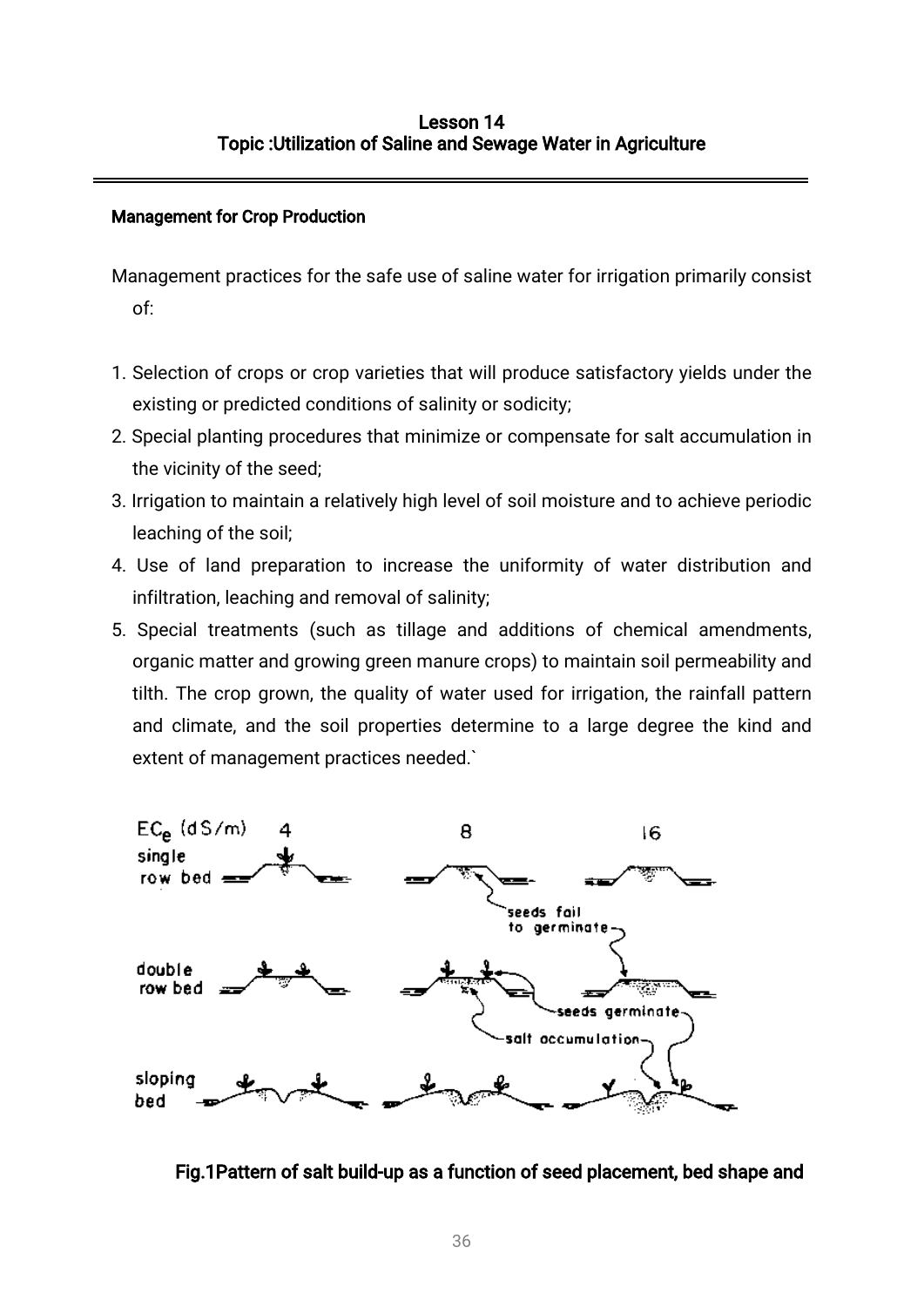#### level of soil salinity



### Fig.2 Influence of the irrigation system on the soil salinity pattern and yield of bell pepper at two levels of irrigation water quality

#### Managing soils under saline water irrigation

Tillage - is a mechanical operation that is usually carried out for seedbed preparation, soil permeability improvement, to break up surface crusts and to improve water infiltration. If tillage is improperly executed, it might form a plough layer or bring a salty layer closer to the surface. Sodic soils are especially subject to puddling and crusting; they should be tilled carefully and wet soil conditions avoided. Heavy machinery traffic should also be avoided. More frequent irrigation, especially during the germination and seedling stages, tends to soften surface crusts on sodic soils and encourages better stands.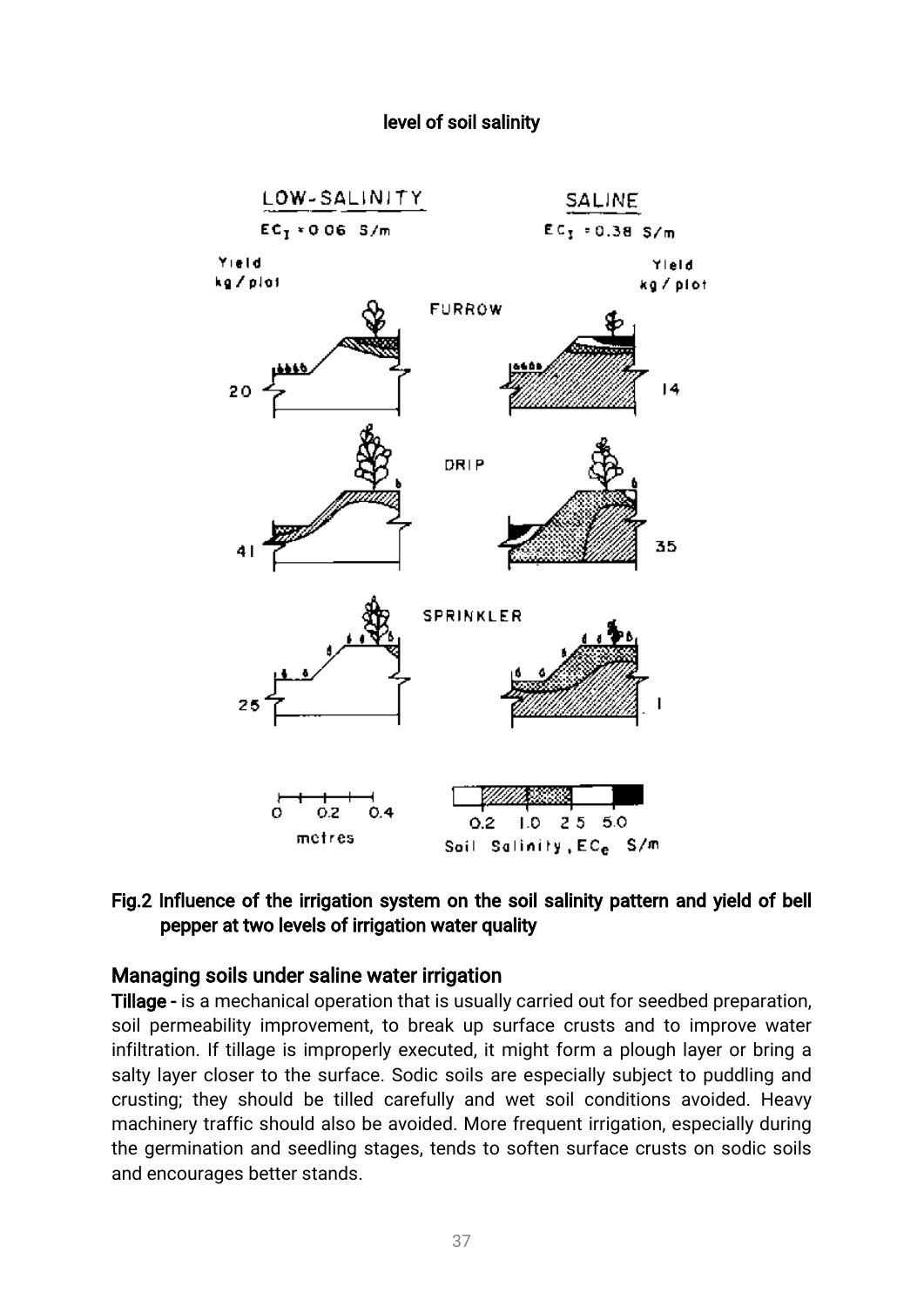**Deep ploughing - refers to depths of ploughing from about 40 to 150 cm. It is most** beneficial on stratified soils having impermeable layers lying between permeable layers. Deep ploughing to 60 cm loosens the aggregates, improves the physical condition of these layers, increases soil-water storage capacity and helps control salt accumulation when using saline water for irrigation. Crop yields can be markedly improved by ploughing to this depth every three or four years. The selection of the right plough types (shape and spacings between shanks), sequence, ploughing depth and moisture content at the time of ploughing should provide good soil tilth and improve soil structure.

Sanding - is used in some cases to make a fine textured surface soil more permeable by mixing sand into it, thus a relatively permanent change in surface soil texture is obtained. When properly done, sanding results in improved root penetration and better air and water permeability which facilitates leaching by saline sodic water and when surface infiltration limits water penetration. The method can be combined with initial deep ploughing.

Chemical Amendments - Gypsum is by far the most common amendment for sodic soil reclamation, particularly when using saline water with a high SAR value for irrigation. Calcium chloride is highly soluble and would be a satisfactory amendment especially when added to irrigation water. Lime - is not an effective amendment for improving sodic conditions when used alone but when combined with a large amount of organic manure it has a beneficial effect.

Sulphur-too can be effective; it is inert until it is oxidized to sulphuric acid by soil micro-organisms. Other sulphur-containing amendments (sulphuric acid, iron sulphate, aluminium sulphate) are similarly effective because of the sulphuric acid originally present or formed upon microbial oxidation or hydrolysis.

Organic and green manures and mulching: Incorporating organic matter into the soil has two principal beneficial effects of soils irrigated with saline water with high SAR and on saline sodic soils: improvement of soil permeability and release of carbon dioxide and certain organic acids during decomposition. This will help in lowering soil pH, releasing calcium by solubilization of CaCO<sub>3</sub> and other minerals, thereby increasing EC<sub>e</sub> and replacement of exchangeable Na by Ca and Mg which lowers the ESP.

Growing legumes and using green manure will improve soil structure. Green manure has a similar effect to organic manure.

Mulching to reduce evaporation losses will also decrease the opportunity for soil salinization. When using saline water where the concentration of soluble salts in the soil is expected to be high in the surface, mulching can considerably help leach salts, reduce ESP and thus facilitate the production of tolerant crops. Thus, whenever feasible, mulching to reduce the upward flux of soluble salts should be encouraged.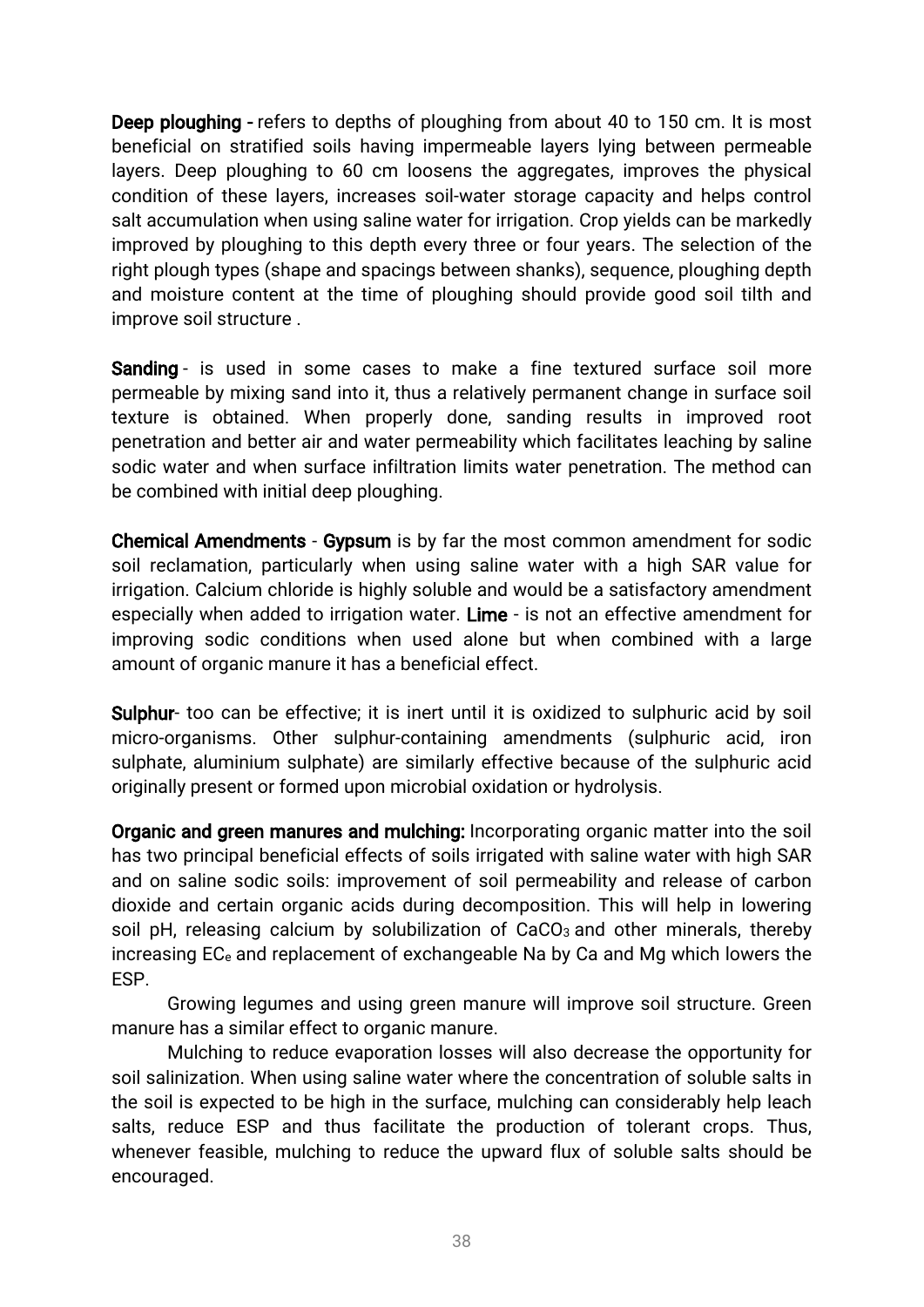### Effect of Saline water on

- 1. Soil properties: a. Salinity b.SAR c. Physical properties d. Nutrient availability.
- 2. Plant growth.

# Lesson Plan 15

# Topic: Remote sensing and GIS in diagnosis and Management of

#### Problem soils

#### **Remote Sensing**

`Remote Sensing can be defined as obtaining information about an object by observing it from a distance and without coming into actual contact with it. Example: Eye sight, Photos taken from a camera. In general, the word remote sensing is used for data collection from artificial satellites orbiting the earth and processing such data to make useful decisions. Hence, remote sensing can also be defined as the science and art of collecting information about an object, area or phenomenon from a far-off place without coming in contact with it.



### Mapping salt-affected soils of India

Remotely sensed data from satellites are being operationally used to derive information on degraded lands and monitor them periodically in time and space domain using multi temporal data in India. At NRSA, the maps of salt-affected soils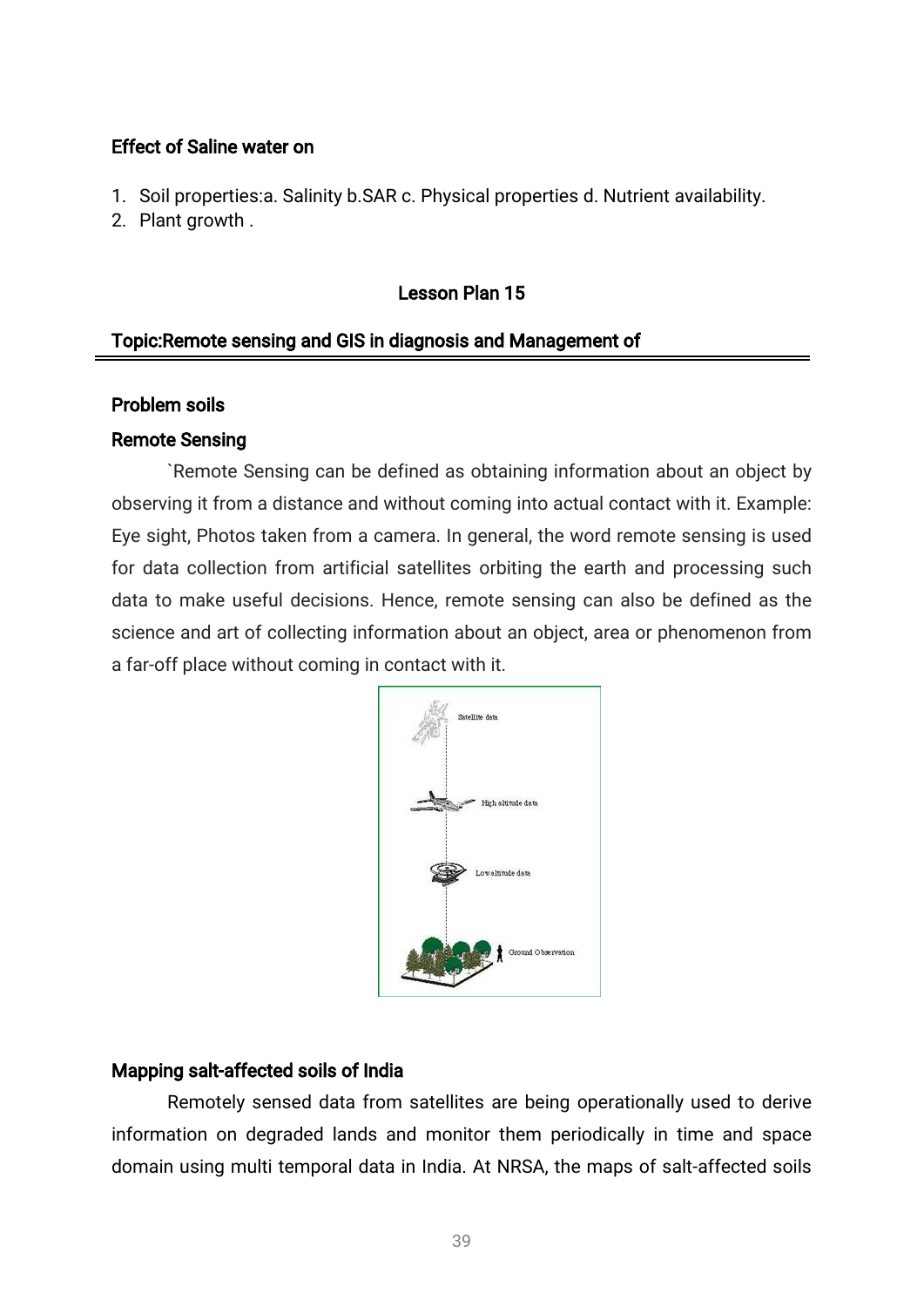were prepared at 1:250,000 scale for entire country using satellite data from Landsat MSS/TM/IRS sensors in association with other central and state government organizations. According to this study, the area under salt affected soils in India is 6.727 million hectares. These maps are being utilized for planning reclamation of salt-affected soils at regional level. NRSA has also prepared maps of salt-affected soils at 1:50,000 scale in parts of UP, Gujarat, South coastal districts of AP and various irrigated commands of India.

### Applications of Remote sensing in agriculture

Agriculture applications of remote sensing are characterized by number of phonological, land management and economic features which combine ensure that remote sensing has significant role in monitoring agricultural tract.

### Brief account of Remote sensing applications in agriculture

- a) Scientific applications of relevance in agriculture.
- b) Management applications of remote sensing in agriculture.

# Geographical Information System (GIS)

A geographic information system or (GIS) is a system designed to capture, store, manipulate, analyze, manage, and present spatial or geographical data.

In general, the term describes any information system that integrates, stores, edits, analyzes, shares, and displays geographic information. GIS applications are tools that allow users to create interactive queries (user-created searches), analyze spatial information, edit data in maps, and present the results of all these operations.

GIS can be effectively used to study soil survey, soil classification, land use planning, crop forecasting, weather forecasting, water resource study, integrated nutrient and paste management etc.

### Components of GIS

- 1. Computer systems and software.
- 2. Spatial data.
- 3. Management and data analysis.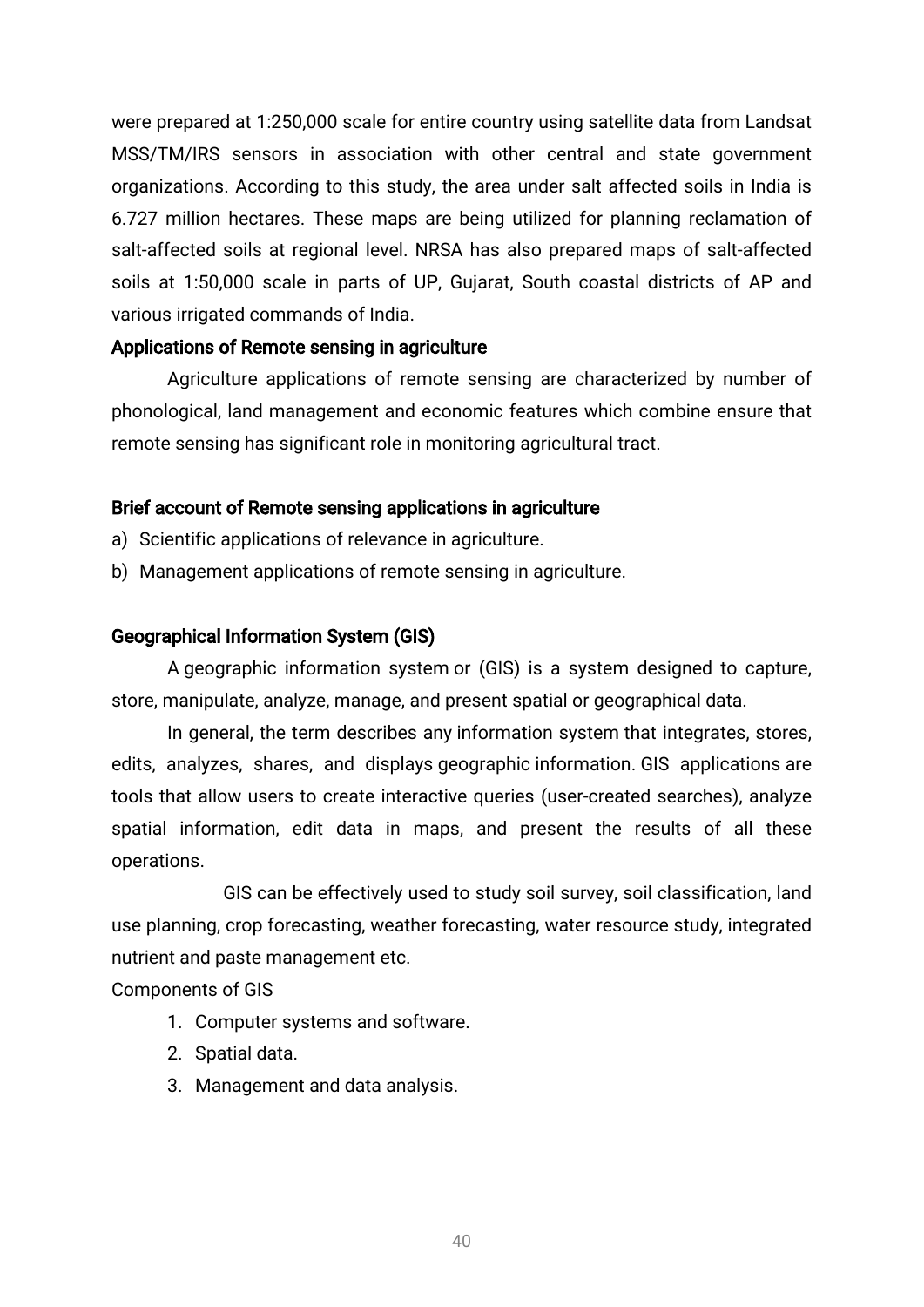# Lesson Plan 16 Topic: Multipurpose tree species, Bioremediation of Soils

Multipurpose trees are trees that are deliberately grown and managed for more than one output. They may supply food in the form of fruit, nuts, or leaves that can be used as a vegetable; while at the same time supplying firewood, add nitrogen to the soil, or supply some other combination of multiple outputs. "Multipurpose tree" is a term common to agro forestry, particularly when speaking of tropicalagro forestry where the tree owner is a subsistence farmer.

When a multipurpose tree is planted, a number of needs and functions can be fulfilled at once. They may be used as a windbreak, while also supplying a staple food for the owner. They may be used as fencepost in a living fence, while also being the main source of firewood for the owner. They may be intercropped into existing fields, to supply nitrogen to the soil, and at the same time serve as a source of both food and firewood.

# Common multipurpose trees of the tropics include:

- Gliricidia sepium the most common tree used for living fences in Central America, firewood, fodder, fixing nitrogen into the soil.
- Moringa *(Moringa oleifera)* edible leaves, pods and beans, commonly used for animal forage and shade (it does not fix nitrogen as is commonly believed $(11)$
- Coconut palm used for food, purified water (juice from inside the coconut), roof thatching, firewood, shade.
- Neem limited use as insect repellent, antibiotic, adding nitrogen to the soil, windbreaks, biomass production for use as mulch, firewood.

Ideally most trees found on tropical farms should be multipurpose, and provide more to the farmer than simply shade and firewood. In most cases they should be nitrogen fixing legumes, or trees that greatly increase the farmer's food security.

### Advantages of Phytoremediation:

1. It requires no outlay for purchase of chemical amendments.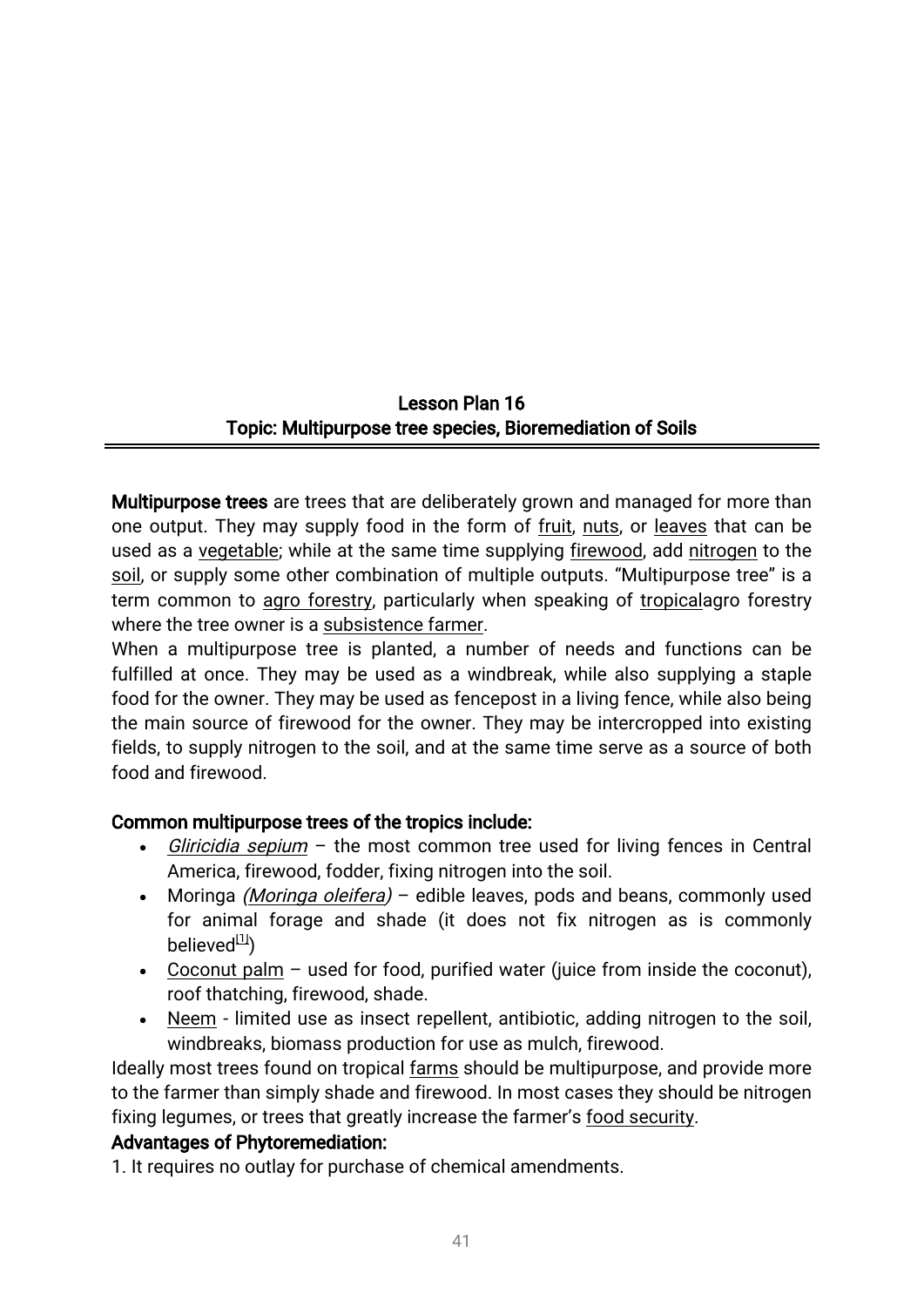- 2. Build up soil structure and stabilizes aggregates through solubilization of Ca from calcite which has flocculating effect on soil particles.
- 3.Poor soil fertility is associated with low productivity of alkali soils.Phytoremediation improves the availability of plant nutrients by solubilizing nutrients adsorbed/fixed with calcite besides enhanced  $N_2$  fixation.
- 4. Amelioration with routine chemical amendment is largely confined to surface horizon with limited improvement in deeper lavers.Phytoremediation facilitates greater zone of amelioration in terms of soil depth.
- 5. The crop based approach of phytoremidiation has shown promise as an effective low cost amelioration intervention.
- 6. Phytoremediation is much cheaper than chemical amelioration.

# Selection of plant species

- 1. Crop tolerance to salinity.
- 2. Crop tolerance to exchangeable sodium.

# Lesson Plan 17

### Topic: Land Capability& Land suitability Classification

On the basis of the soil survey maps and reports, a land capability classification has been developed in which every acre of land is classified according to its capabilities and limitations. There are eight capability classes, which are numbered from I to VIII. Those lands, which have the maximum capabilities and the least limitations, are placed in class 1, whereas those lands, which have the maximum limitations and the least capabilities, are placed in class VIII. The Capability classification consists of three categories.

Capability classes– Class I to Class IV encompasses land suitable for cultivation, unit class V to Class VIII includes land unsuitable for cultivation but suitable for permanent vegetation.

Capability subclasses: These are based on kinds of dominant limitation such as wetness or excess water (w), climate (c), soil (s) and erosion (e).

Capability units:- These are further subdivisions of capability subclasses. A capability includes soils which are sufficiently uniform in their characteristics, potential and limitations and required fairly uniform conservation treatment and management practices.

### **Land Suitability Classification**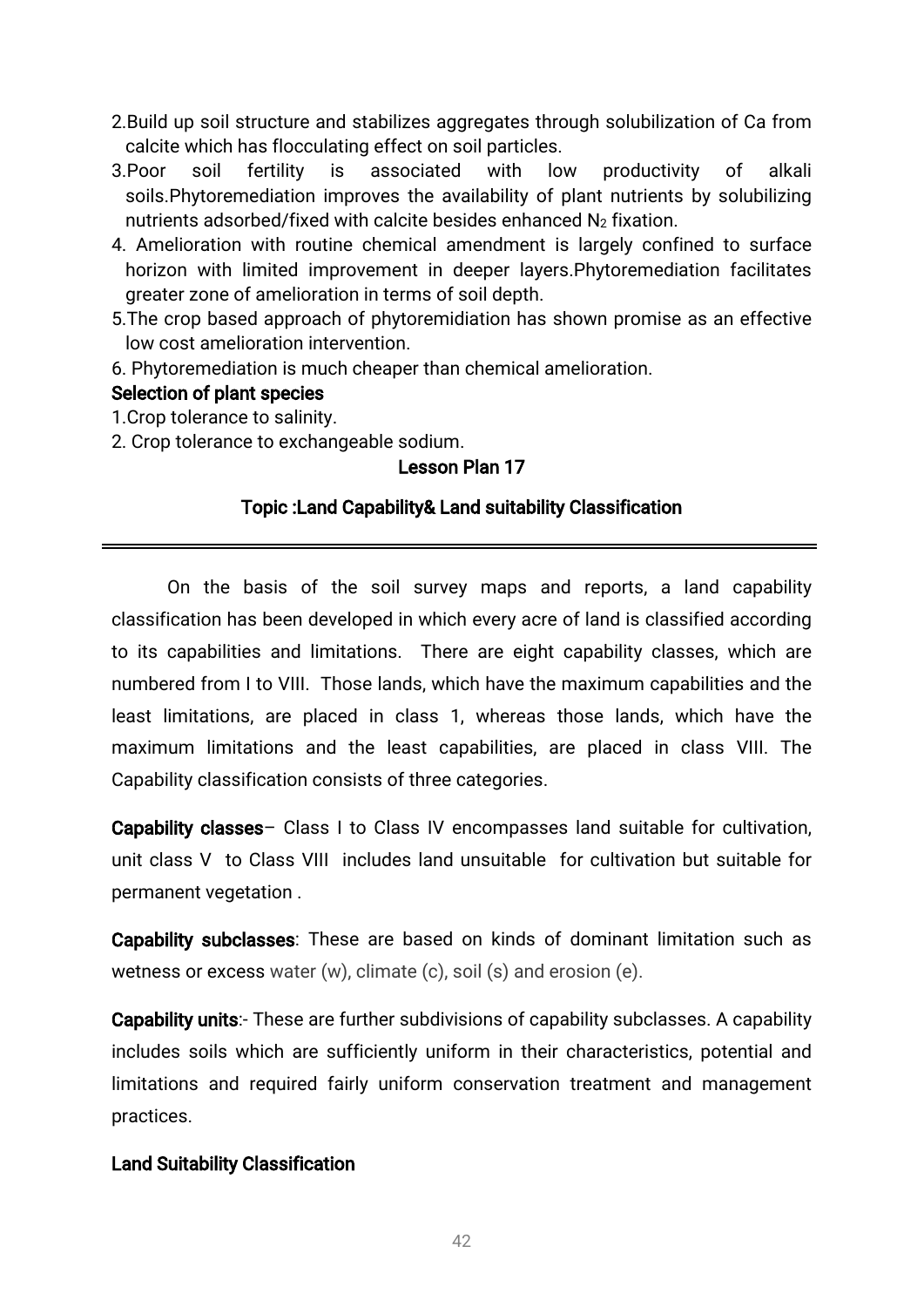#### c) Land suitability for irrigation

Suitability Criteria- The criteria used are usually the available WHC, Effective rooting depth and intake characteristics of the soil. The FAO workers developed a system of soil suitability for irrigation. The system is based on limitations of different land characteristics such as texture, depth, permeability, salinity and topography. The soil units are grouped into the following sis suitability classes as under:

Class 1 to 3: Arable suitable for agriculture.

Class 4: Restricted arable with severe limitations of soil.

Class 5: Undetermined arable.

Class 6: Non arable unsuitable for irrigation.

#### Lesson Plan 18

#### Topic: Problematic soils under different Agro-ecosystems

Agro climatic region is the land unit in terms of major climate, superimposed on length of growing period (moisture availability period) and an agro-ecological zone is the land unit carved out of the agro climatic region, superimposed on the land form, which acts as a modifier to climate and length of growing period.

The area estimates of the degraded and wastelands in different AERs revealed that region 4 is highly degraded with area coverage of 14,960 thousand hectare. The other AERs having appreciably high area coverage are AER-2, AER-5, AER-10, AER-12 and AER-17. Though the AERs are affected but the least affected are AER-1 and AER-20.

Water erosion (classes1,2) has affected almost all AERs and AERs with large affected areas are; AER-4, AER-66, AER-5, AER-12, AER-14, AER-7 and AER-8. Least affected AERs are AER-20, AER1 and AER-17. Soil acidity has been observed in a AERs except AER-1. AER-2 AER-3 and AER-20. Highly affected AERs are AER-17, AER-15,AER-12andAER-11.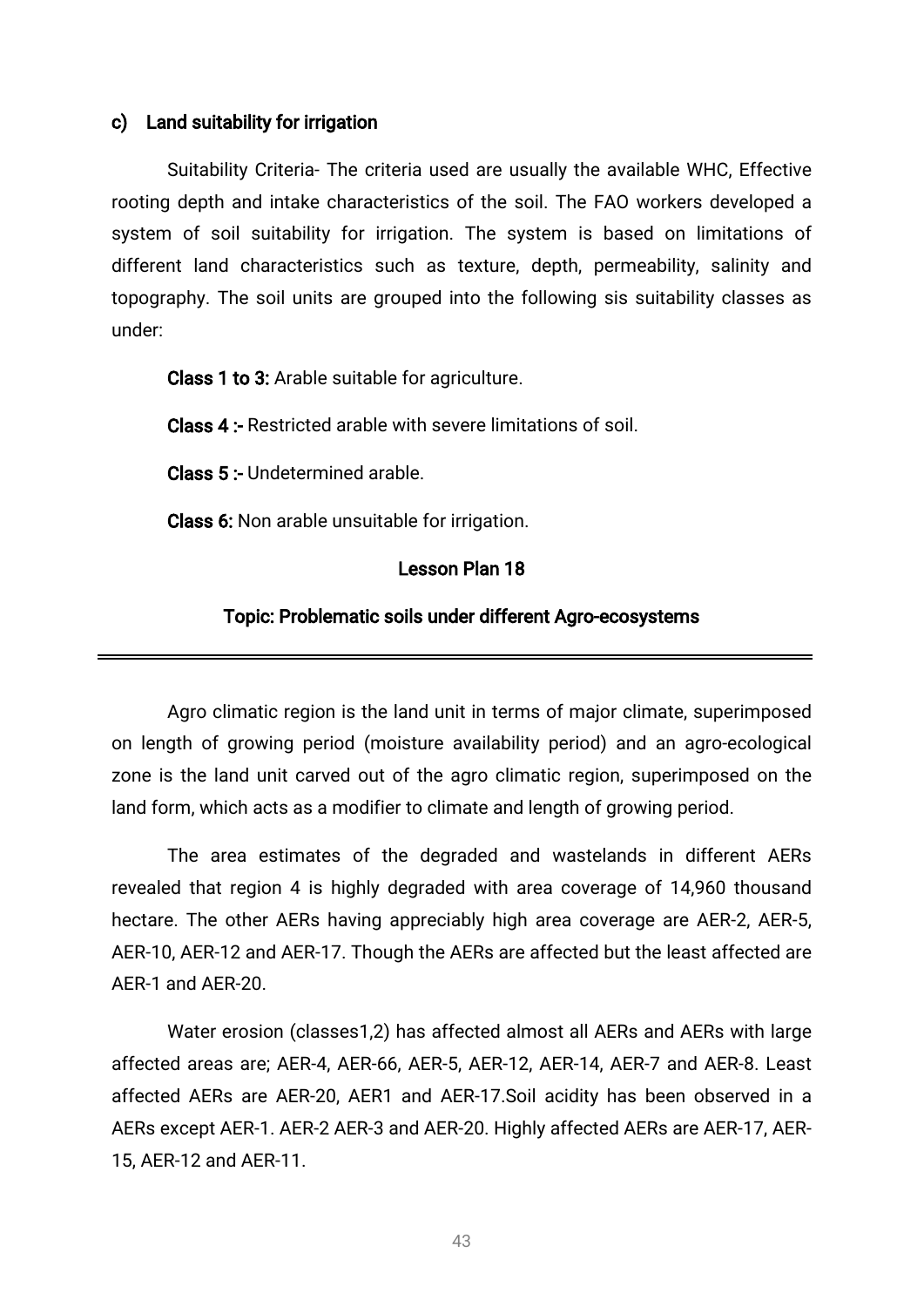Salinity affected (classes 7, 8, 9, 10, 11, 12) agro-ecological regions are located in the semi-arid and sub-humid climatic zones of the country. Highest area coverage with salinity is in AER-2 followed by AER-18 an AER-4.

Sodicity and salinity are observed in combination in some of the AERs. Notable among them are AER-2, AER-4, AER-6 and AER-18.Agroclimatic conditions coupled with management practices are the main reasons for the development of soil sodicity. Highest sodicity (classes 13,14,15,16,17) is observed I AER-4 followed by AER-9, AER-6, AER-2 and it is not problem in AER-1, AER-11, AER-12, AER-15, AER-16, AER-17, AER-19 and aer-20.

Wind erosion (class-6) is predominant in AER-2 and has a little affected area in AER-4.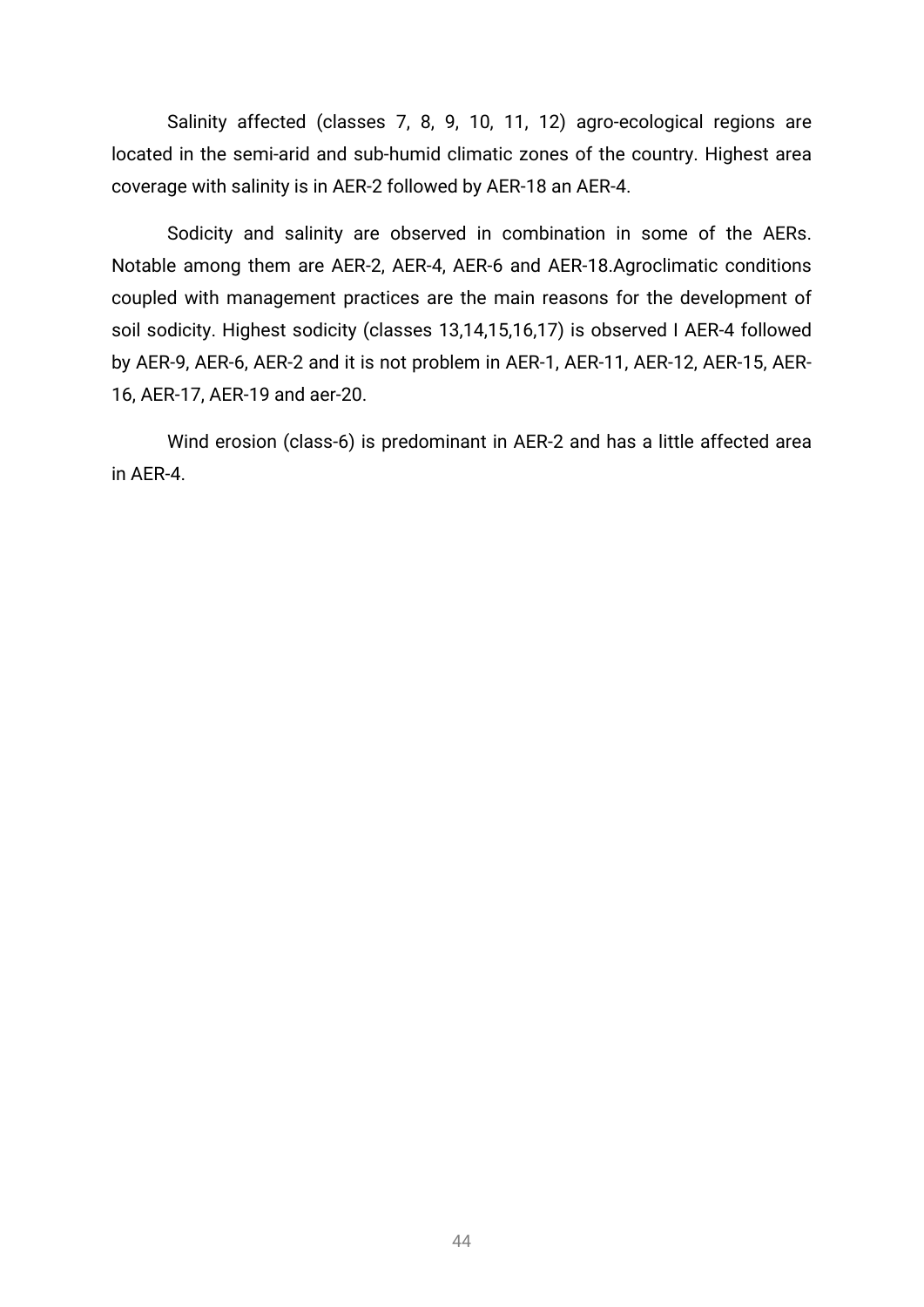| <b>AERs</b>    |        |                |     |              |             |           |                |                |             | Degraded and wastelands<br>classes* ('000 ha) |             |                  |                |     |                  |                |                  |             |             |                           |
|----------------|--------|----------------|-----|--------------|-------------|-----------|----------------|----------------|-------------|-----------------------------------------------|-------------|------------------|----------------|-----|------------------|----------------|------------------|-------------|-------------|---------------------------|
|                | 1      | $\overline{2}$ | 3   | 4            | 5           | 6         | $\overline{7}$ | 8              | 9           | 10                                            | 11          | 12               | 13             | 14  | 15               | 16             | 17               | 18          | 19          | Total<br>degraded<br>area |
|                |        |                |     |              |             |           |                |                |             |                                               |             |                  |                |     |                  |                |                  |             |             | ('000 ha)                 |
| 1              | 19     | $\pmb{0}$      | 0   | $\mathbf 0$  | $\mathbf 0$ | $\pmb{0}$ | $\mathbf 0$    | 0              | $\mathbf 0$ | $\mathbf 0$                                   | $\mathbf 0$ | $\mathbf 0$      | $\mathbf 0$    | 0   | $\pmb{0}$        | 0              | $\mathbf 0$      | $\mathbf 0$ | $\pmb{0}$   | 19                        |
| $\overline{2}$ | 638    | 123            | 0   | $\pmb{0}$    | $\pmb{0}$   | 11,419    | 1,106          | 6              | $\mathbf 0$ | 110                                           | 60          | $\mathbf 0$      | 405            |     | 30               | 0              | $\pmb{0}$        | 8           | 7           | 13,913                    |
| 3              | 2,341  | 76             | 0   | 0            | $\pmb{0}$   | $\pmb{0}$ | 1              | 0              | $\mathbf 0$ | $\mathbf 0$                                   | $\mathbf 0$ | $\mathbf 0$      | 75             | 47  | $\mathbf 0$      | 0              | $\mathbf 0$      | 20          | $\pmb{0}$   | 2,560                     |
| 4              | 12,109 | 1,024          | 0   | $\mathbf{1}$ | $\pmb{0}$   | 6         | 367            | 7              | 0           | 0                                             | 0           | $\overline{0}$   | 929            | 423 | $\mathbf 0$      | 1              | 11               | 14          | 68          | 14,960                    |
| 5              | 6,455  | 983            | 3   | 22           | $\pmb{0}$   | $\pmb{0}$ | 184            | $\overline{2}$ | $\mathbf 0$ | $\mathbf 0$                                   | 0           | $\mathbf 0$      | 25             | 15  | $\pmb{0}$        | 0              | 5                | 6           | $\mathbf 0$ | 7,700                     |
| 6              | 10,374 | 257            | 0   | 0            | $\pmb{0}$   | $\pmb{0}$ | 171            | 6              | $\pmb{0}$   | $\mathbf 0$                                   | $\pmb{0}$   | $\mathbf 0$      | 269            | 175 | $\pmb{0}$        | 0              | 1                | 17          | $\pmb{0}$   | 11,270                    |
| 7              | 4,376  | 465            | 12  | 7            | $\mathbf 0$ | $\pmb{0}$ | 0              | 0              | $\mathbf 0$ | $\mathbf 0$                                   | $\mathbf 0$ | $\overline{0}$   | 79             | 15  | $\pmb{0}$        | 0              | $\mathbf{1}$     | 31          | $\pmb{0}$   | 4,986                     |
| 8              | 4,412  | 391            | 272 | 151          | 60          | $\pmb{0}$ | 3              | 1              | $\mathbf 0$ | $\mathbf 0$                                   | $\pmb{0}$   | $\mathbf 0$      | 287            | 36  | 0                | 17             | $\overline{2}$   | 48          | 5           | 5,685                     |
| 9              | 3,122  | 378            | 3   | 3            | $\pmb{0}$   | $\pmb{0}$ | $\overline{2}$ | 3              | $\pmb{0}$   | $\mathbf 0$                                   | $\pmb{0}$   | $\mathbf 0$      | 368            | 293 | $\pmb{0}$        | $\overline{2}$ | $\pmb{0}$        | 9           | 89          | 4,272                     |
| 10             | 6,934  | 822            | 119 | 308          | 28          | $\pmb{0}$ | 0              | $\pmb{0}$      | $\pmb{0}$   | $\mathbf 0$                                   | $\pmb{0}$   | $\boldsymbol{0}$ | 35             | 20  | $\pmb{0}$        | 1              | $\pmb{0}$        | 21          | $\pmb{0}$   | 8,288                     |
| 11             | 3,843  | 514            | 653 | 726          | 159         | $\pmb{0}$ | 0              | 0              | $\mathbf 0$ | $\mathbf 0$                                   | $\mathbf 0$ | $\overline{0}$   | 11             | 3   | $\pmb{0}$        | 0              | $\mathbf 0$      | 16          | $\pmb{0}$   | 5,925                     |
| 12             | 4,917  | 1,512          | 469 | 1,089        | 142         | $\pmb{0}$ | $\overline{2}$ | 0              | 0           | $\mathbf 0$                                   | $\pmb{0}$   | $\mathbf 0$      | $\mathbf 0$    | 0   | 0                | 0              | 0                | 38          | 24          | 8,193                     |
| 13             | 3,803  | 48             | 41  | 41           | $\pmb{0}$   | $\pmb{0}$ | 40             | 9              | $\mathbf 0$ | $\mathbf 0$                                   | $\mathbf 0$ | 5                | $\overline{2}$ | 24  | $\boldsymbol{0}$ | 0              | $\boldsymbol{0}$ | 1           | 163         | 4,177                     |
| 14             | 4,009  | 1,025          | 75  | 289          | 222         | $\pmb{0}$ | 0              | $\mathbf 0$    | $\pmb{0}$   | 0                                             | 0           | $\boldsymbol{0}$ | 10             | 0   | $\pmb{0}$        | 0              | $\pmb{0}$        | 4           | 61          | 5,695                     |

Table: Area under degraded and wastelands of India under different AERs